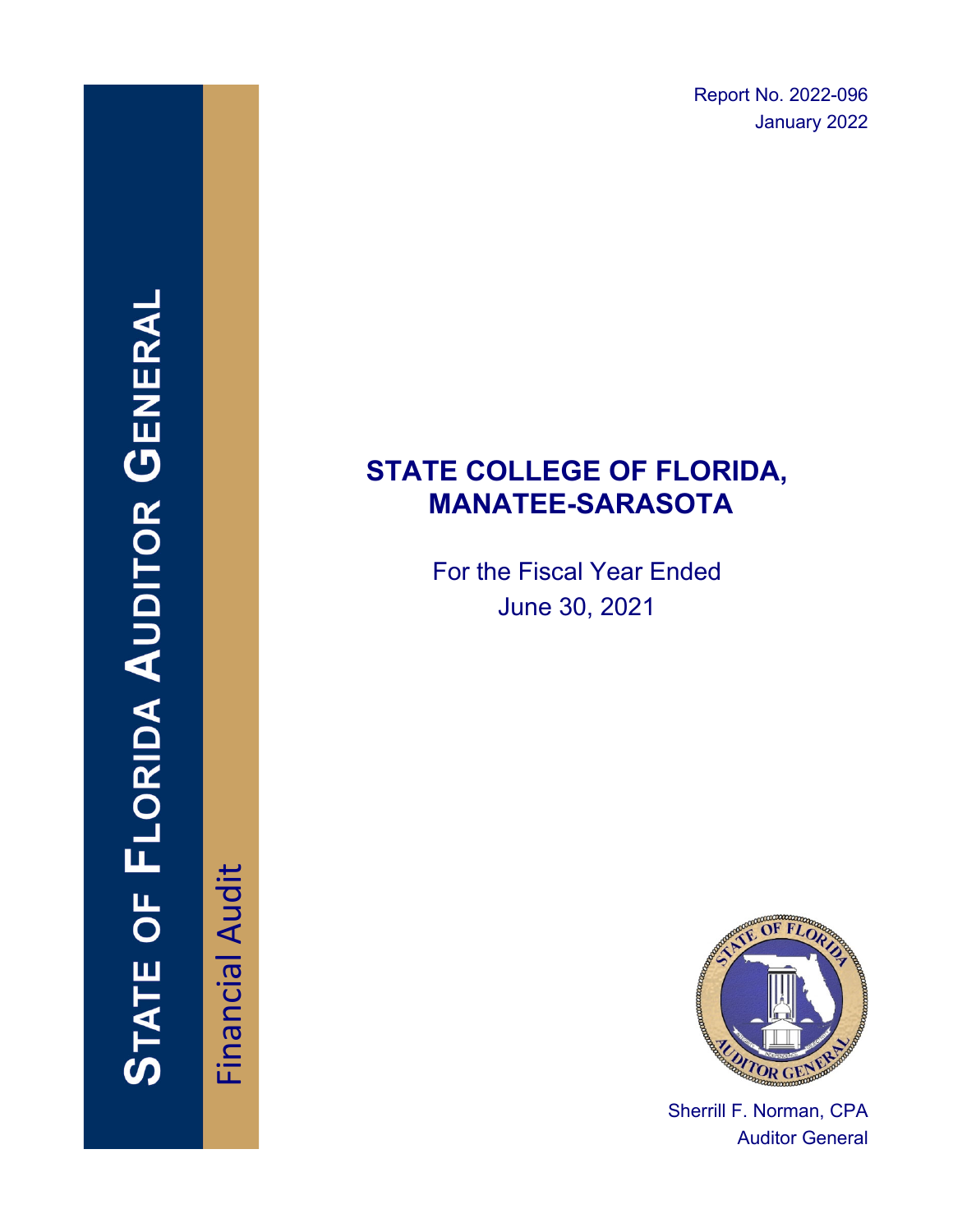#### **Board of Trustees and President**

During the 2020-21 fiscal year, Dr. Carol Probstfeld served as President of State College of Florida, Manatee-Sarasota, and the following individuals served as Members of the Board of Trustees:

|                 |                                                                            | County   |
|-----------------|----------------------------------------------------------------------------|----------|
|                 | Tracy Knight, Chair from 6-1-21,                                           | Sarasota |
|                 | Vice Chair from 9-29-20, through 5-31-21 $a$                               |          |
|                 | Edward A. Bailey, Chair from 9-29-20,                                      | Manatee  |
|                 | through 5-31-21, <sup>b</sup> Vice Chair through 9-28-20                   |          |
|                 | Robert A. Wyatt through 9-29-20, <sup>c</sup>                              | Sarasota |
|                 | Chair through 9-28-20                                                      |          |
| Jaymie Carter   |                                                                            | Manatee  |
|                 | Dominic DiMaio                                                             | Manatee  |
|                 | Richard Dorfman through 10-15-20 <sup>d</sup>                              | Sarasota |
|                 | Mark Goodson from 3-26-21 <sup>e</sup>                                     | Manatee  |
|                 | John Horne through 5-31-21 <sup>f</sup>                                    | Manatee  |
|                 | Rodney P. Thomson                                                          | Sarasota |
|                 | <sup>a</sup> Vice Chair position vacant 6-1-21, through 6-30-21.           |          |
| $6 - 30 - 21$   | <sup>b</sup> Member resigned 5-31-21, and Trustee position vacant through  |          |
| $6 - 30 - 21$ . | <sup>c</sup> Member resigned 9-29-20, and Trustee position vacant through  |          |
| $6 - 30 - 21$ . | <sup>d</sup> Member resigned 10-15-20, and Trustee position vacant through |          |
|                 | <sup>e</sup> Trustee position vacant 7-1-20, through 3-25-21.              |          |
| f.<br>6-30-21.  | Member resigned 5-31-21, and Trustee position vacant through               |          |

The Auditor General conducts audits of governmental entities to provide the Legislature, Florida's citizens, public entity management, and other stakeholders unbiased, timely, and relevant information for use in promoting government accountability and stewardship and improving government operations.

The team leader was Janet N. Case, CPA, and the audit was supervised by Rachel P. Sellers, CPA.

Please address inquiries regarding this report to Jaime N. Hoelscher, CPA, Audit Manager, by e-mail at jaimehoelscher@aud.state.fl.us or by telephone at (850) 412-2868.

This report and other reports prepared by the Auditor General are available at:

[FLAuditor.gov](http://flauditor.gov/) 

Printed copies of our reports may be requested by contacting us at:

**State of Florida Auditor General** 

**Claude Pepper Building, Suite G74 ∙ 111 West Madison Street ∙ Tallahassee, FL 32399-1450 ∙ (850) 412-2722**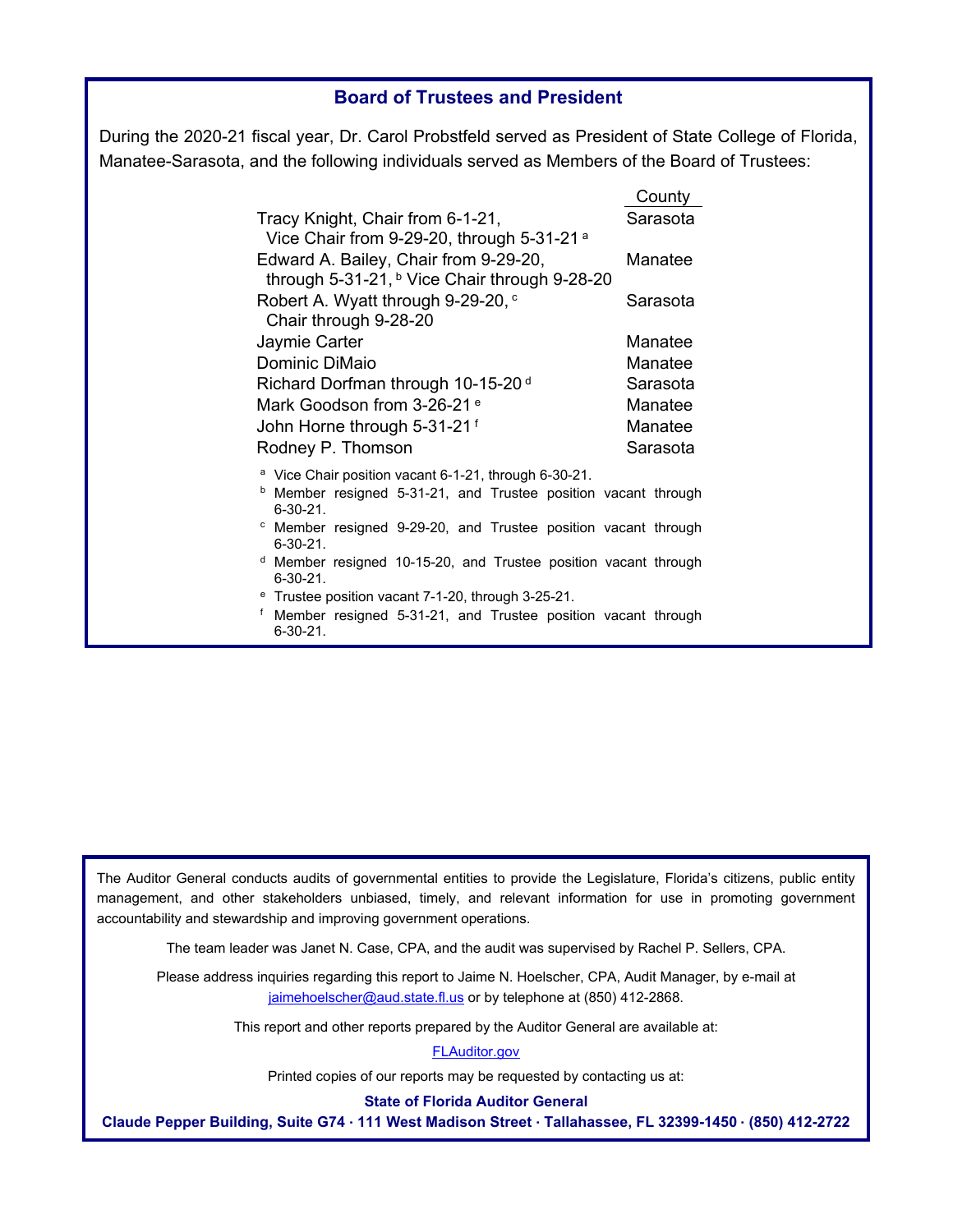## **STATE COLLEGE OF FLORIDA, MANATEE-SARASOTA TABLE OF CONTENTS**

Page

|                                                                                                                                                                         | No. |
|-------------------------------------------------------------------------------------------------------------------------------------------------------------------------|-----|
|                                                                                                                                                                         |     |
|                                                                                                                                                                         |     |
|                                                                                                                                                                         |     |
|                                                                                                                                                                         |     |
|                                                                                                                                                                         |     |
| <b>BASIC FINANCIAL STATEMENTS</b>                                                                                                                                       |     |
|                                                                                                                                                                         |     |
|                                                                                                                                                                         |     |
|                                                                                                                                                                         |     |
|                                                                                                                                                                         |     |
| OTHER REQUIRED SUPPLEMENTARY INFORMATION                                                                                                                                |     |
| Schedule of Changes in the College's Total Other Postemployment Benefits Liability                                                                                      |     |
| Schedule of the College's Proportionate Share of the Net Pension Liability - Florida                                                                                    |     |
| Schedule of College Contributions - Florida Retirement System Pension Plan  42                                                                                          |     |
| Schedule of the College's Proportionate Share of the Net Pension Liability - Health                                                                                     |     |
| Schedule of College Contributions - Health Insurance Subsidy Pension Plan 44                                                                                            |     |
|                                                                                                                                                                         |     |
| INDEPENDENT AUDITOR'S REPORT ON INTERNAL CONTROL OVER<br>FINANCIAL REPORTING AND ON COMPLIANCE AND OTHER MATTERS<br>BASED ON AN AUDIT OF FINANCIAL STATEMENTS PERFORMED |     |
|                                                                                                                                                                         |     |
|                                                                                                                                                                         |     |
|                                                                                                                                                                         |     |
|                                                                                                                                                                         |     |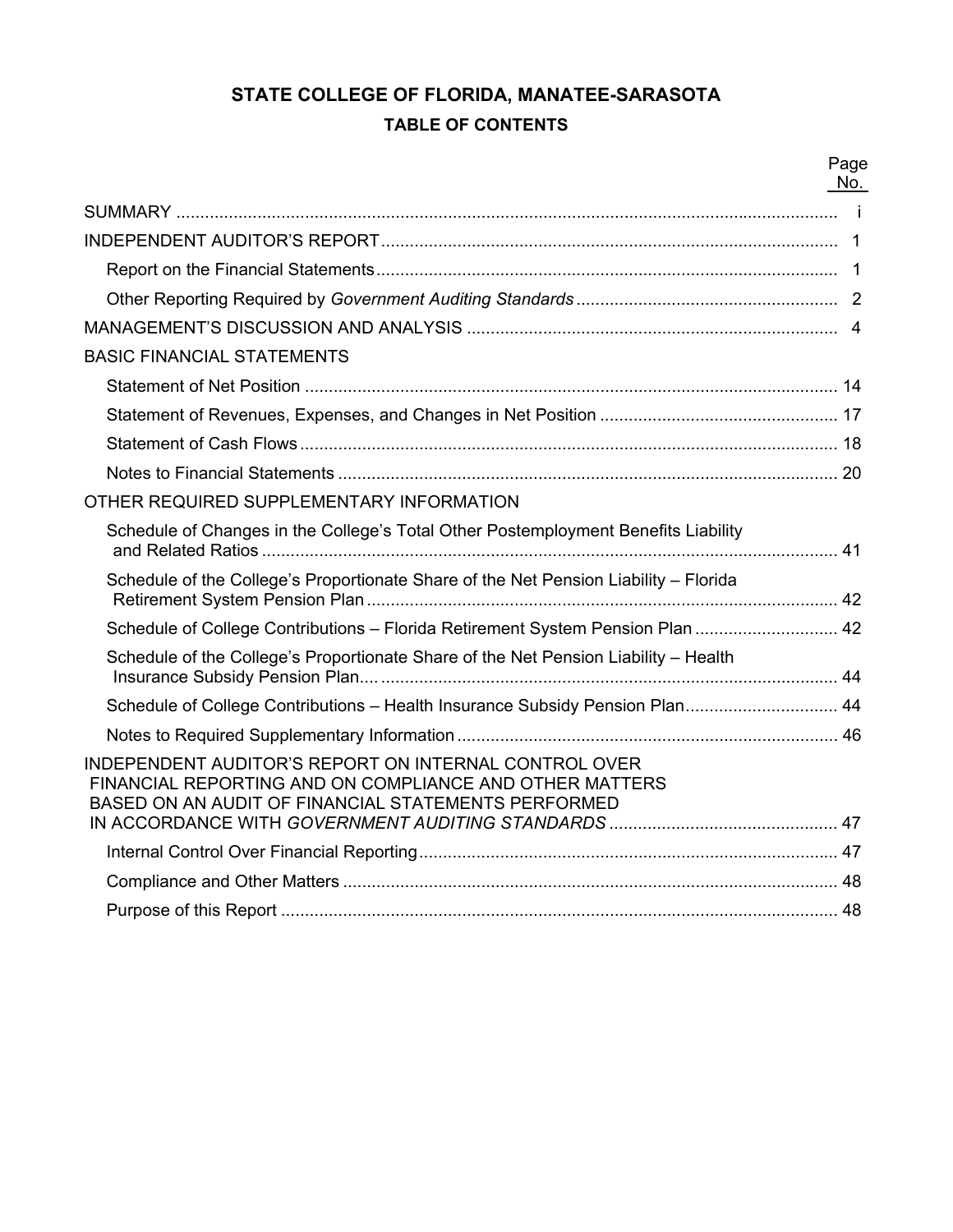#### SUMMARY OF REPORT ON FINANCIAL STATEMENTS

<span id="page-3-0"></span>Our audit disclosed that the basic financial statements of State College of Florida, Manatee-Sarasota (a component unit of the State of Florida) were presented fairly, in all material respects, in accordance with prescribed financial reporting standards.

SUMMARY OF REPORT ON INTERNAL CONTROL AND COMPLIANCE

Our audit did not identify any deficiencies in internal control over financial reporting that we consider to be material weaknesses.

The results of our tests disclosed no instances of noncompliance or other matters that are required to be reported under *Government Auditing Standards*, issued by the Comptroller General of the United States.

#### AUDIT OBJECTIVES AND SCOPE

Our audit objectives were to determine whether State College of Florida, Manatee-Sarasota and its officers with administrative and stewardship responsibilities for College operations had:

- Presented the College's basic financial statements in accordance with generally accepted accounting principles;
- Established and implemented internal control over financial reporting and compliance with requirements that could have a direct and material effect on the financial statements; and
- Complied with the various provisions of laws, rules, regulations, contracts, and grant agreements that are material to the financial statements.

The scope of this audit included an examination of the College's basic financial statements as of and for the fiscal year ended June 30, 2021. We obtained an understanding of the College's environment, including its internal control, and assessed the risk of material misstatement necessary to plan the audit of the basic financial statements. We also examined various transactions to determine whether they were executed, in both manner and substance, in accordance with governing provisions of laws, rules, regulations, contracts, and grant agreements.

An examination of Federal awards administered by the College is included within the scope of our Statewide audit of Federal awards administered by the State of Florida.

## AUDIT METHODOLOGY

We conducted our audit in accordance with auditing standards generally accepted in the United States of America and applicable standards contained in *Government Auditing Standards*, issued by the Comptroller General of the United States.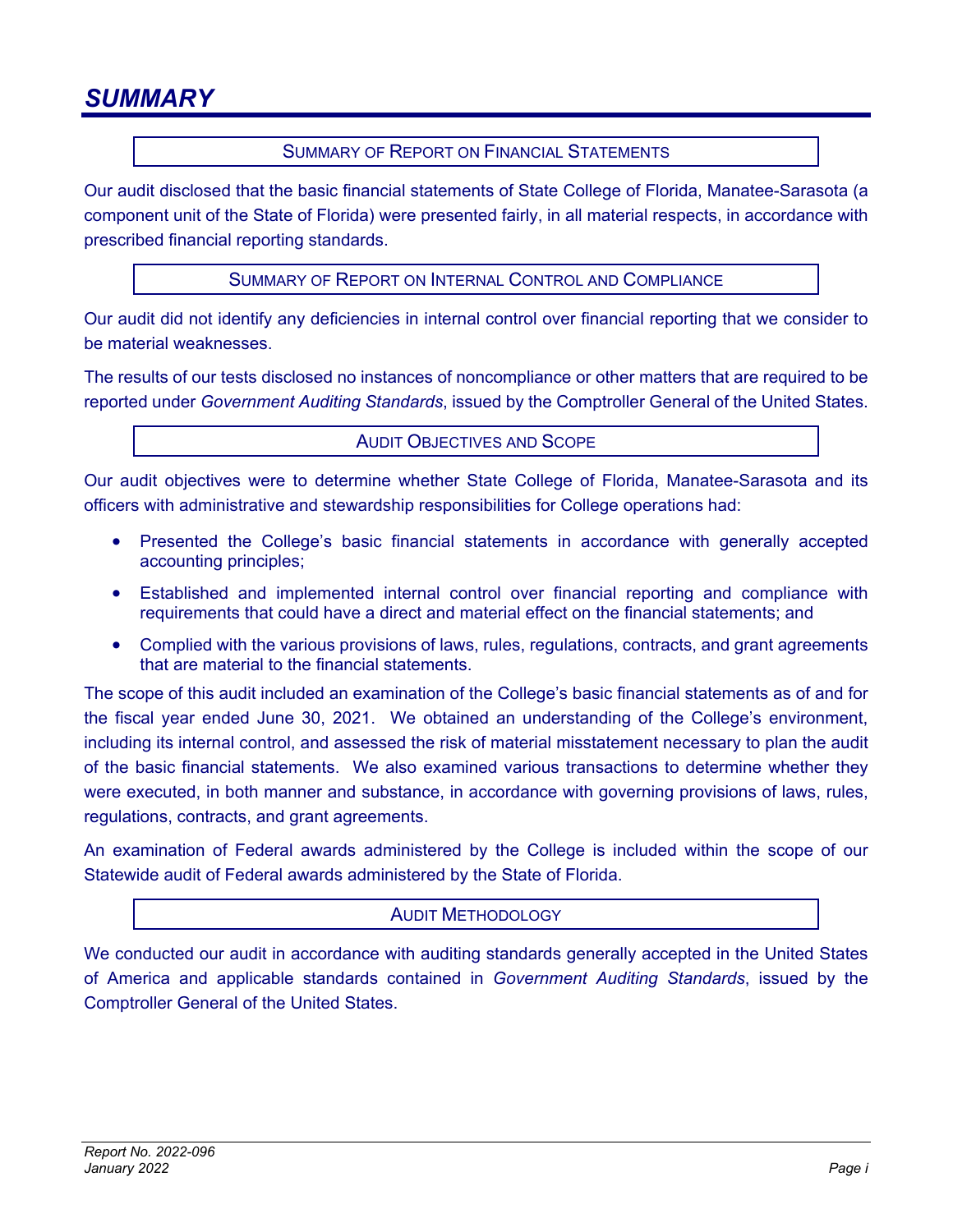<span id="page-4-0"></span>

Sherrill F. Norman, CPA Auditor General

# **AUDITOR GENERAL STATE OF FLORIDA**

Claude Denson Pepper Building, Suite G74 111 West Madison Street Tallahassee, Florida 32399-1450



Phone: (850) 412-2722 Fax: (850) 488-6975

The President of the Senate, the Speaker of the House of Representatives, and the Legislative Auditing Committee

## **INDEPENDENT AUDITOR'S REPORT**

## **Report on the Financial Statements**

We have audited the accompanying financial statements of State College of Florida, Manatee-Sarasota, a component unit of the State of Florida, and its discretely presented component unit as of and for the fiscal year ended June 30, 2021, and the related notes to the financial statements, which collectively comprise the College's basic financial statements as listed in the table of contents.

## *Management's Responsibility for the Financial Statements*

Management is responsible for the preparation and fair presentation of these financial statements in accordance with accounting principles generally accepted in the United States of America; this includes the design, implementation, and maintenance of internal control relevant to the preparation and fair presentation of financial statements that are free from material misstatement, whether due to fraud or error.

## *Auditor's Responsibility*

Our responsibility is to express opinions on these financial statements based on our audit. We did not audit the financial statements of the discretely presented component unit, which represent 100 percent of the transactions and account balances of the discretely presented component unit columns. Those statements were audited by other auditors whose report has been furnished to us, and our opinion, insofar as it relates to the amounts included for the discretely presented component unit, is based solely on the report of the other auditors. We conducted our audit in accordance with auditing standards generally accepted in the United States of America and the standards applicable to financial audits contained in *Government Auditing Standards*, issued by the Comptroller General of the United States. Those standards require that we plan and perform the audit to obtain reasonable assurance about whether the financial statements are free from material misstatement.

An audit involves performing procedures to obtain audit evidence about the amounts and disclosures in the financial statements. The procedures selected depend on the auditor's judgment, including the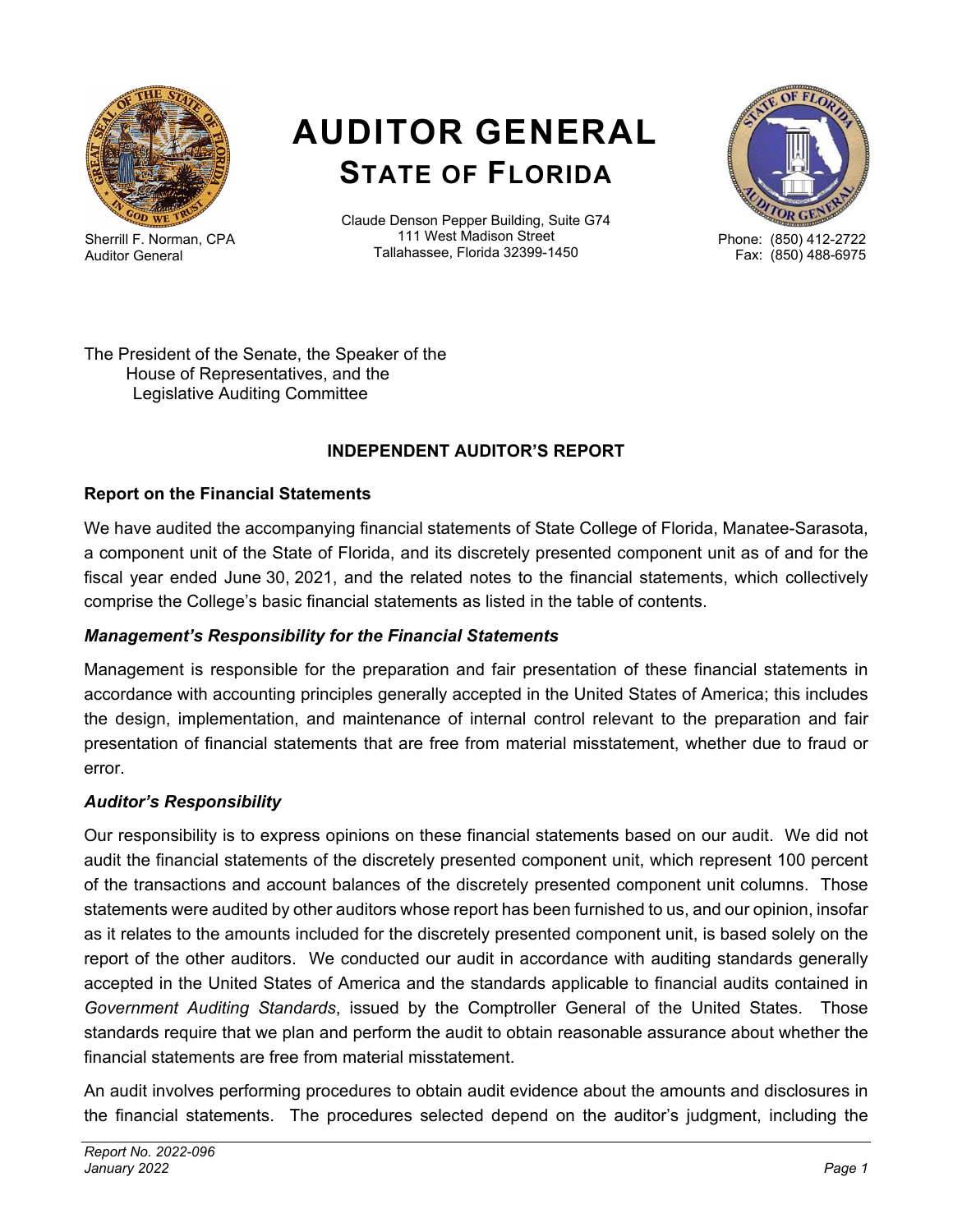<span id="page-5-0"></span>assessment of the risks of material misstatement of the financial statements, whether due to fraud or error. In making those risk assessments, the auditor considers internal control relevant to the entity's preparation and fair presentation of the financial statements in order to design audit procedures that are appropriate in the circumstances, but not for the purpose of expressing an opinion on the effectiveness of the entity's internal control. Accordingly, we express no such opinion. An audit also includes evaluating the appropriateness of accounting policies used and the reasonableness of significant accounting estimates made by management, as well as evaluating the overall presentation of the financial statements.

We believe that the audit evidence we have obtained is sufficient and appropriate to provide a basis for our audit opinions.

## *Opinions*

In our opinion, based on our audit and the report of other auditors, the financial statements referred to above present fairly, in all material respects, the respective financial position of State College of Florida, Manatee-Sarasota and of its discretely presented component unit as of June 30, 2021, and the respective changes in financial position and, where applicable, cash flows thereof for the fiscal year then ended in accordance with accounting principles generally accepted in the United States of America.

## *Other Matter*

## *Required Supplementary Information*

Accounting principles generally accepted in the United States of America require that **MANAGEMENT'S DISCUSSION AND ANALYSIS**, the **Schedule of Changes in the College's Total Other Postemployment Benefits Liability and Related Ratios**, **Schedule of the College's Proportionate Share of the Net Pension Liability – Florida Retirement System Pension Plan**, **Schedule of College Contributions – Florida Retirement System Pension Plan**, **Schedule of the College's Proportionate Share of the Net Pension Liability – Health Insurance Subsidy Pension Plan**, **Schedule of College Contributions – Health Insurance Subsidy Pension Plan**, and **Notes to Required Supplementary Information**, as listed in the table of contents, be presented to supplement the basic financial statements. Such information, although not a part of the basic financial statements, is required by the Governmental Accounting Standards Board who considers it to be an essential part of financial reporting for placing the basic financial statements in an appropriate operational, economic, or historical context. We have applied certain limited procedures to the required supplementary information in accordance with auditing standards generally accepted in the United States of America, which consisted of inquiries of management about the methods of preparing the information and comparing the information for consistency with management's responses to our inquiries, the basic financial statements, and other knowledge we obtained during our audit of the basic financial statements. We do not express an opinion or provide any assurance on the information because the limited procedures do not provide us with sufficient evidence to express an opinion or provide any assurance.

## **Other Reporting Required by** *Government Auditing Standards*

In accordance with *Government Auditing Standards*, we have also issued our report dated January 18, 2022, on our consideration of the State College of Florida, Manatee-Sarasota's internal control over financial reporting and on our tests of its compliance with certain provisions of laws, rules,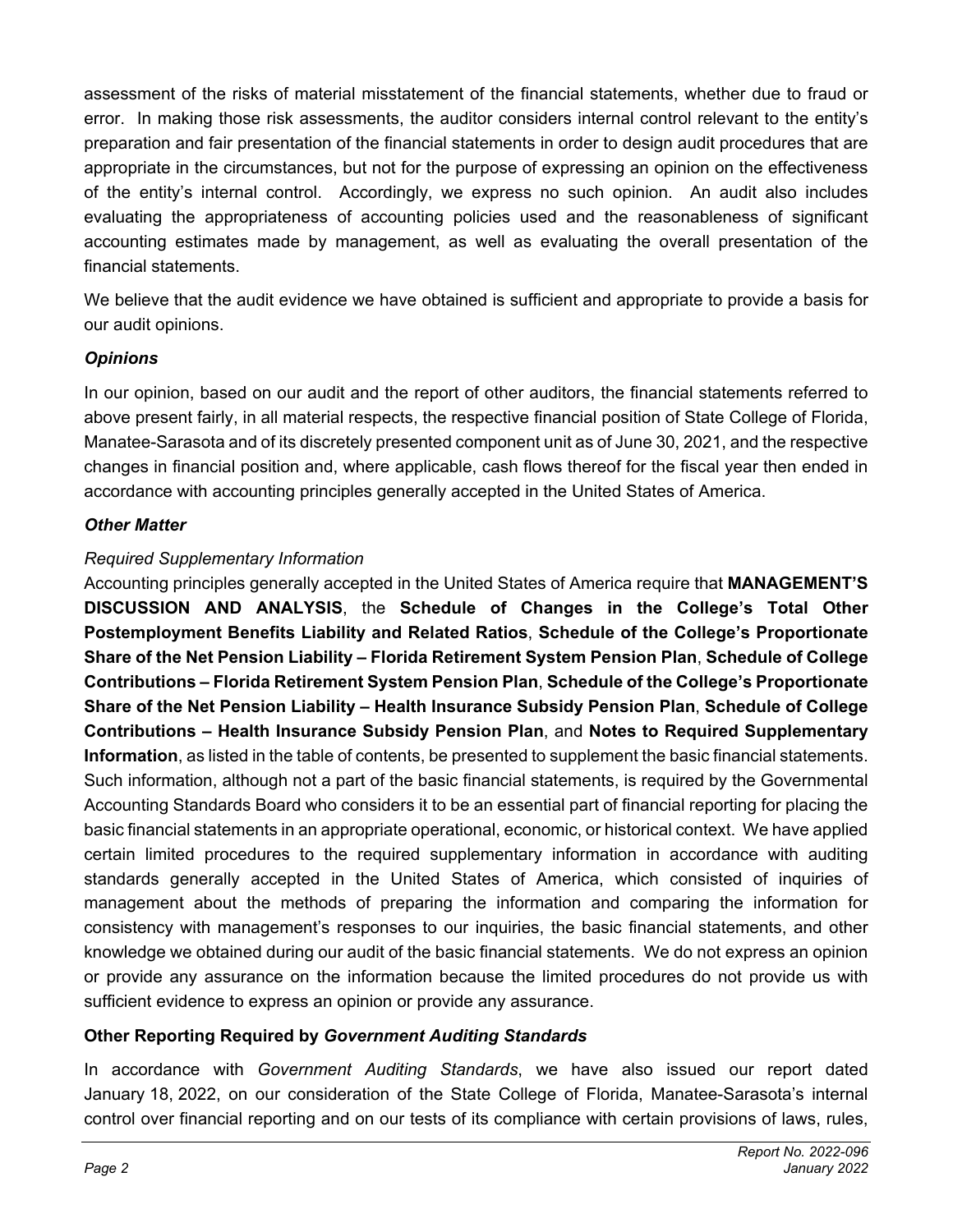regulations, contracts, and grant agreements and other matters included under the heading **INDEPENDENT AUDITOR'S REPORT ON INTERNAL CONTROL OVER FINANCIAL REPORTING AND ON COMPLIANCE AND OTHER MATTERS BASED ON AN AUDIT OF FINANCIAL STATEMENTS PERFORMED IN ACCORDANCE WITH** *GOVERNMENT AUDITING STANDARDS*. The purpose of that report is solely to describe the scope of our testing of internal control over financial reporting and compliance and the results of that testing, and not to provide an opinion on the effectiveness of the internal control over financial reporting or on compliance. That report is an integral part of an audit performed in accordance with *Government Auditing Standards* in considering the State College of Florida, Manatee-Sarasota's internal control over financial reporting and compliance.

Respectfully submitted,

Sherrill F. Norman, CPA Tallahassee, Florida January 18, 2022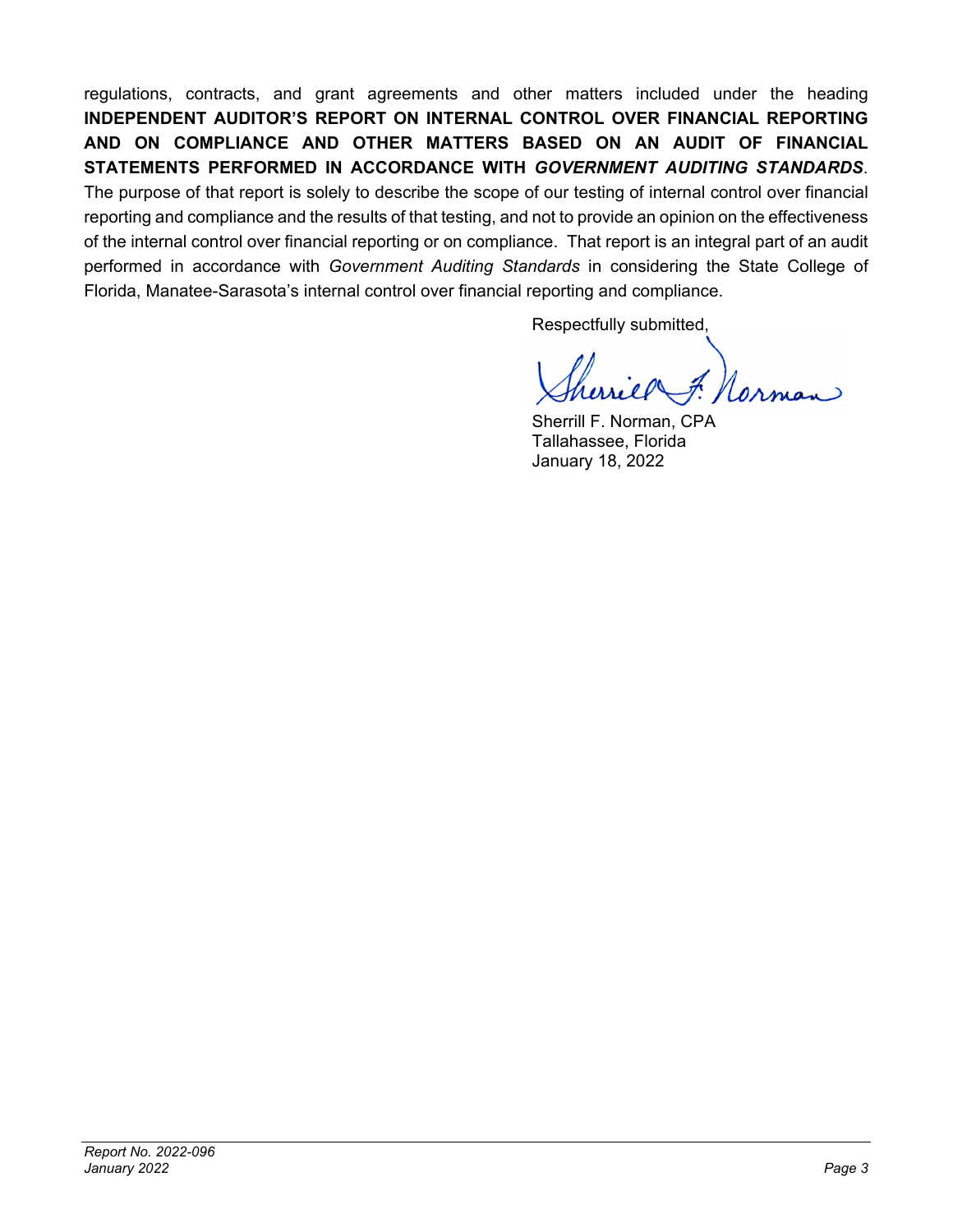## <span id="page-7-0"></span>*MANAGEMENT'S DISCUSSION AND ANALYSIS*

Management's discussion and analysis (MD&A) provides an overview of the financial position and activities of the College for the fiscal year ended June 30, 2021, and should be read in conjunction with the financial statements and notes thereto. The MD&A, and financial statements and notes thereto, are the responsibility of College management. The MD&A contains financial activity of the College for the fiscal years ended June 30, 2021, and June 30, 2020.

## FINANCIAL HIGHLIGHTS

The College's assets and deferred outflows of resources totaled \$158.2 million at June 30, 2021. This balance reflects a \$5.5 million, or 3.6 percent, increase as compared to the 2019-20 fiscal year, resulting from an increase in various capital projects and decreases in due from other governmental agencies and due from component unit. While assets and deferred outflows of resources grew, liabilities and deferred inflows of resources increased by \$3 million, or 7.6 percent, totaling \$41.8 million at June 30, 2021, resulting from an increase in the College's net pension liability offset in part by a decrease in deferred inflows of resources related to pensions and a decrease in accounts payable. As a result, the College's net position increased by \$2.6 million, resulting in a year-end balance of \$116.5 million.

The College's operating revenues totaled \$21.5 million for the 2020-21 fiscal year, representing a 1.1 percent increase compared to the 2019-20 fiscal year due mainly to an increase in State and Federal grants. Operating expenses totaled \$82.8 million for the 2020-21 fiscal year, representing an increase of 6.5 percent as compared to the 2019-20 fiscal year due mainly to distribution of Higher Education Emergency Relief Fund (HEERF) grants to students.

Net position represents the residual interest in the College's assets and deferred outflows of resources after deducting liabilities and deferred inflows of resources. The College's comparative total net position by category for the fiscal years ended June 30, 2021, and June 30, 2020, is shown in the following graph: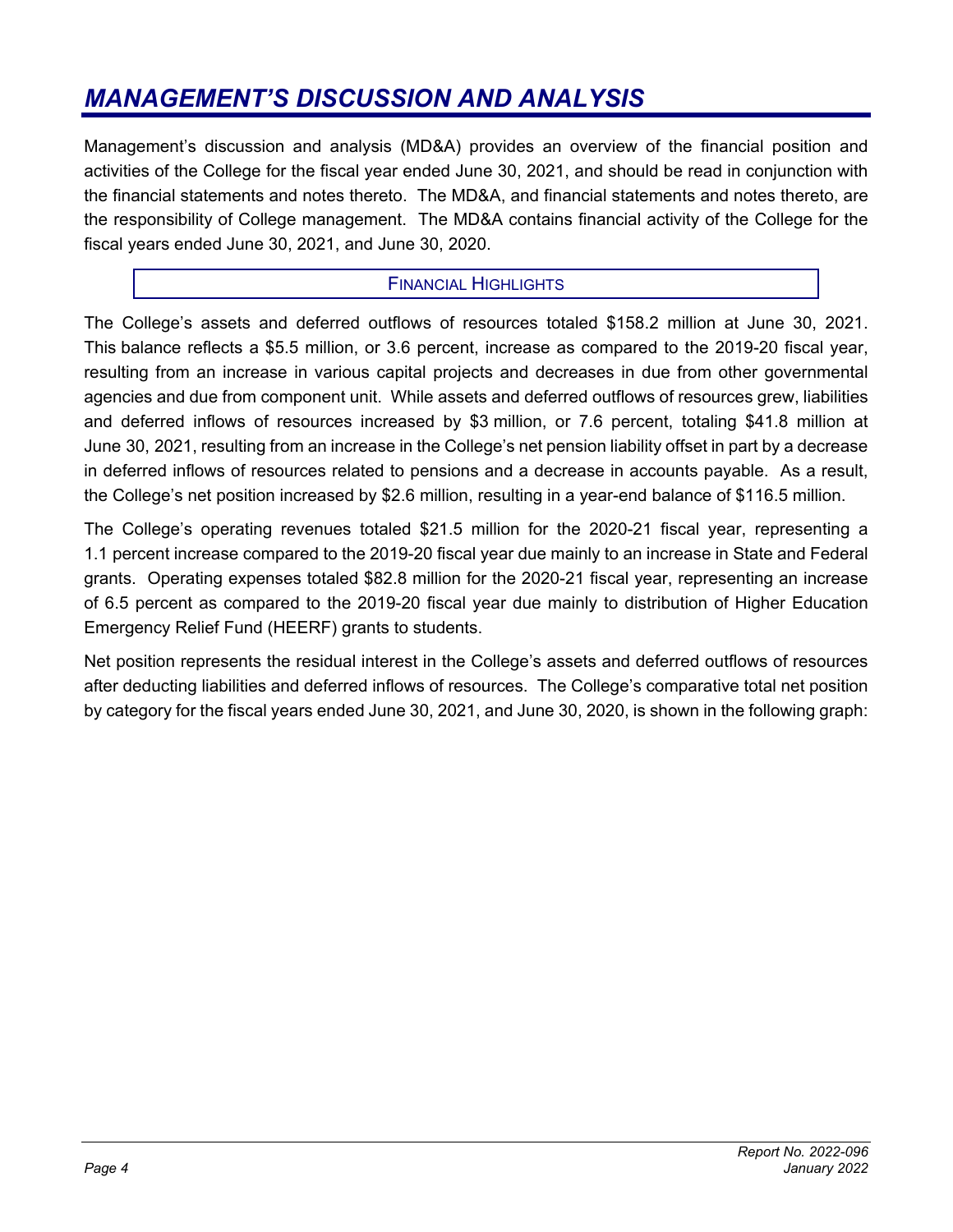## **Net Position (In Thousands)**



The following chart provides a graphical presentation of College revenues by category for the 2020-21 fiscal year:



## OVERVIEW OF FINANCIAL STATEMENTS

Pursuant to the Governmental Accounting Standards Board (GASB) Statement No. 35, the College's financial report consists of three basic financial statements: the statement of net position; the statement of revenues, expenses, and changes in net position; and the statement of cash flows. The financial statements, and notes thereto, encompass the College and its component unit, State College of Florida Foundation, Inc. (Foundation). Based on the application of the criteria for determining component units, the Foundation is included within the College reporting entity as a discretely presented component unit.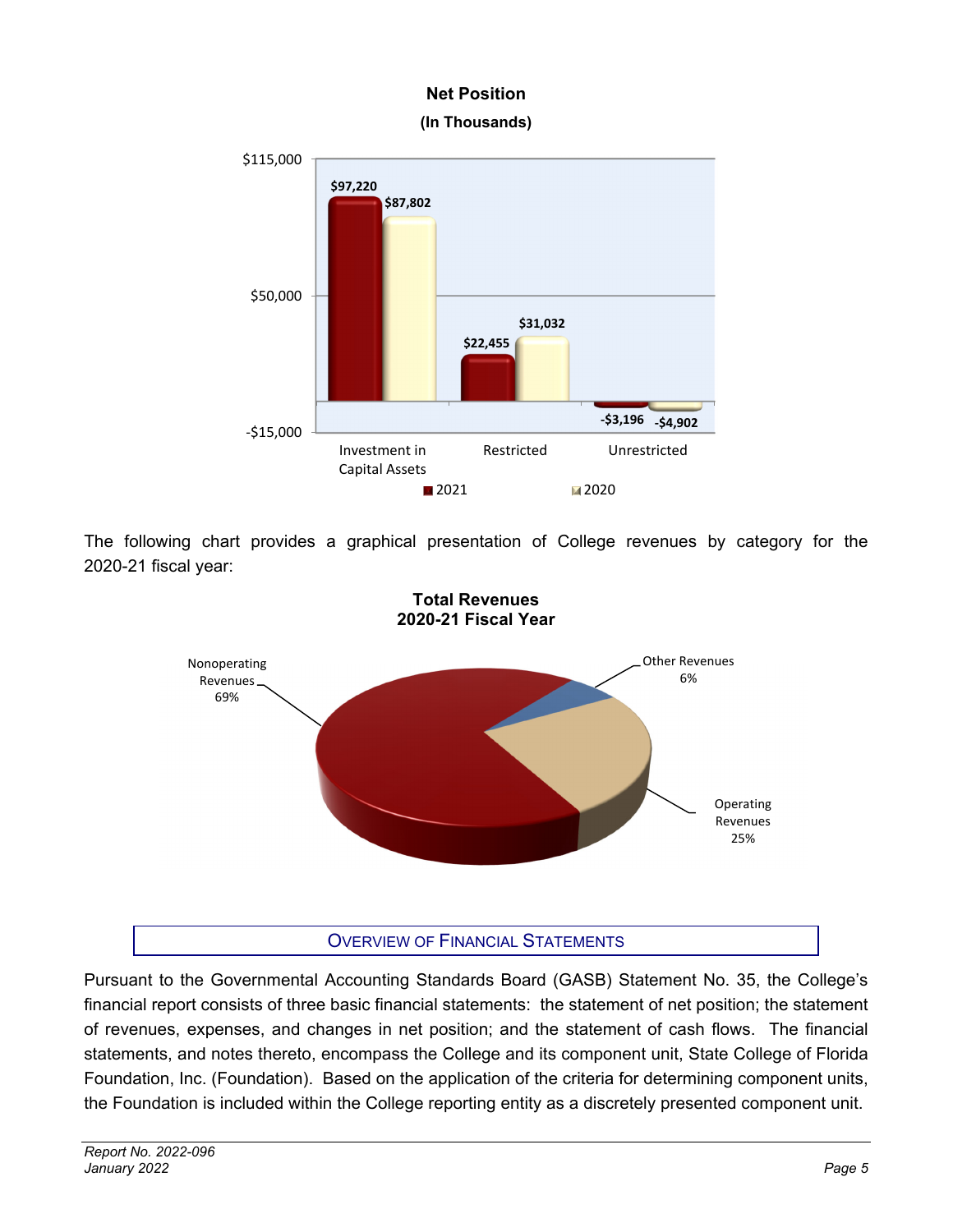Information regarding this component unit is presented in the notes to financial statements. This MD&A focuses on the College, excluding the discretely presented component unit.

## **The Statement of Net Position**

The statement of net position reflects the assets, deferred outflows of resources, liabilities, and deferred inflows of resources of the College, using the accrual basis of accounting, and presents the financial position of the College at a specified time. Assets, plus deferred outflows of resources, less liabilities, less deferred inflows of resources, equals net position, which is one indicator of the College's current financial condition. The changes in net position that occur over time indicate improvement or deterioration in the College's financial condition.

The following summarizes the College's assets, deferred outflows of resources, liabilities, deferred inflows of resources, and net position at June 30:

|                                       | 2021      | 2020      |
|---------------------------------------|-----------|-----------|
| Assets                                |           |           |
| <b>Current Assets</b>                 | \$33,448  | \$35,339  |
| Capital Assets, Net                   | 97,220    | 87,802    |
| <b>Other Noncurrent Assets</b>        | 17,793    | 21,201    |
| <b>Total Assets</b>                   | 148,461   | 144,342   |
| <b>Deferred Outflows of Resources</b> | 9,769     | 8,408     |
| Liabilities                           |           |           |
| <b>Current Liabilities</b>            | 6,942     | 7,703     |
| <b>Noncurrent Liabilities</b>         | 33,310    | 28,485    |
| Total Liabilities                     | 40,252    | 36,188    |
| Deferred Inflows of Resources         | 1,499     | 2,630     |
| <b>Net Position</b>                   |           |           |
| Investment in Capital Assets          | 97,220    | 87,802    |
| Restricted                            | 22,455    | 31,032    |
| Unrestricted                          | (3, 196)  | (4,902)   |
| Total Net Position                    | \$116,479 | \$113,932 |

## **Condensed Statement of Net Position at June 30**

**(In Thousands)** 

The increase of \$4.1 million in the College's total assets is primarily due to a net increase in capital projects and improvements. The increase of \$4.1 million in the College's total liabilities is primarily due to an increase in the College's net pension liability. The above-mentioned changes, along with others, caused an increase of \$2.5 million in total net position.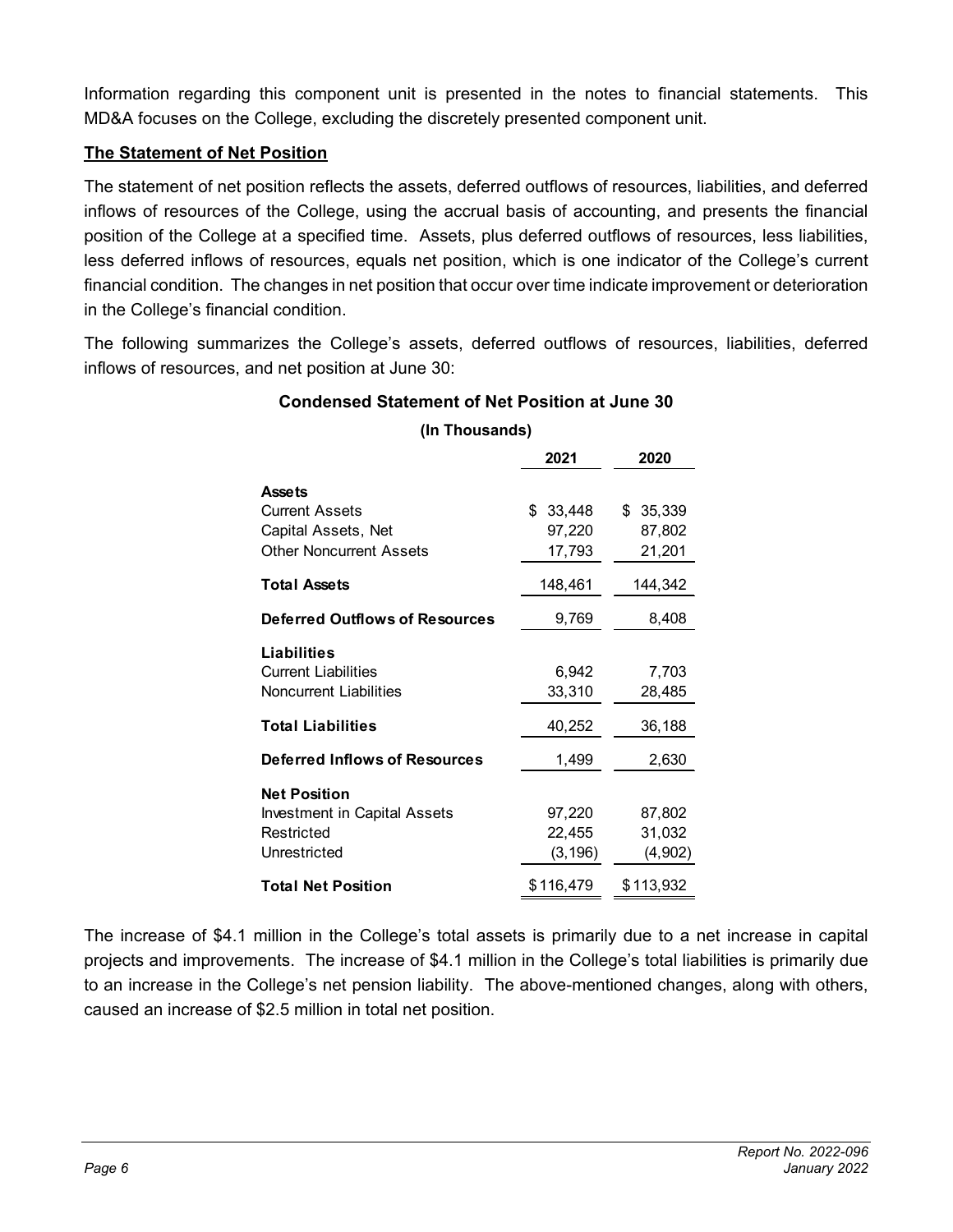## **The Statement of Revenues, Expenses, and Changes in Net Position**

The statement of revenues, expenses, and changes in net position presents the College's revenue and expense activity, categorized as operating and nonoperating. Revenues and expenses are recognized when earned or incurred, regardless of when cash is received or paid.

The following summarizes the College's activity for the 2020-21 and 2019-20 fiscal years:

## **Condensed Statement of Revenues, Expenses, and Changes in Net Position For the Fiscal Years**

| (In Thousands)                                             |                     |                  |                    |                  |  |  |
|------------------------------------------------------------|---------------------|------------------|--------------------|------------------|--|--|
|                                                            | 2020-21             |                  |                    | 2019-20          |  |  |
| <b>Operating Revenues</b><br>Less, Operating Expenses      | \$                  | 21,517<br>82,760 | \$                 | 21,284<br>77,695 |  |  |
| <b>Operating Loss</b><br>Net Nonoperating Revenues         | (61, 243)<br>58,641 |                  | (56,411)<br>51,403 |                  |  |  |
| <b>Loss Before Other Revenues</b><br><b>Other Revenues</b> |                     | (2,602)<br>5,149 |                    | (5,008)<br>5,878 |  |  |
| <b>Net Increase In Net Position</b>                        |                     | 2,547            |                    | 870              |  |  |
| Net Position, Beginning of Year                            |                     | 113,932          |                    | 113,062          |  |  |
| <b>Net Position, End of Year</b>                           |                     | 116,479          | S                  | 113,932          |  |  |

## **Operating Revenues**

GASB Statement No. 35 categorizes revenues as either operating or nonoperating. Operating revenues generally result from exchange transactions where each of the parties to the transaction either gives or receives something of equal or similar value.

The following summarizes the operating revenues by source that were used to fund operating activities for the 2020-21 and 2019-20 fiscal years:

## **Operating Revenues For the Fiscal Years**

#### **(In Thousands)**

|                                               | 2020-21 |           | 2019-20 |          |
|-----------------------------------------------|---------|-----------|---------|----------|
| Student Tuition and Fees, Net                 | S.      | 16.412    | \$      | 16.983   |
| Grants and Contracts                          |         | 3.841     |         | 2.545    |
| Sales and Services of Educational Departments |         | 30        |         | 24       |
| <b>Auxiliary Enterprises</b>                  |         | 799       |         | 1.094    |
| Other                                         |         | 435       |         | 638      |
| <b>Total Operating Revenues</b>               |         | \$ 21.517 |         | \$21,284 |

The following chart presents the College's operating revenues for the 2020-21 and 2019-20 fiscal years: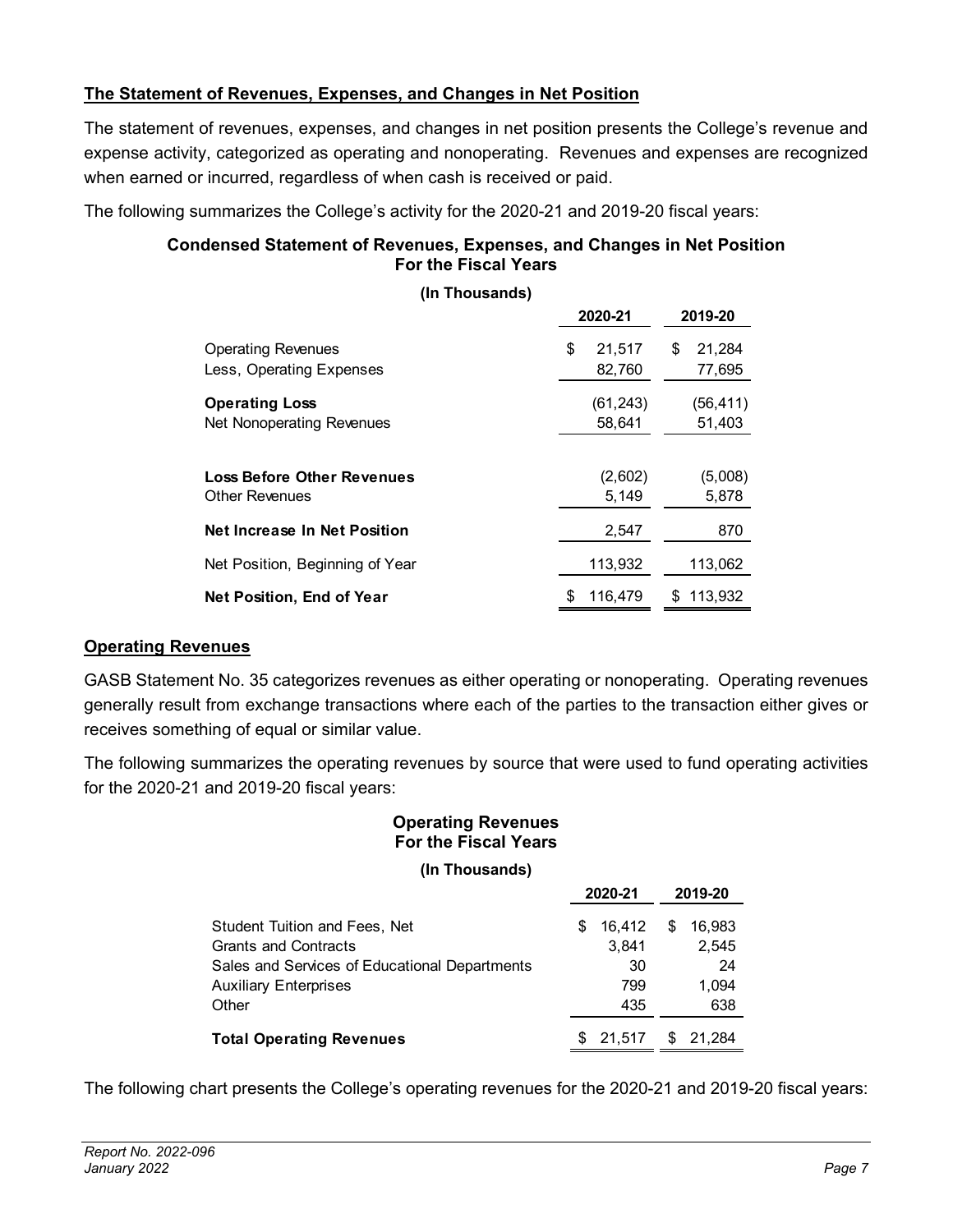## **Operating Revenues (In Thousands)**



For the 2020-21 fiscal year, College operating revenue increased \$0.2 million over the 2019-20 fiscal year mainly due to a \$1 million increase in State grants, a \$0.7 million increase in Federal grants, offset in part by a \$0.6 million decrease in net student tuition and fees, a \$0.3 million decrease in nongovernmental grants and contracts, and a \$0.3 million decrease in auxiliary enterprises.

#### **Operating Expenses**

Expenses are categorized as operating or nonoperating. The majority of the College's expenses are operating expenses as defined by GASB Statement No. 35. GASB gives financial reporting entities the choice of reporting operating expenses in the functional or natural classifications. The College has chosen to report the expenses in their natural classification on the statement of revenues, expenses, and changes in net position and has displayed the functional classification in the notes to financial statements.

The following summarizes operating expenses by natural classification for the 2020-21 and 2019-20 fiscal years:

#### **Operating Expenses For the Fiscal Years**

#### **(In Thousands)**

|                                    | 2020-21 |        | 2019-20      |
|------------------------------------|---------|--------|--------------|
| <b>Personnel Services</b>          | \$      | 45,908 | 44.020<br>S. |
| Scholarships and Waivers           |         | 16,898 | 13,271       |
| Utilities and Communications       |         | 1,464  | 1,438        |
| <b>Contractual Services</b>        |         | 3,905  | 3,945        |
| <b>Other Services and Expenses</b> |         | 4,587  | 4,892        |
| <b>Materials and Supplies</b>      |         | 6,028  | 6,235        |
| Depreciation                       |         | 3,970  | 3,894        |
| <b>Total Operating Expenses</b>    |         | 82,760 | 77,695<br>S  |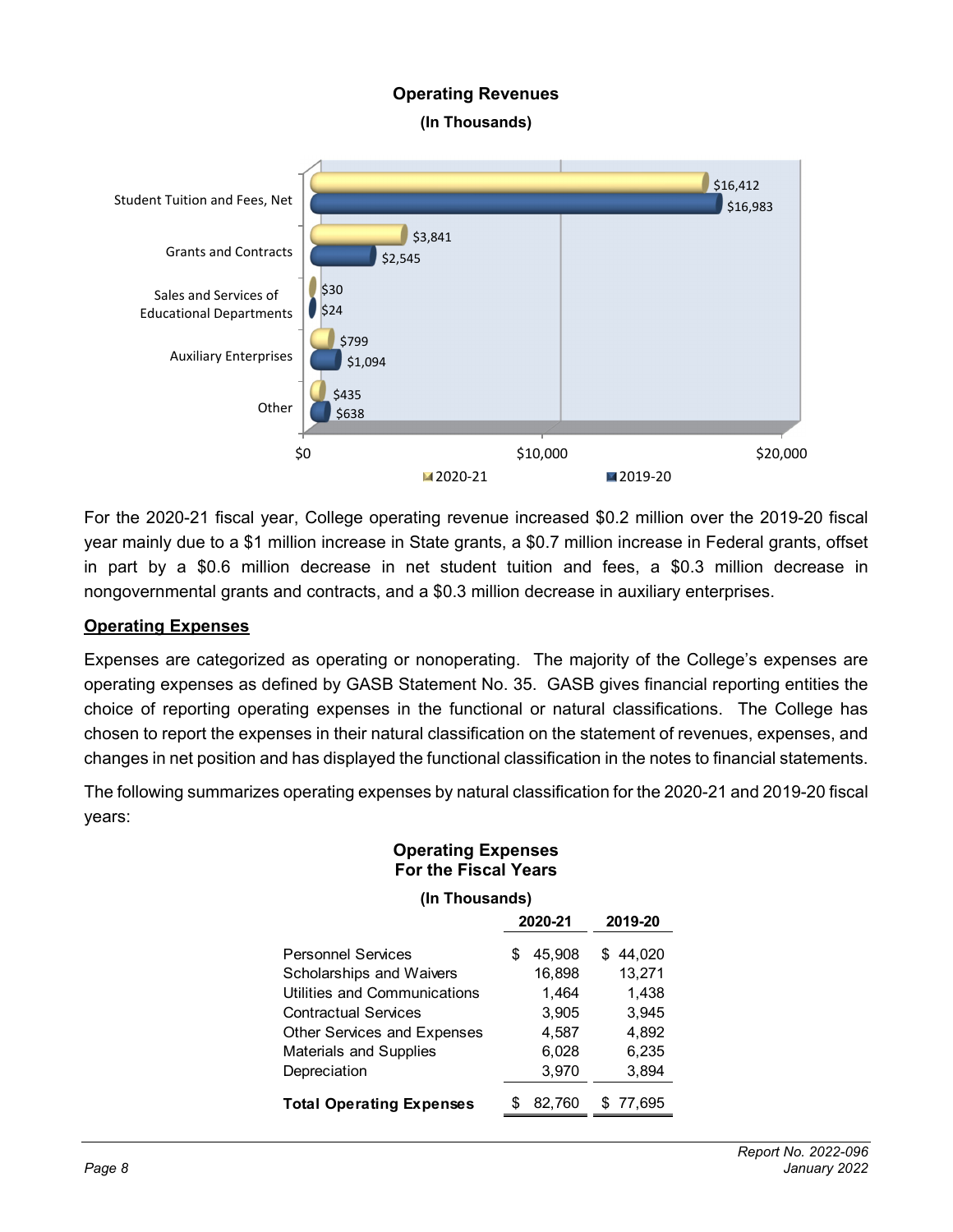The following chart presents the College's operating expenses for the 2020-21 and 2019-20 fiscal years:



For the 2020-21 fiscal year, College operating expenses increased \$5.1 million over the 2019-20 fiscal year mainly due to a \$3.6 million increase in scholarship and waivers, mostly for the disbursement of HEERF grants to students, and a \$1.9 million increase in personnel services resulting from a one-time salary increase, offset by a \$0.3 million decrease in other services and expenses.

## **Nonoperating Revenues and Expenses**

Certain revenue sources that the College relies on to provide funding for operations, including State noncapital appropriations, Federal and State student financial aid, certain gifts and grants, and investment income, are defined by GASB as nonoperating. Nonoperating expenses include capital financing costs and other costs related to capital assets. The following summarizes the College's nonoperating revenues and expenses for the 2020-21 and 2019-20 fiscal years: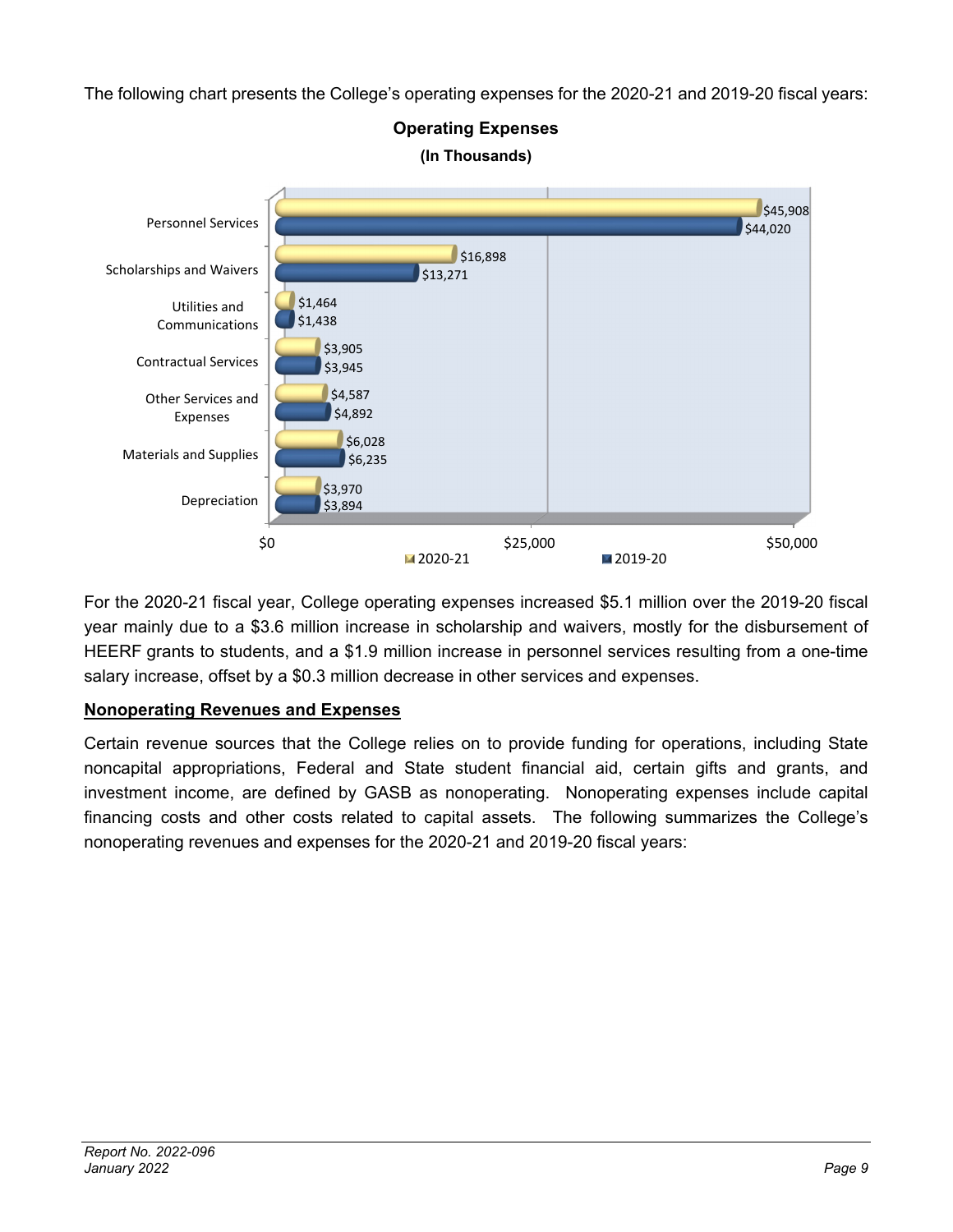#### **Nonoperating Revenues (Expenses) For the Fiscal Years**

|                                         | 2020-21  | 2019-20  |
|-----------------------------------------|----------|----------|
| State Noncapital Appropriations         | \$26,223 | \$27,846 |
| Federal and State Student Financial Aid | 20,310   | 17,204   |
| Gifts and Grants                        | 12,004   | 5,722    |
| Investment Income                       | 93       | 644      |
| <b>Other Nonoperating Revenues</b>      | 11       |          |
| Loss on Disposal of Capital Assets      |          | (13)     |
| <b>Net Nonoperating Revenues</b>        | \$58,641 | \$51,403 |

#### **(In Thousands)**

Overall, nonoperating revenue increased by \$7.2 million, primarily due to a \$6.3 million increase in gifts and grants which includes a HEERF institutional grant of \$5.8 million, a \$3.1 million increase in Federal and State student financial aid, offset by a \$1.6 million decrease in State noncapital appropriations and a \$0.6 million decrease in investment income.

#### **Other Revenues**

This category is composed of State capital appropriations and capital grants, contracts, gifts, and fees. The following summarizes the College's other revenues for the 2020-21 and 2019-20 fiscal years:

## **Other Revenues For the Fiscal Years**

#### **(In Thousands)**

|                                                                                   |     | 2020-21 | 2019-20 |                       |
|-----------------------------------------------------------------------------------|-----|---------|---------|-----------------------|
| <b>State Capital Appropriations</b><br>Capital Grants, Contracts, Gifts, and Fees | SS. | 4,682   |         | 467 \$ 2.517<br>3,361 |
| Total                                                                             |     | \$5,149 |         | \$ 5,878              |

State capital appropriations decreased by \$2.1 million as fewer new capital projects were funded in the 2020-21 fiscal year. Capital grants, contracts, gifts and fees increased by \$1.3 million due to an increase in Foundation funded projects.

## **The Statement of Cash Flows**

The statement of cash flows provides information about the College's financial results by reporting the major sources and uses of cash and cash equivalents. This statement will assist in evaluating the College's ability to generate net cash flows, its ability to meet its financial obligations as they come due, and its need for external financing. Cash flows from operating activities show the net cash used by the operating activities of the College. Cash flows from capital financing activities include all plant funds and related long-term debt activities. Cash flows from investing activities show the net source and use of cash related to purchasing or selling investments, and earning income on those investments. Cash flows from noncapital financing activities include those activities not covered in other sections.

The following summarizes the College's cash flows for the 2020-21 and 2019-20 fiscal years: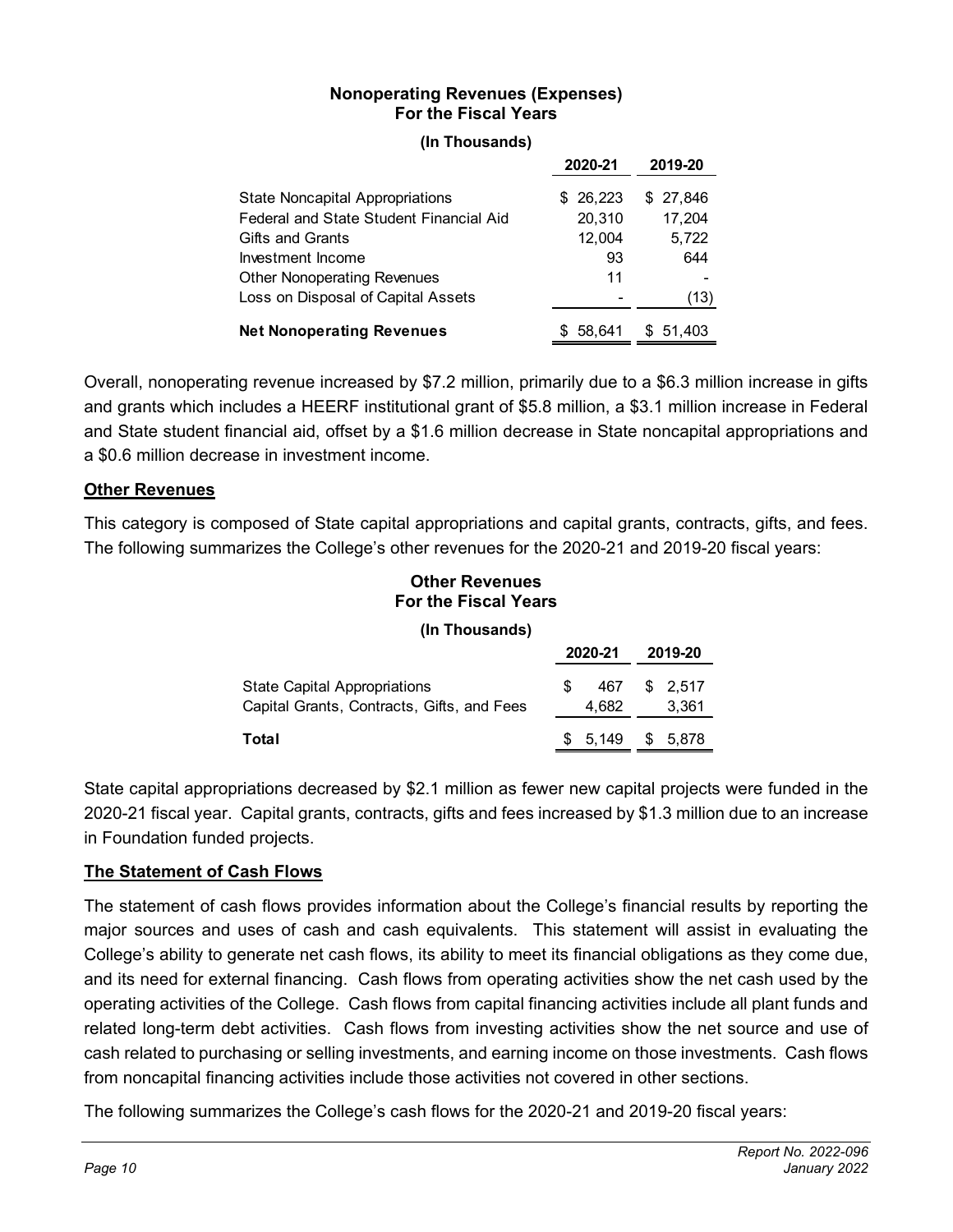#### **Condensed Statement of Cash Flows For the Fiscal Years**

**(In Thousands)** 

**2020-21 2019-20**

|                                                                                                                                                                                     | LULU-L I                                 | 2013-20                               |
|-------------------------------------------------------------------------------------------------------------------------------------------------------------------------------------|------------------------------------------|---------------------------------------|
| Cash Provided (Used) by:<br><b>Operating Activities</b><br><b>Noncapital Financing Activities</b><br><b>Capital and Related Financing Activities</b><br><b>Investing Activities</b> | \$ (54, 358)<br>58.650<br>(4, 441)<br>93 | \$ (51,271)<br>50.746<br>(238)<br>644 |
| Net Decrease in Cash and Cash Equivalents<br>Cash and Cash Equivalents, Beginning of Year                                                                                           | (56)<br>44.445                           | (119)<br>44,564                       |
| Cash and Cash Equivalents, End of Year                                                                                                                                              | \$44.389                                 | 44.445<br>SS.                         |

Major sources of funds came from State noncapital appropriations (\$26.2 million), Federal and State student financial aid (\$20.3 million), net student tuition and fees (\$17.4 million), noncapital gifts and grants (\$12 million), and State capital appropriations (\$5.5 million). Major uses of funds were for payments to employees and for employee benefits (\$43.1 million), payments to suppliers (\$14.7 million), purchases of capital assets (\$14.5 million), and disbursements to students for scholarships (\$16.9 million).

Changes in cash and cash equivalents were the result of the following factors:

- The \$3.1 million increase in cash used by operating activities is primarily the result of a \$3.6 million increase in scholarships which mainly consist of distribution of HEERF grants to students, a \$2.4 million increase in salary and benefits, offset by a \$2.3 million increase in grants and contracts revenue received, and a \$1.1 million increase in tuition and fees.
- The \$7.9 million increase in cash provided by noncapital financing activities is primarily the result of a \$6.3 million increase in noncapital gifts and grants, an increase of \$3.1 million in Federal and State student financial aid, offset by a decrease of \$1.6 million in State noncapital appropriations.
- The \$4.2 million increase in cash used by capital and related financing activities is primarily the result of a \$7.7 million increase in capital asset purchases, offset by a \$2.2 million increase in State capital appropriations, and an increase of \$1.3 million in capital gifts and grants.

CAPITAL ASSETS AND CAPITAL EXPENSES AND COMMITMENTS

## **Capital Assets**

At June 30, 2021, the College had \$173.9 million in capital assets, less accumulated depreciation of \$76.7 million, for net capital assets of \$97.2 million. Depreciation charges for the current fiscal year totaled \$4 million. The following table summarizes the College's capital assets, net of accumulated depreciation, at June 30: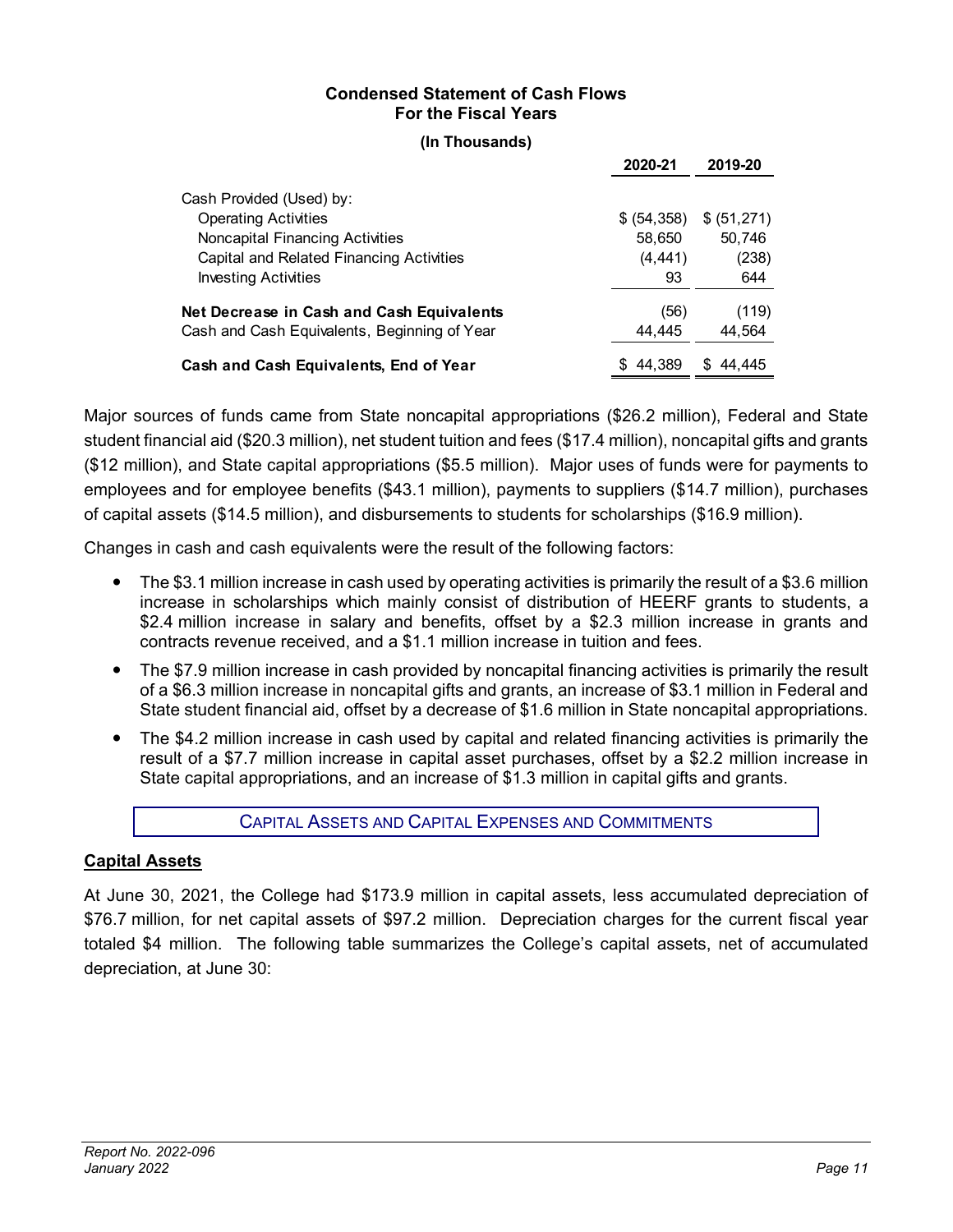## **Capital Assets, Net at June 30**

|                                     | 2021        | 2020        |
|-------------------------------------|-------------|-------------|
| Land                                | 4,831<br>\$ | 4,831<br>\$ |
| Artwork/Artifacts                   | 40          | 40          |
| <b>Construction in Progress</b>     | 804         | 7,197       |
| <b>Buildings</b>                    | 87,121      | 71,292      |
| Other Structures and Improvements   | 2,111       | 2,552       |
| Furniture, Machinery, and Equipment | 2,313       | 1,890       |
| <b>Capital Assets, Net</b>          | \$97,220    | \$87,802    |

#### **(In Thousands)**

Additional information about the College's capital assets is presented in the notes to financial statements.

#### **Capital Expenses and Commitments**

Major capital expenses through June 30, 2021, were incurred on the following projects: Building 8 Renovation – Bradenton Campus (\$3.1 million), Studio for Performing Arts – Bradenton Campus (\$5.1 million), and the Science Building Renovation – Bradenton Campus (\$3.4 million). The College's construction commitments at June 30, 2021, are as follows:

|                                             | <b>Amount</b><br>(In Thousands) |              |  |
|---------------------------------------------|---------------------------------|--------------|--|
| <b>Total Committed</b><br>Completed to Date | \$                              | 1,466<br>804 |  |
| <b>Balance Committed</b>                    |                                 |              |  |

Additional information about the College's construction commitments is presented in the notes to financial statements.

ECONOMIC FACTORS THAT WILL AFFECT THE FUTURE

The College was awarded a total of \$35.9 million of the HEERF grants established by Coronavirus Aid, Relief, and Economic Security Act, Coronavirus Response and Relief Supplemental Appropriations Act and the American Rescue Plan since April 2020. The HEERF grants have provided the College resources to assist students in the forms of emergency grant aid and assist enhancing online learning initiatives, cover certain technology needs, address safety issues, and recover loss of tuition and auxiliary revenues resulting from the pandemic. The HEERF grants will continue to be a vital support for the College for the coming fiscal year or two. However, since the College's economic condition is closely tied to that of the State of Florida, and given the negative economic growth linked to the COVID-19 pandemic, a decrease in State funding after the Federal grant aids expire is anticipated. Other than State appropriations, the College receives most of its other operating funds from student tuition and fees. While the 2021-22 fiscal year budget was based upon the same enrollment levels as the prior fiscal year, the negative economic impacts of COVID-19 pandemic continue to affect enrollment levels. Despite the expected revenue reductions from the State and potential enrollment level declines, the College has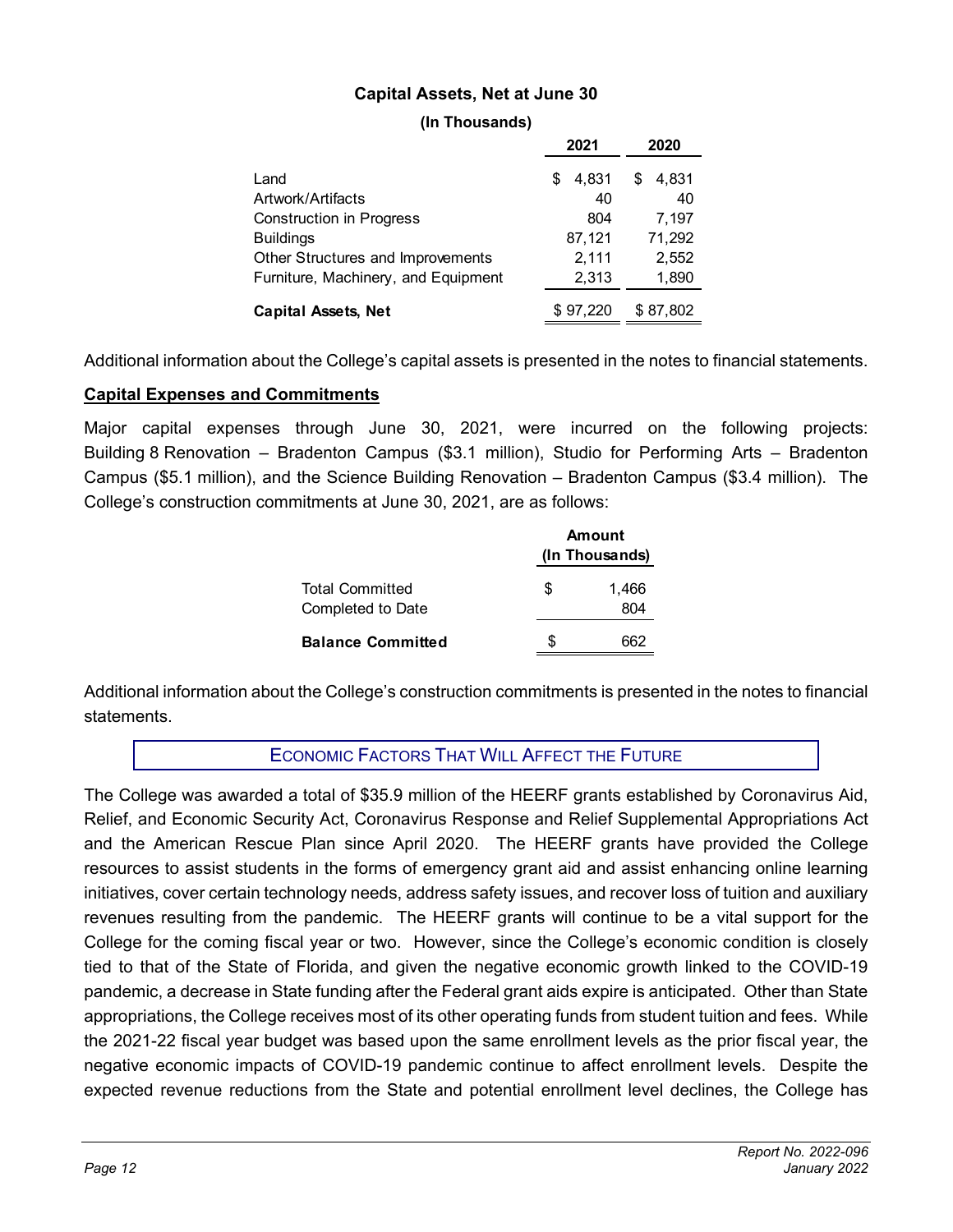adequate reserves coupled with budgetary reduction plans to help cover pandemic-related economic issues.

## REQUESTS FOR INFORMATION

Questions concerning information provided in the MD&A or other required supplementary information, and financial statements and notes thereto, or requests for additional financial information should be addressed to the Vice President for Finance and Administrative Services, State College of Florida, Manatee-Sarasota, 5840 26<sup>th</sup> Street West, Bradenton, Florida 34207.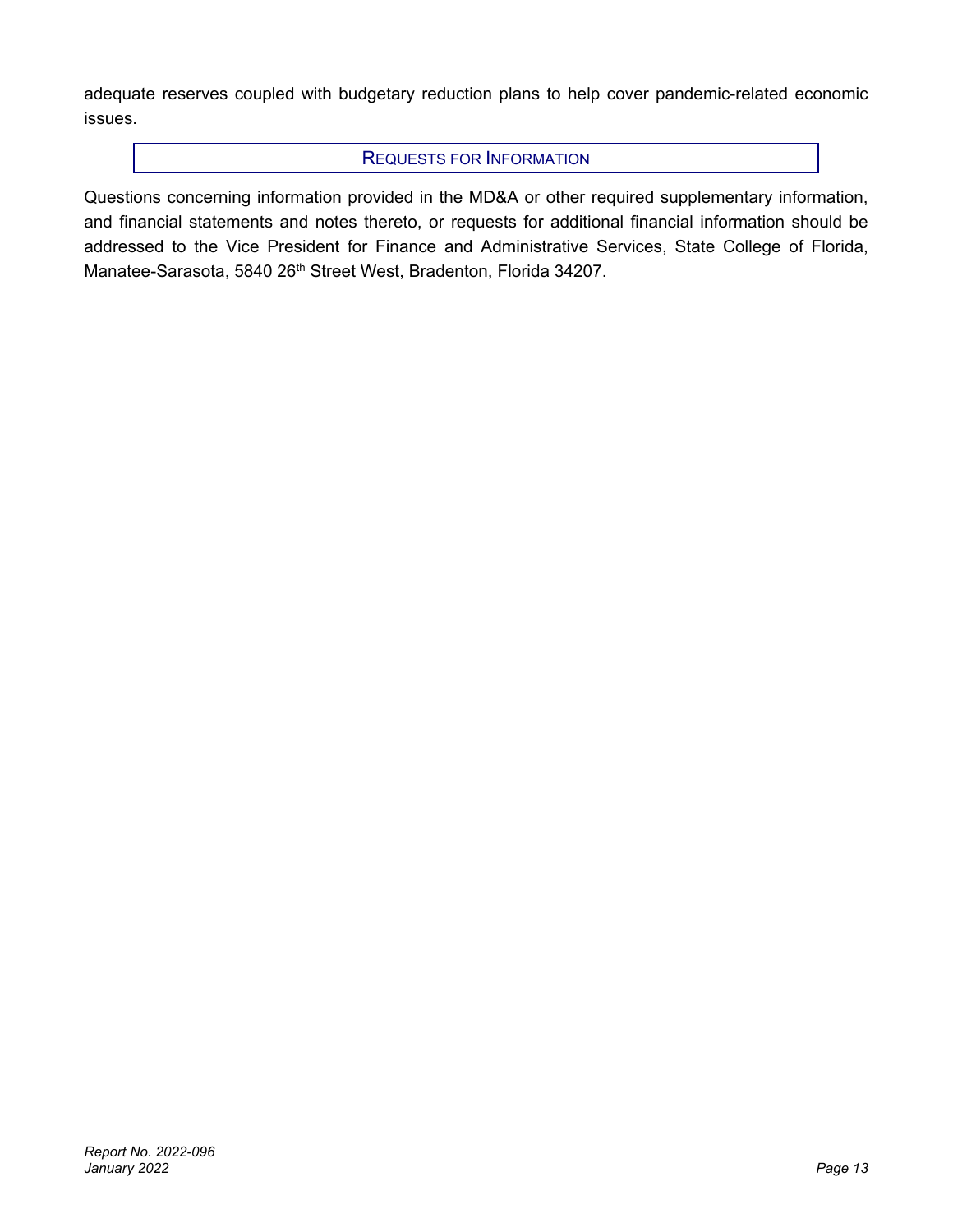## <span id="page-17-0"></span>*BASIC FINANCIAL STATEMENTS*

#### **STATE COLLEGE OF FLORIDA, MANATEE-SARASOTA A Component Unit of the State of Florida Statement of Net Position**

**June 30, 2021** 

|                                                                      | College      | <b>Component</b><br>Unit |  |
|----------------------------------------------------------------------|--------------|--------------------------|--|
| <b>ASSETS</b>                                                        |              |                          |  |
| <b>Current Assets:</b>                                               |              |                          |  |
| Cash and Cash Equivalents                                            | \$20,505,895 | 533,192<br>\$            |  |
| Restricted Cash and Cash Equivalents                                 | 6,094,341    |                          |  |
| Accounts Receivable, Net                                             | 2,364,333    |                          |  |
| Due from Other Governmental Agencies                                 | 3,072,932    |                          |  |
| Due from Component Unit                                              | 207,401      |                          |  |
| Inventories                                                          | 13,743       |                          |  |
| <b>Prepaid Expenses and Deposits</b>                                 | 1,189,380    | 54,608                   |  |
| <b>Total Current Assets</b>                                          | 33,448,025   | 587,800                  |  |
| <b>Noncurrent Assets:</b>                                            |              |                          |  |
| Restricted Cash and Cash Equivalents                                 | 17,788,480   |                          |  |
| <b>Investments</b>                                                   |              | 64,287,259               |  |
| Depreciable Capital Assets, Net                                      | 91,545,790   |                          |  |
| Nondepreciable Capital Assets                                        | 5,674,116    |                          |  |
| <b>Other Assets</b>                                                  | 4,307        | 2,693,699                |  |
| <b>Total Noncurrent Assets</b>                                       | 115,012,693  | 66,980,958               |  |
| <b>TOTAL ASSETS</b>                                                  | 148,460,718  | 67,568,758               |  |
| DEFERRED OUTFLOWS OF RESOURCES                                       |              |                          |  |
| <b>Other Postemployment Benefits</b>                                 | 42,663       |                          |  |
| Pensions                                                             | 9,726,492    |                          |  |
| TOTAL DEFERRED OUTFLOWS OF RESOURCES                                 | 9,769,155    |                          |  |
| <b>LIABILITIES</b>                                                   |              |                          |  |
| <b>Current Liabilities:</b>                                          |              |                          |  |
| <b>Accounts Payable</b>                                              | 2,403,163    | 35,098                   |  |
| Salary and Payroll Taxes Payable                                     | 3,629,374    |                          |  |
| Retainage Payable                                                    | 21,996       |                          |  |
| Due to Other Governmental Agencies                                   | 25,434       |                          |  |
| Due to College                                                       |              | 35,574                   |  |
| <b>Unearned Revenue</b>                                              | 68,416       | 98,164                   |  |
| Deposits Held for Others<br>Long-Term Liabilities - Current Portion: | 506,993      |                          |  |
| Special Termination Benefits Payable                                 | 81,180       |                          |  |
| <b>Compensated Absences Payable</b>                                  | 72,455       |                          |  |
| Other Postemployment Benefits Payable                                | 42,663       |                          |  |
| Net Pension Liability                                                | 90,485       |                          |  |
| <b>Total Current Liabilities</b>                                     | 6,942,159    | 168,836                  |  |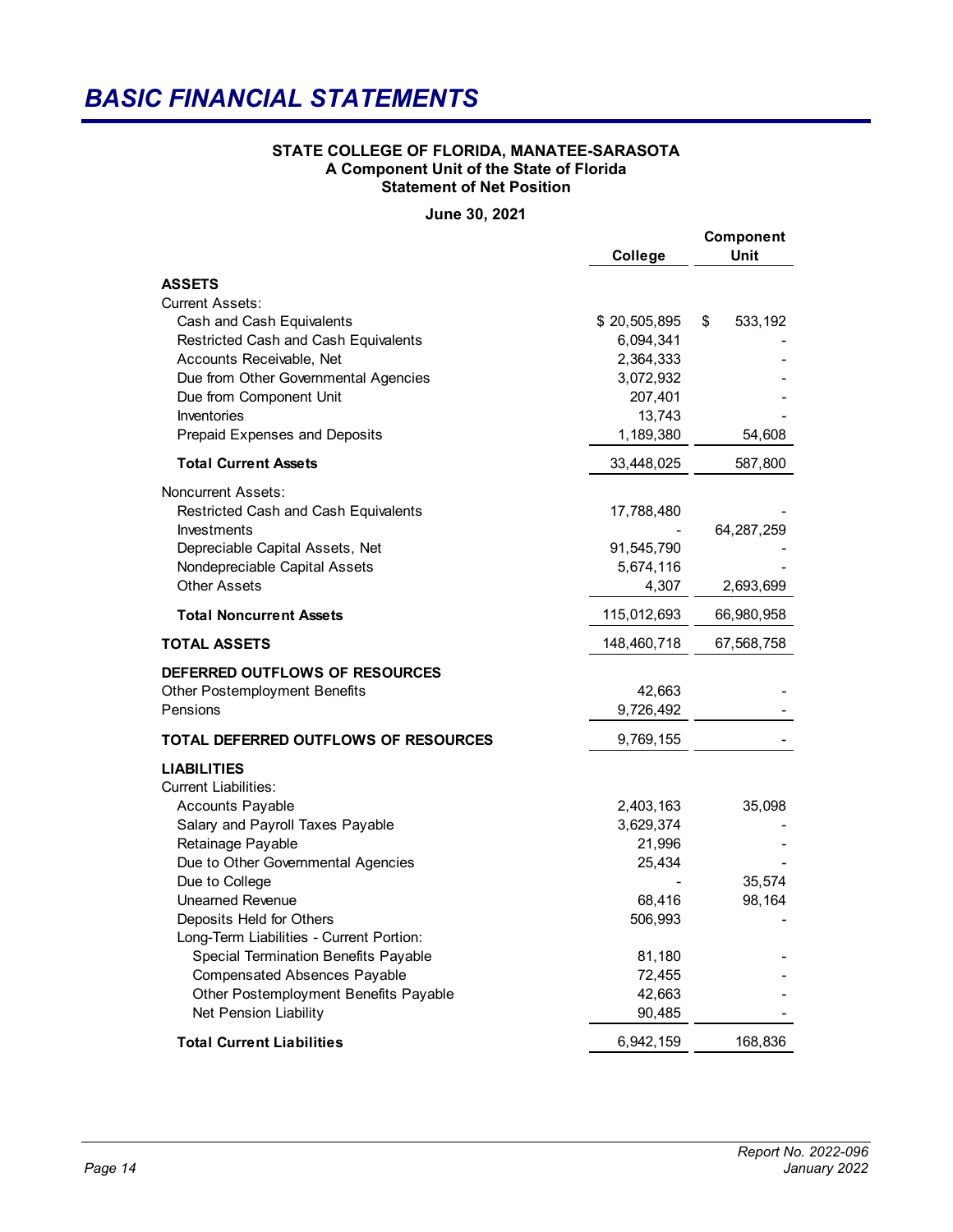|                                                                              | College                | Component<br><b>Unit</b> |
|------------------------------------------------------------------------------|------------------------|--------------------------|
| <b>LIABILITIES (Continued)</b><br>Noncurrent Liabilities:                    |                        |                          |
| <b>Special Termination Benefits Payable</b>                                  | 143,394                |                          |
| <b>Compensated Absences Payable</b><br>Other Postemployment Benefits Payable | 3,181,339<br>1,093,405 |                          |
| <b>Net Pension Liability</b>                                                 | 28,891,947             |                          |
| <b>Total Noncurrent Liabilities</b>                                          | 33,310,085             |                          |
| <b>TOTAL LIABILITIES</b>                                                     | 40,252,244             | 168,836                  |
| DEFERRED INFLOWS OF RESOURCES                                                |                        |                          |
| <b>Other Postemployment Benefits</b>                                         | 422,384                |                          |
| Pensions                                                                     | 1,076,359              |                          |
| <b>TOTAL DEFERRED INFLOWS OF RESOURCES</b>                                   | 1,498,743              |                          |
| <b>NET POSITION</b>                                                          |                        |                          |
| Investment in Capital Assets                                                 | 97,219,906             |                          |
| Restricted:                                                                  |                        |                          |
| Nonexpendable:<br>Endowment                                                  |                        | 12,207,945               |
| Expendable:                                                                  |                        |                          |
| Endowment                                                                    |                        | 34, 102, 662             |
| Grants and Loans                                                             | 4,429,989              |                          |
| Scholarships                                                                 | (23, 014)              | 9,994,663                |
| <b>Capital Projects</b>                                                      | 18,048,000             |                          |
| Unrestricted                                                                 | (3, 195, 995)          | 11,094,652               |
| <b>TOTAL NET POSITION</b>                                                    | \$116,478,886          | 67,399,922<br>\$         |

The accompanying notes to financial statements are an integral part of this statement.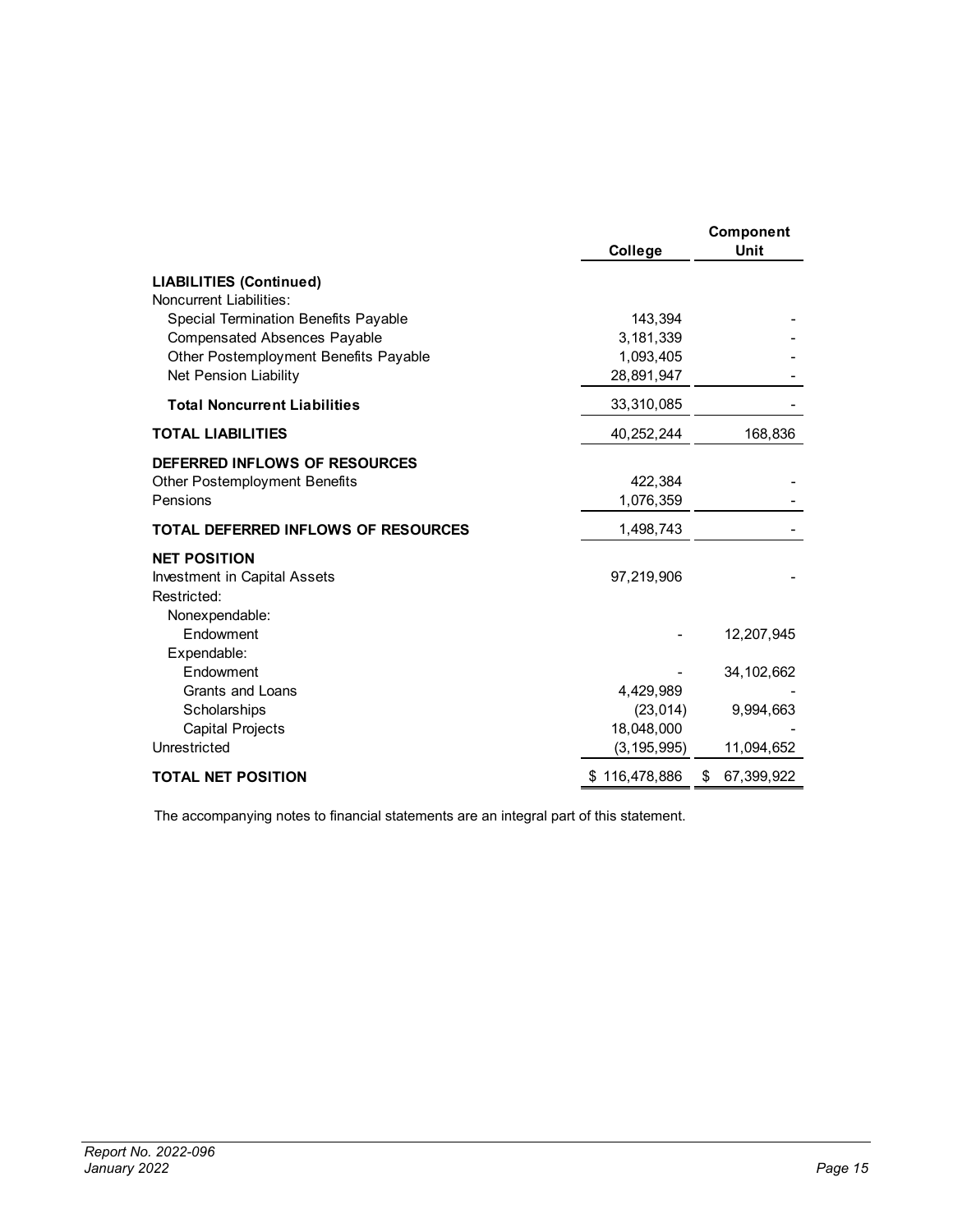THIS PAGE INTENTIONALLY LEFT BLANK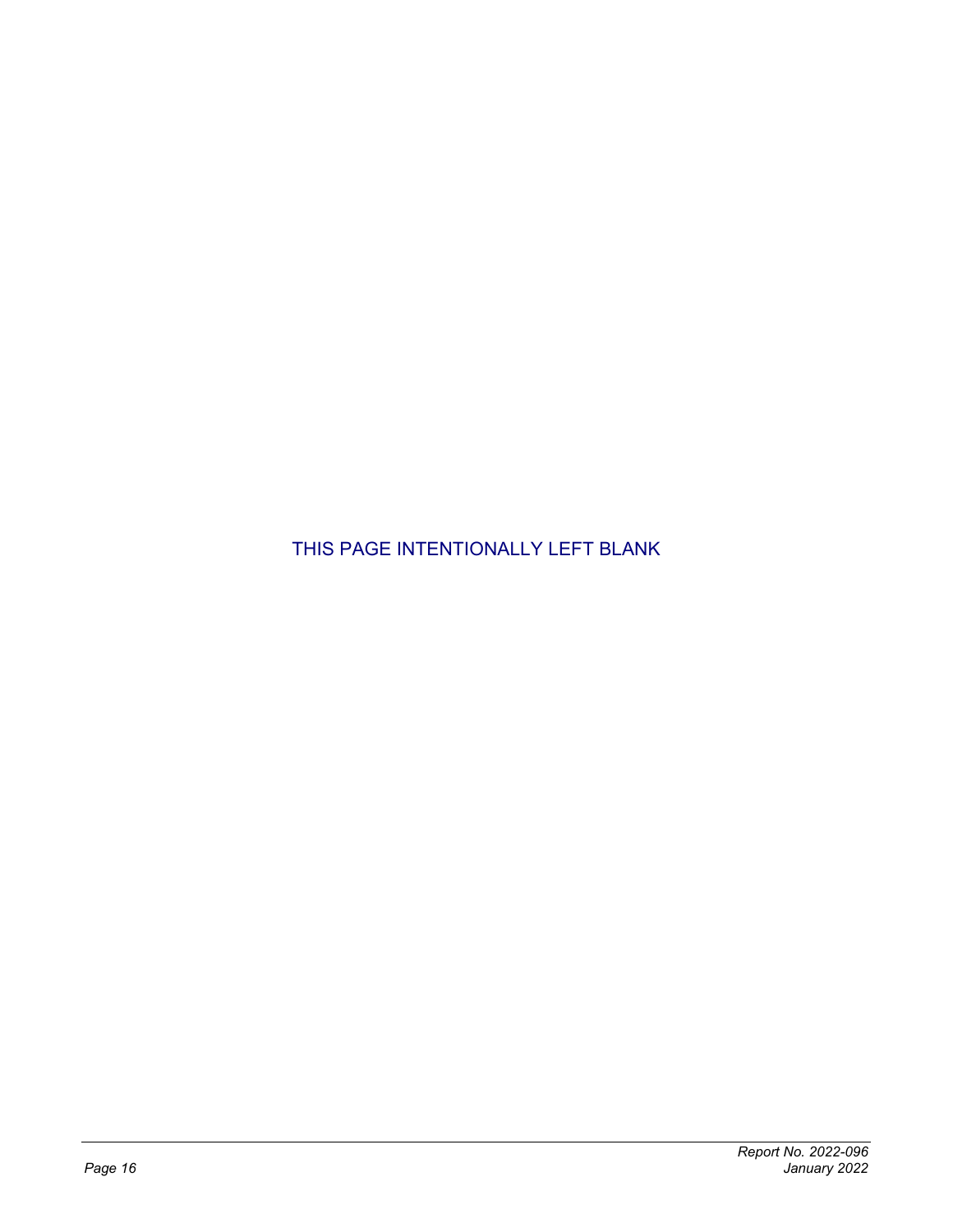#### **STATE COLLEGE OF FLORIDA, MANATEE-SARASOTA A Component Unit of the State of Florida Statement of Revenues, Expenses, and Changes in Net Position**

#### **For the Fiscal Year Ended June 30, 2021**

<span id="page-20-0"></span>

|                                                                  |                        | Component        |
|------------------------------------------------------------------|------------------------|------------------|
|                                                                  | College                | Unit             |
| <b>REVENUES</b>                                                  |                        |                  |
| <b>Operating Revenues:</b>                                       |                        |                  |
| Student Tuition and Fees, Net of Scholarship                     | \$16,412,375           | \$               |
| Allowances of \$5,760,830<br><b>Federal Grants and Contracts</b> |                        |                  |
| <b>State and Local Grants and Contracts</b>                      | 1,904,097<br>1,360,554 |                  |
| Nongovernmental Grants and Contracts                             | 576,199                | 2,147,981        |
| Sales and Services of Educational Departments                    | 30,228                 |                  |
| <b>Auxiliary Enterprises</b>                                     | 798,511                |                  |
| <b>Other Operating Revenues</b>                                  | 435,282                | 727,848          |
| <b>Total Operating Revenues</b>                                  | 21,517,246             | 2,875,829        |
| <b>EXPENSES</b>                                                  |                        |                  |
| <b>Operating Expenses:</b>                                       |                        |                  |
| <b>Personnel Services</b>                                        | 45,908,212             | 702,898          |
| Scholarships and Waivers                                         | 16,897,916             | 1,580,281        |
| Utilities and Communications                                     | 1,463,600              |                  |
| <b>Contractual Services</b>                                      | 3,905,315              | 37,736           |
| <b>Other Services and Expenses</b>                               | 4,587,139              | 1,965,647        |
| <b>Materials and Supplies</b>                                    | 6,028,376              | 44,760           |
| Depreciation                                                     | 3,969,941              |                  |
| <b>Total Operating Expenses</b>                                  | 82,760,499             | 4,331,322        |
| <b>Operating Loss</b>                                            | (61, 243, 253)         | (1,455,493)      |
| <b>NONOPERATING REVENUES</b>                                     |                        |                  |
| <b>State Noncapital Appropriations</b>                           | 26,222,910             |                  |
| Federal and State Student Financial Aid                          | 20,309,591             |                  |
| <b>Gifts and Grants</b>                                          | 12,003,957             |                  |
| Investment Income                                                | 93,157                 | 1,736,195        |
| Net Gain on Investments                                          |                        | 2,090,972        |
| <b>Other Nonoperating Revenues</b>                               | 11,424                 |                  |
| <b>Total Nonoperating Revenues</b>                               | 58,641,039             | 3,827,167        |
| Income (Loss) Before Other Revenues                              | (2,602,214)            | 2,371,674        |
| <b>State Capital Appropriations</b>                              | 467,475                |                  |
| Capital Grants, Contracts, Gifts, and Fees                       | 4,681,707              |                  |
| <b>Total Other Revenues</b>                                      | 5, 149, 182            |                  |
| Increase in Net Position                                         | 2,546,968              | 2,371,674        |
| Net Position, Beginning of Year                                  | 113,931,918            | 65,028,248       |
| Net Position, End of Year                                        | \$116,478,886          | \$<br>67,399,922 |

The accompanying notes to financial statements are an integral part of this statement.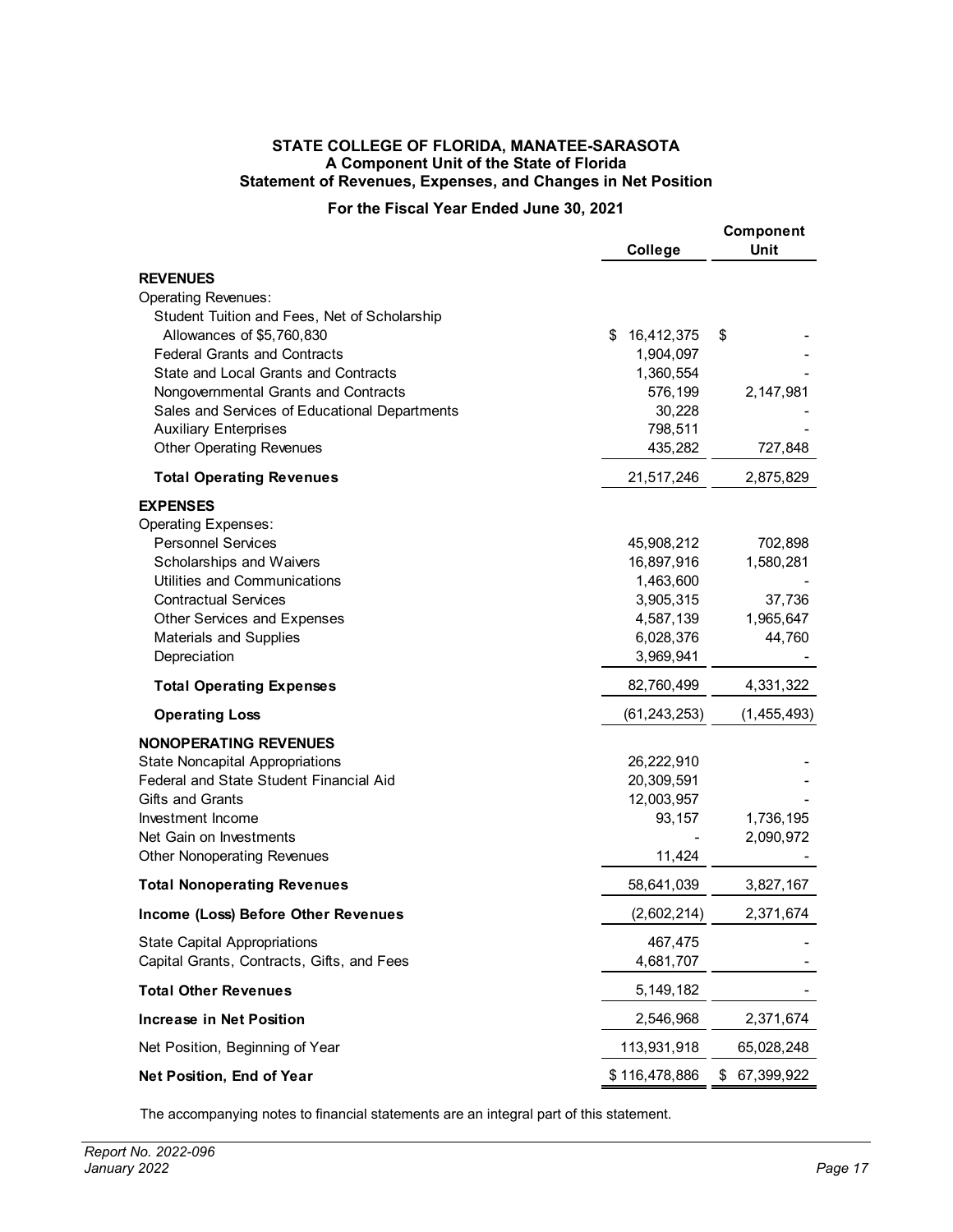#### **STATE COLLEGE OF FLORIDA, MANATEE-SARASOTA A Component Unit of the State of Florida Statement of Cash Flows**

**For the Fiscal Year Ended June 30, 2021** 

<span id="page-21-0"></span>

|                                                                 | College        |
|-----------------------------------------------------------------|----------------|
| <b>CASH FLOWS FROM OPERATING ACTIVITIES</b>                     |                |
| Student Tuition and Fees, Net                                   | \$17,413,037   |
| <b>Grants and Contracts</b>                                     | 3,106,928      |
| Payments to Suppliers                                           | (14, 653, 955) |
| Payments for Utilities and Communications                       | (1,463,600)    |
| Payments to Employees                                           | (32, 767, 981) |
| Payments for Employee Benefits                                  | (10, 291, 163) |
| Payments for Scholarships                                       | (16, 897, 916) |
| <b>Auxiliary Enterprises</b>                                    | 805,928        |
| Sales and Services of Educational Departments                   | 30,228         |
| <b>Other Receipts</b>                                           | 359,980        |
| <b>Net Cash Used by Operating Activities</b>                    | (54, 358, 514) |
| <b>CASH FLOWS FROM NONCAPITAL FINANCING ACTIVITIES</b>          |                |
| <b>State Noncapital Appropriations</b>                          | 26,222,910     |
| Federal and State Student Financial Aid                         | 20,340,920     |
| Federal Direct Loan Program Receipts                            | 5,582,563      |
| Federal Direct Loan Program Disbursements                       | (5,500,387)    |
| Gifts and Grants                                                | 12,003,957     |
| Net Cash Provided by Noncapital Financing Activities            | 58,649,963     |
| <b>CASH FLOWS FROM CAPITAL AND RELATED FINANCING ACTIVITIES</b> |                |
| <b>State Capital Appropriations</b>                             | 5,505,574      |
| <b>Capital Grants and Gifts</b>                                 | 4,516,100      |
| Proceeds from Sale of Capital Assets                            | 11,424         |
| Purchases of Capital Assets                                     | (14, 473, 929) |
| Net Cash Used by Capital and Related Financing Activities       | (4,440,831)    |
| <b>CASH FLOWS FROM INVESTING ACTIVITIES</b>                     |                |
| Investment Income                                               | 93,157         |
| <b>Net Cash Provided by Investing Activities</b>                | 93,157         |
| Net Decrease in Cash and Cash Equivalents                       | (56, 225)      |
| Cash and Cash Equivalents, Beginning of Year                    | 44,444,941     |
| Cash and Cash Equivalents, End of Year                          | \$44,388,716   |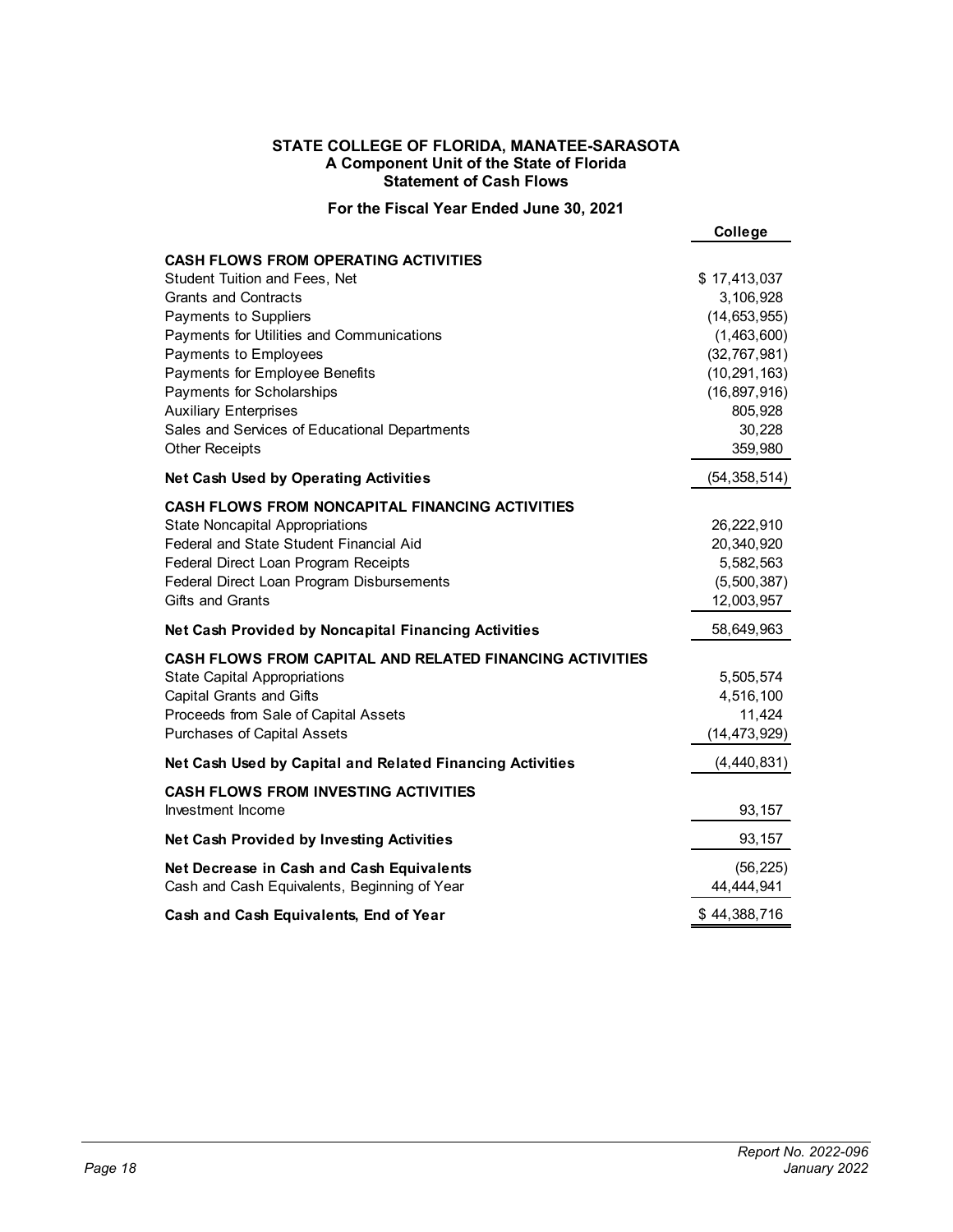|                                                                                                                                                                                      | College            |
|--------------------------------------------------------------------------------------------------------------------------------------------------------------------------------------|--------------------|
| <b>RECONCILIATION OF OPERATING LOSS</b>                                                                                                                                              |                    |
| TO NET CASH USED BY OPERATING ACTIVITIES                                                                                                                                             |                    |
| <b>Operating Loss</b>                                                                                                                                                                | \$ (61, 243, 253)  |
| Adjustments to Reconcile Operating Loss                                                                                                                                              |                    |
| to Net Cash Used by Operating Activities:                                                                                                                                            |                    |
| <b>Depreciation Expense</b>                                                                                                                                                          | 3,969,941          |
| Changes in Assets, Liabilities, Deferred Outflows of Resources,                                                                                                                      |                    |
| and Deferred Inflows of Resources:                                                                                                                                                   |                    |
| Receivables, Net                                                                                                                                                                     | 495,893            |
| Due from Other Governmental Agencies                                                                                                                                                 | (1,587,254)        |
| Due from Component Unit                                                                                                                                                              | 1,411,692          |
| Inventories                                                                                                                                                                          | 1,362              |
| Prepaid Expenses                                                                                                                                                                     | (230, 217)         |
| <b>Accounts Payable</b>                                                                                                                                                              | 88,855             |
| Salaries and Payroll Taxes Payable                                                                                                                                                   | 547,008            |
| <b>Unearned Revenue</b>                                                                                                                                                              | (39, 298)          |
| Deposits Held for Others                                                                                                                                                             | (50, 231)          |
| Due to Other Governmental Agencies                                                                                                                                                   | (25,071)           |
| Special Termination Benefits Payable                                                                                                                                                 | (14, 715)          |
| <b>Compensated Absences Payable</b>                                                                                                                                                  | 159,675            |
| Other Postemployment Benefits Payable                                                                                                                                                | 53,734             |
| <b>Net Pension Liability</b>                                                                                                                                                         | 4,595,303          |
| Deferred Outflows of Resources Related to Other Postemployment Benefits                                                                                                              | (32, 430)          |
| Deferred Inflows of Resources Related to Other Postemplyment Benefits                                                                                                                | (39, 420)          |
| Deferred Outflows of Resources Related to Pensions                                                                                                                                   | (1,328,226)        |
| Deferred Inflows of Resources Related to Pensions                                                                                                                                    | (1,091,862)        |
| NET CASH USED BY OPERATING ACTIVITIES                                                                                                                                                | $$$ (54, 358, 514) |
| SUPPLEMENTAL DISCLOSURE OF NONCASH CAPITAL<br><b>FINANCING ACTIVITIES</b>                                                                                                            |                    |
| Donation of capital assets were recognized on the statement of revenues,<br>expenses, and changes in net position, but are not cash transactions for the<br>statement of cash flows. |                    |
|                                                                                                                                                                                      | \$<br>165,607      |

The accompanying notes to financial statements are an integral part of this statement.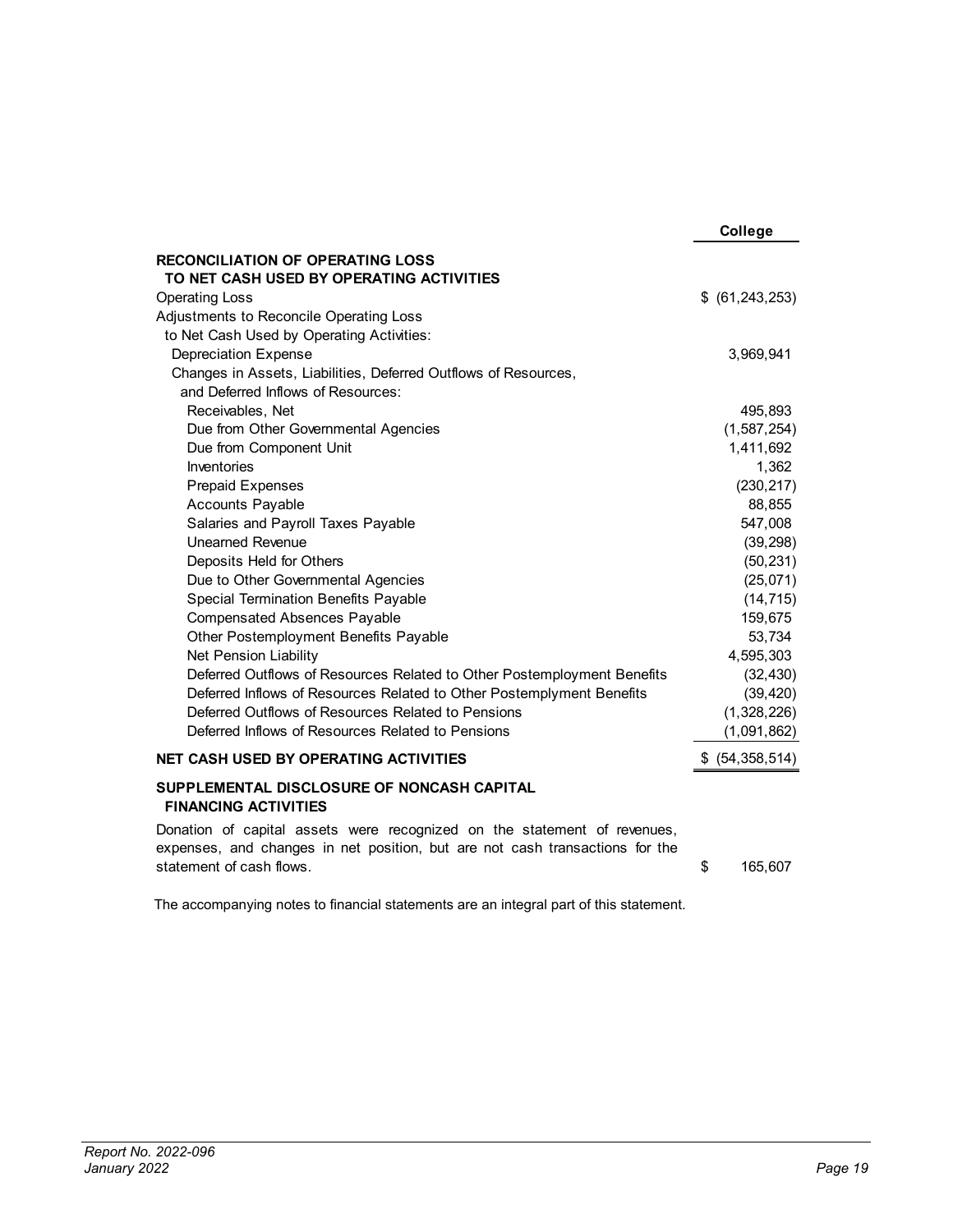## <span id="page-23-0"></span>*NOTES TO FINANCIAL STATEMENTS*

## **1. Summary of Significant Accounting Policies**

**Reporting Entity**. The governing body of State College of Florida, Manatee-Sarasota, a component unit of the State of Florida, is the College Board of Trustees. The Board of Trustees constitutes a corporation and is composed of nine members appointed by the Governor and confirmed by the Senate. The Board of Trustees is under the general direction and control of the Florida Department of Education, Division of Florida Colleges, and is governed by State law and State Board of Education (SBE) rules. However, the Board of Trustees is directly responsible for the day-to-day operations and control of the College within the framework of applicable State laws and SBE rules. The College serves Manatee and Sarasota Counties.

Criteria for defining the reporting entity are identified and described in the Governmental Accounting Standards Board's (GASB) *Codification of Governmental Accounting and Financial Reporting Standards*, Sections 2100 and 2600. These criteria were used to evaluate potential component units for which the Board of Trustees is financially accountable and other organizations for which the nature and significance of their relationship with the Board of Trustees are such that exclusion would cause the College's financial statements to be misleading. Based on the application of these criteria, the College is a component unit of the State of Florida, and its financial balances and activities are reported in the State's Annual Comprehensive Financial Report by discrete presentation.

**Discretely Presented Component Unit**. Based on the application of the criteria for determining component units, the State College of Florida Foundation, Inc. (Foundation), a legally separate entity, is included within the College's reporting entity as a discretely presented component unit and is governed by a separate board.

The Foundation is also a direct-support organization, as defined in Section 1004.70, Florida Statutes, and although legally separate from the College, is financially accountable to the College. The Foundation is managed independently, outside the College's budgeting process, and its powers generally are vested in a governing board pursuant to various State statutes. The Foundation receives, holds, invests, and administers property, and makes expenditures to or for the benefit of the College.

The Foundation is audited by other auditors pursuant to Section 1004.70(6), Florida Statutes. The Foundation's audited financial statements are available to the public at the College. The financial data reported on the accompanying financial statements was derived from the Foundation's audited financial statements for the fiscal year ended September 30, 2020.

**Basis of Presentation**. The College's accounting policies conform with accounting principles generally accepted in the United States of America applicable to public colleges and universities as prescribed by GASB. The National Association of College and University Business Officers (NACUBO) also provides the College with recommendations prescribed in accordance with generally accepted accounting principles promulgated by GASB and the Financial Accounting Standards Board (FASB). GASB allows public colleges various reporting options. The College has elected to report as an entity engaged in only business-type activities. This election requires the adoption of the accrual basis of accounting and entitywide reporting including the following components: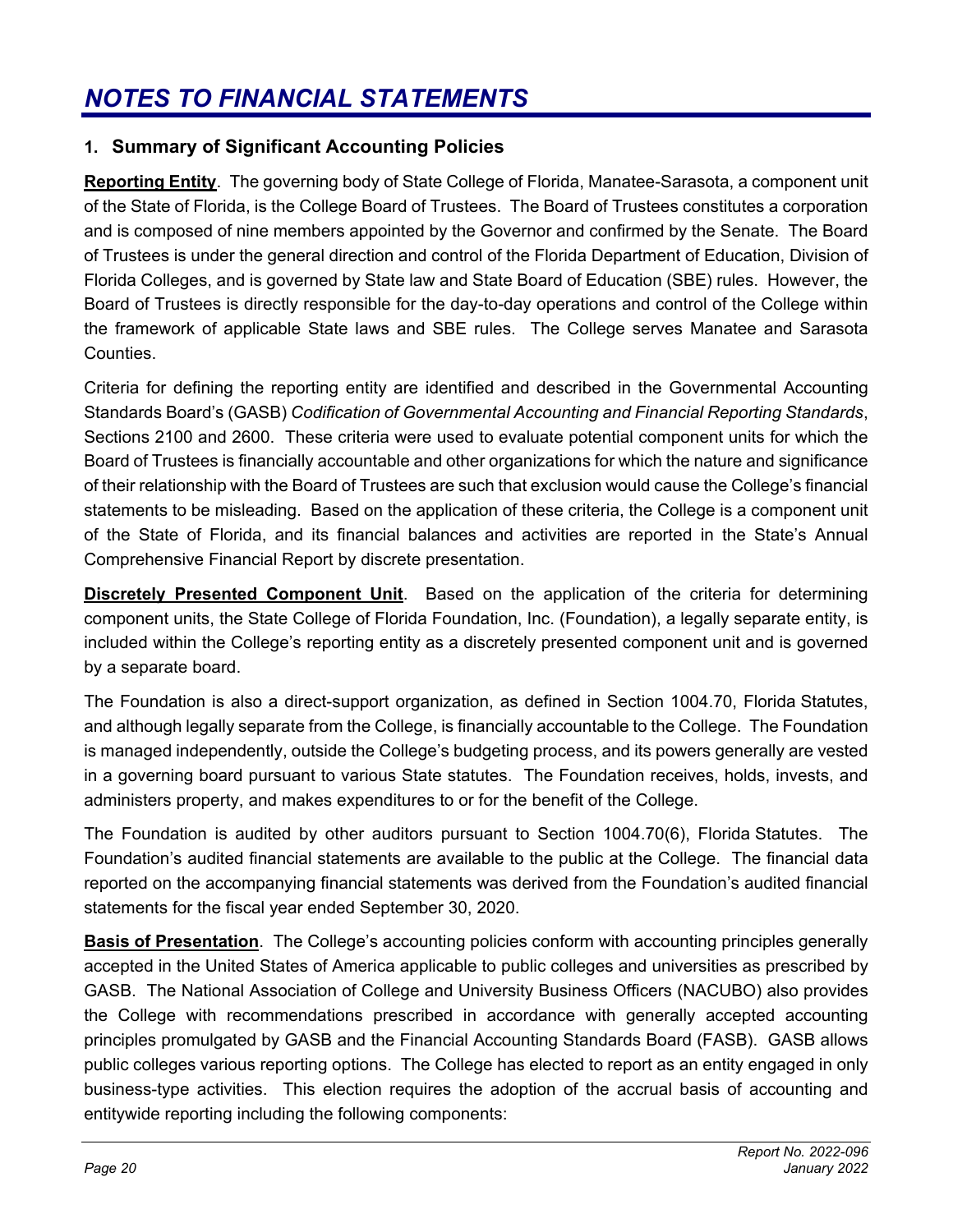- Management's Discussion and Analysis
- Basic Financial Statements:
	- o Statement of Net Position
	- o Statement of Revenues, Expenses, and Changes in Net Position
	- o Statement of Cash Flows
	- o Notes to Financial Statements
- Other Required Supplementary Information

**Measurement Focus and Basis of Accounting**. Basis of accounting refers to when revenues, expenses, assets, deferred outflows of resources, liabilities, and deferred inflows of resources are recognized in the accounts and reported in the financial statements. Specifically, it relates to the timing of the measurements made, regardless of the measurement focus applied. The College's financial statements are presented using the economic resources measurement focus and the accrual basis of accounting. Revenues, expenses, gains, losses, assets, deferred outflows of resources, liabilities, and deferred inflows of resources resulting from exchange and exchange-like transactions are recognized when the exchange takes place. Revenues, expenses, gains, losses, assets, deferred outflows of resources, liabilities, and deferred inflows of resources resulting from nonexchange activities are generally recognized when all applicable eligibility requirements, including time requirements, are met. The College follows GASB standards of accounting and financial reporting.

The College's component unit uses the economic resources measurement focus and the accrual basis of accounting, and follows FASB standards of accounting and financial reporting for not-for-profit organizations.

Significant interdepartmental sales between auxiliary service departments and other institutional departments have been accounted for as reductions of expenses and not revenues of those departments.

The College's principal operating activity is instruction. Operating revenues and expenses generally include all fiscal transactions directly related to instruction as well as administration, academic support, student services, physical plant operations, and depreciation of capital assets. Nonoperating revenues include State noncapital appropriations, Federal and State student financial aid, and investment income (net of unrealized gains or losses on investments). Interest on capital asset-related debt is a nonoperating expense. Other revenues generally include revenues for capital construction projects.

The statement of net position is presented in a classified format to distinguish between current and noncurrent assets and liabilities. When both restricted and unrestricted resources are available to fund certain programs, it is the College's policy to first apply the restricted resources to such programs followed by the use of the unrestricted resources.

The statement of revenues, expenses, and changes in net position is presented by major sources and is reported net of tuition scholarship allowances. Tuition scholarship allowances are the difference between the stated charge for goods and services provided by the College and the amount that is actually paid by the student or the third party making payment on behalf of the student. The College computes its scholarship allowances by determining through its accounting records, the cash payments to students.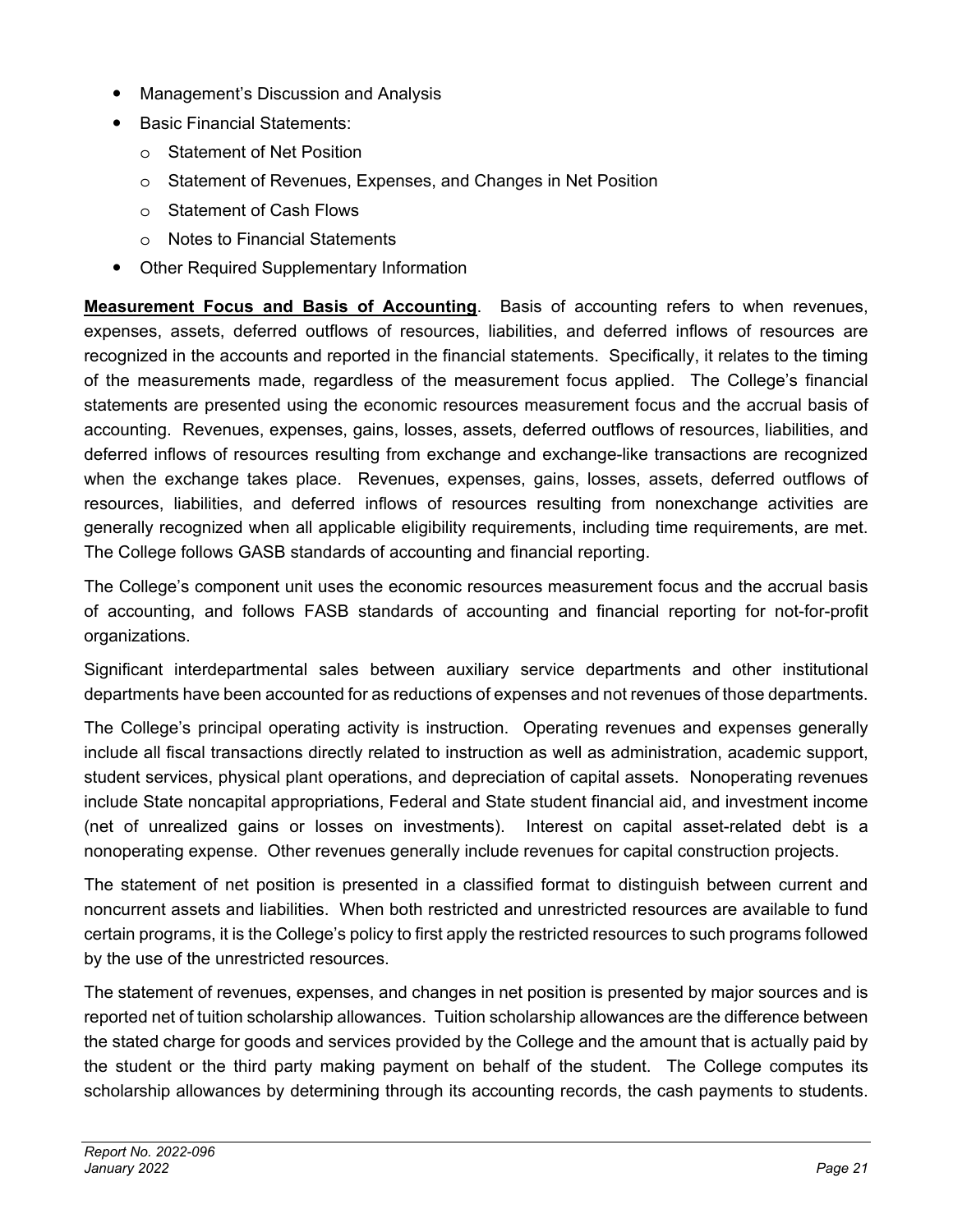To the extent that these resources are used to pay student charges, the College records a scholarship allowance against tuition and fee revenue.

The statement of cash flows is presented using the direct method in compliance with GASB Statement No. 9, *Reporting Cash Flows of Proprietary and Nonexpendable Trust Funds and Governmental Entities That Use Proprietary Fund Accounting*.

**Cash and Cash Equivalents**. The amount reported as cash and cash equivalents consists of cash on hand, cash in demand accounts, a money market fund, and cash placed with the State Board of Administration (SBA) Florida PRIME investment pool. For reporting cash flows, the College considers all highly liquid investments with original maturities of 3 months or less, that are not held solely for income or profit, to be cash equivalents. Under this definition, the College considers amounts invested in the SBA Florida PRIME investment pools to be cash equivalents.

College cash deposits are held in banks qualified as public depositories under Florida law. All such deposits are insured by Federal depository insurance, up to specified limits, or collateralized with securities held in Florida's multiple financial institution collateral pool required by Chapter 280, Florida Statutes. Cash and cash equivalents that are externally restricted to purchase or construct capital or other restricted assets are classified as restricted.

At June 30, 2021, the College reported as cash equivalents \$34,289,286 in the Florida PRIME investment pool administered by the SBA pursuant to Section 218.405, Florida Statutes. The College's investments in the Florida PRIME investment pool, which the SBA indicates is a Securities and Exchange Commission Rule 2a7-like external investment pool, are similar to money market funds in which shares are owned in the fund rather than the underlying investments. The Florida PRIME investment pool carried a credit rating of AAAm by Standard & Poor's and had a weighted-average days to maturity (WAM) of 50 days as of June 30, 2021. A portfolio's WAM reflects the average maturity in days based on final maturity or reset date, in the case of floating-rate instruments. WAM measures the sensitivity of the Florida PRIME investment pool to interest rate changes. The investments in the Florida PRIME investment pool are reported at amortized cost.

Section 218.409(8)(a), Florida Statutes, provides that "the principal, and any part thereof, of each account constituting the trust fund is subject to payment at any time from the moneys in the trust fund. However, the executive director may, in good faith, on the occurrence of an event that has a material impact on liquidity or operations of the trust fund, for 48 hours limit contributions to or withdrawals from the trust fund to ensure that the Board [State Board of Administration] can invest moneys entrusted to it in exercising its fiduciary responsibility. Such action must be immediately disclosed to all participants, the trustees, the Joint Legislative Auditing Committee, and the Investment Advisory Council. The trustees shall convene an emergency meeting as soon as practicable from the time the executive director has instituted such measures and review the necessity of those measures. If the trustees are unable to convene an emergency meeting before the expiration of the 48-hour moratorium on contributions and withdrawals, the moratorium may be extended by the executive director until the trustees are able to meet to review the necessity for the moratorium. If the trustees agree with such measures, the trustees shall vote to continue the measures for up to an additional 15 days. The trustees must convene and vote to continue any such measures before the expiration of the time limit set, but in no case may the time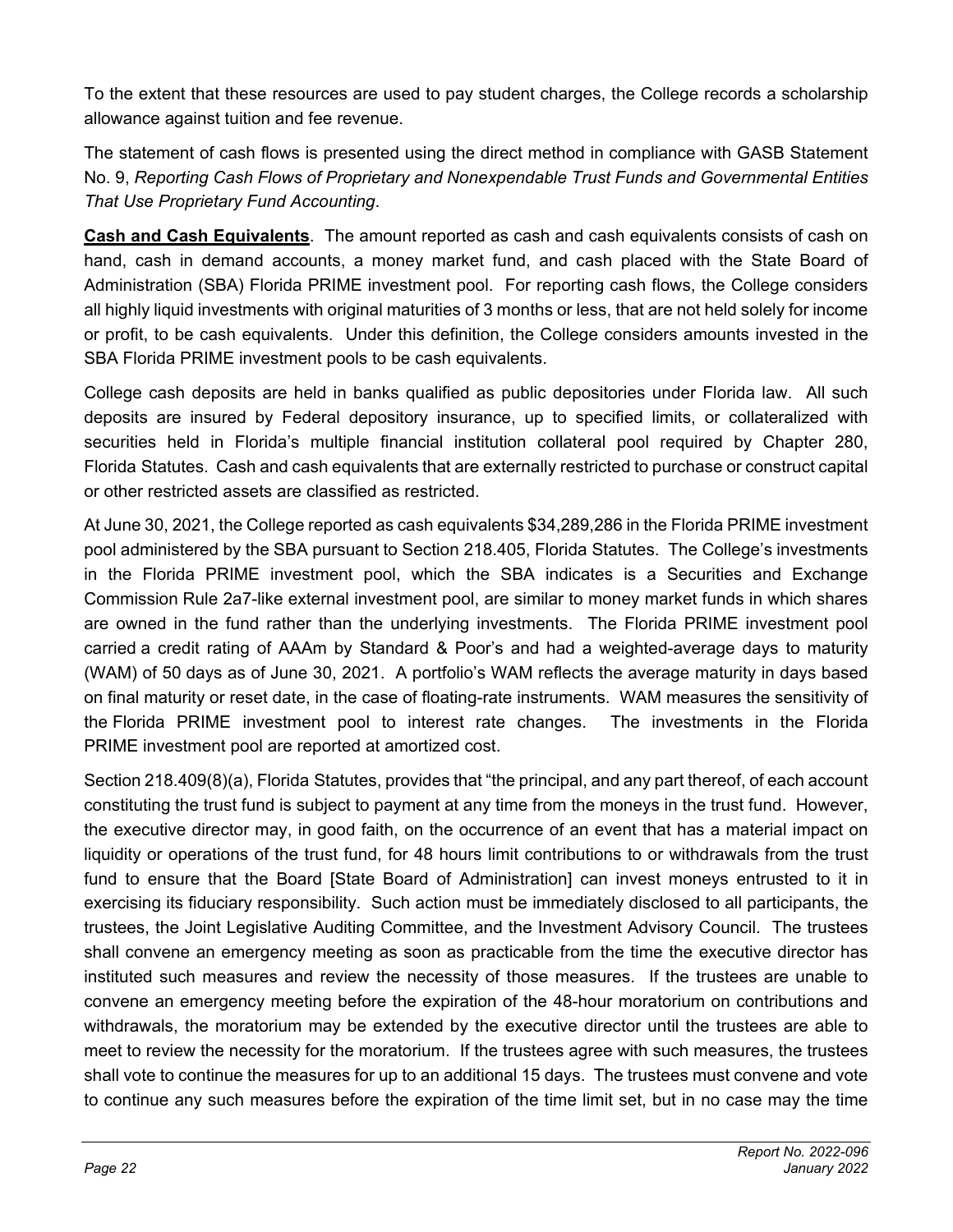limit set by the trustees exceed 15 days." As of June 30, 2021, there were no redemption fees or maximum transaction amounts, or any other requirements that serve to limit a participant's daily access to 100 percent of their account value.

**Capital Assets**. College capital assets consist of land, artwork and artifacts, construction in progress, buildings, other structures and improvements, and furniture, machinery, and equipment. These assets are capitalized and recorded at cost at the date of acquisition or at acquisition value at the date received in the case of gifts and purchases of State surplus property. Additions, improvements, and other outlays that significantly extend the useful life of an asset are capitalized. Other costs incurred for repairs and maintenance are expensed as incurred. The College has a capitalization threshold of \$5,000 for tangible personal property and \$25,000 for buildings and other structures and improvements. Depreciation is computed on the straight-line basis over the following estimated useful lives:

- $\bullet$  Buildings  $-$  40 years
- Other Structures and Improvements 10 years
- Furniture, Machinery, and Equipment:
	- $\circ$  Computer Equipment 3 years
	- o Vehicles, Office Machines, and Educational Equipment 5 years
	- $\circ$  Furniture 7 years
	- $\circ$  Portables 10 years

**Noncurrent Liabilities**. Noncurrent liabilities include special termination benefits payable, compensated absences payable, other postemployment benefits payable, and net pension liabilities that are not scheduled to be paid within the next fiscal year.

**Pensions**. For purposes of measuring the net pension liability, deferred outflows of resources and deferred inflows of resources related to pensions, and pension expense, information about the fiduciary net positions of the Florida Retirement System (FRS) defined benefit plan and the Health Insurance Subsidy (HIS) defined benefit plan and additions to/deductions from the FRS and HIS fiduciary net positions have been determined on the same basis as they are reported by the FRS and the HIS plans. Benefit payments (including refunds of employee contributions) are recognized when due and payable in accordance with benefit terms. Investments are reported at fair value.

## **2. Deficit Net Position in Individual Funds**

The College reported an unrestricted net position which included a deficit in the current funds - unrestricted, as shown below. This deficit can be attributed to the full recognition of long-term liabilities (i.e., compensated absences payable, other postemployment benefits payable, and net pension liabilities) in the current unrestricted funds.

| Fund                                                   | <b>Net Position</b> |                             |  |  |
|--------------------------------------------------------|---------------------|-----------------------------|--|--|
| Current Funds - Unrestricted<br><b>Auxiliary Funds</b> |                     | (10, 344, 849)<br>7.148.854 |  |  |
| Total                                                  |                     | (3.195.995)                 |  |  |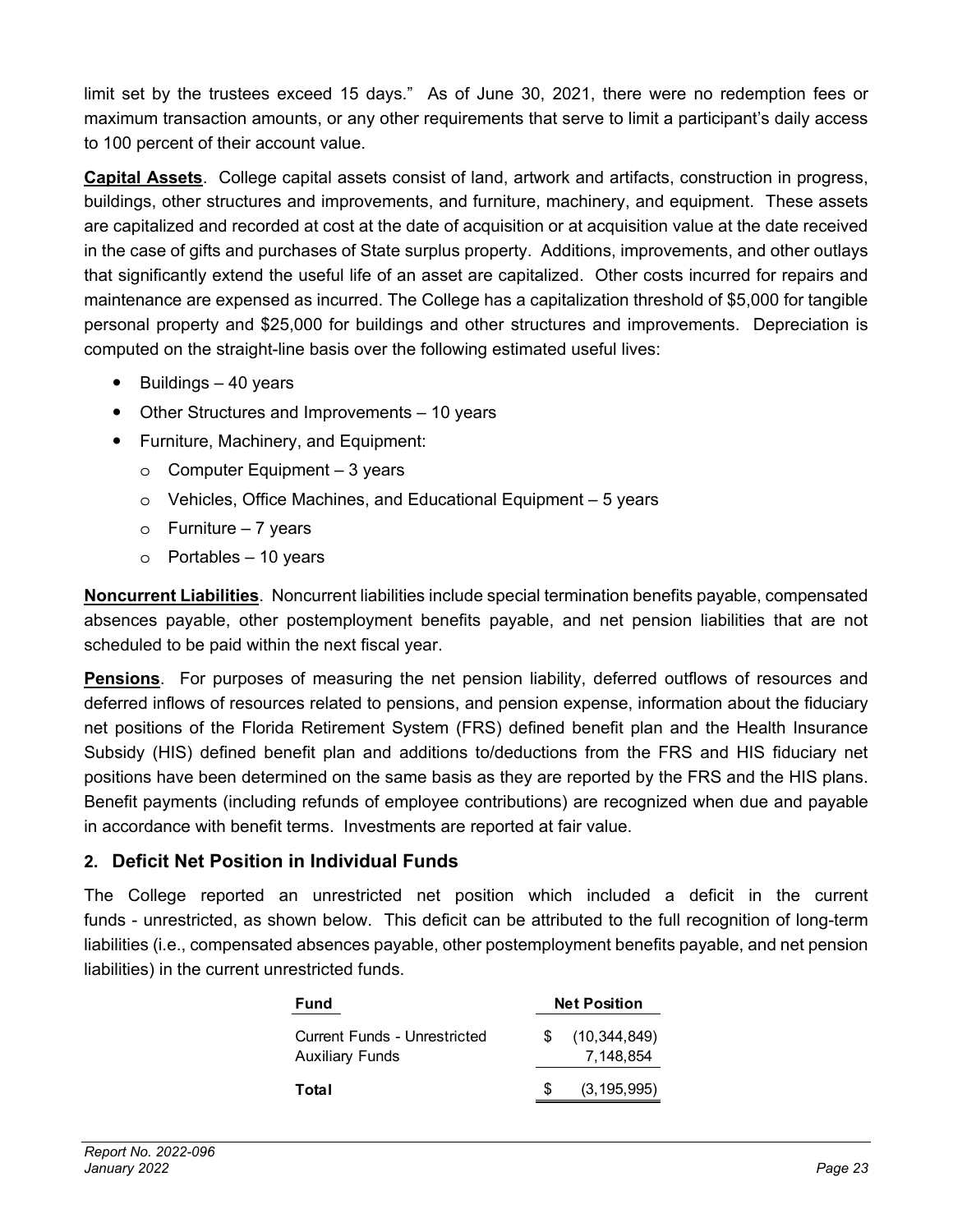## **3. Component Unit Investments**

The College's component unit (Foundation) categorizes its fair value measurements within the fair value hierarchy established by generally accepted accounting principles. The hierarchy is based on the valuation inputs used to measure the fair value of the asset. Level 1 inputs are quoted prices in active markets for identical assets, Level 2 inputs are significant other observable inputs measured on quoted prices for similar securities in active markets, and Level 3 inputs are significant unobservable inputs. As of September 30, 2020, investments held by the Foundation are reported at fair value as follows:

|                                                                                     |               | <b>Fair Value Measurements Using</b> |                                                                                                 |    |                                                                                       |     |                                                           |
|-------------------------------------------------------------------------------------|---------------|--------------------------------------|-------------------------------------------------------------------------------------------------|----|---------------------------------------------------------------------------------------|-----|-----------------------------------------------------------|
| Investments by fair value level                                                     | <b>Amount</b> |                                      | <b>Quoted Prices</b><br>in Active<br><b>Markets for</b><br><b>Identical Assets</b><br>(Level 1) |    | <b>Significant</b><br><b>Other</b><br><b>Observable</b><br><b>Inputs</b><br>(Level 2) |     | Significant<br>Unobservable<br><b>Inputs</b><br>(Level 3) |
| United States Treasury Securities<br><b>Obligations of United States Government</b> | \$<br>413.975 | \$                                   | 413.975                                                                                         | \$ |                                                                                       | -\$ |                                                           |
| Agencies and Instrumentalities                                                      | 502,911       |                                      | 502,911                                                                                         |    |                                                                                       |     |                                                           |
| <b>Bonds and Notes</b>                                                              | 1,210,569     |                                      | 1,210,569                                                                                       |    |                                                                                       |     |                                                           |
| Stocks and Other Equity Securities                                                  | 3,580,948     |                                      | 3,580,948                                                                                       |    |                                                                                       |     |                                                           |
| Alternative Investments                                                             | 11,729,691    |                                      |                                                                                                 |    |                                                                                       |     | 11,729,691                                                |
| <b>Mutual Funds</b>                                                                 |               |                                      |                                                                                                 |    |                                                                                       |     |                                                           |
| Domestic Equities                                                                   | 19,572,347    |                                      | 19,572,347                                                                                      |    |                                                                                       |     |                                                           |
| <b>International Equities</b>                                                       | 15,061,796    |                                      | 15,061,796                                                                                      |    |                                                                                       |     |                                                           |
| <b>Bonds and Notes</b>                                                              | 12,215,022    |                                      | 12,215,022                                                                                      |    |                                                                                       |     |                                                           |
| Total investments by fair value level                                               | \$64,287,259  | æ.                                   | 52,557,568                                                                                      | \$ |                                                                                       | S   | 11,729,691                                                |

## **4. Accounts Receivable**

Accounts receivable represent amounts for student fee deferments, various student services provided by the College, and contract and grant reimbursements due from third parties. The accounts receivable are reported net of a \$294,000 allowance for doubtful accounts.

## **5. Due From Other Governmental Agencies**

The amount due from other governmental agencies primarily consists of \$1,835,859 of Higher Education Emergency Relief Fund (HEERF) grants, \$504,319 from the Florida Job Growth Grant Fund, \$211,381 for Federal Work Study, Pell Grants, Supplemental Educational Opportunity Grants, and \$188,082 for various Federal and State operating grants.

## **6. Due From Component Unit**

The \$207,401 amount due from component unit consists of amounts owed to the College by the Foundation for scholarships, student aid, and reimbursements. The College's financial statements are reported for the fiscal year ended June 30, 2021. The College's component unit financial statements are reported for the fiscal year ended September 30, 2020. Accordingly, the amount reported by the College as due from component unit on the statement of net position does not agree with the amount reported by the component unit as due to the College.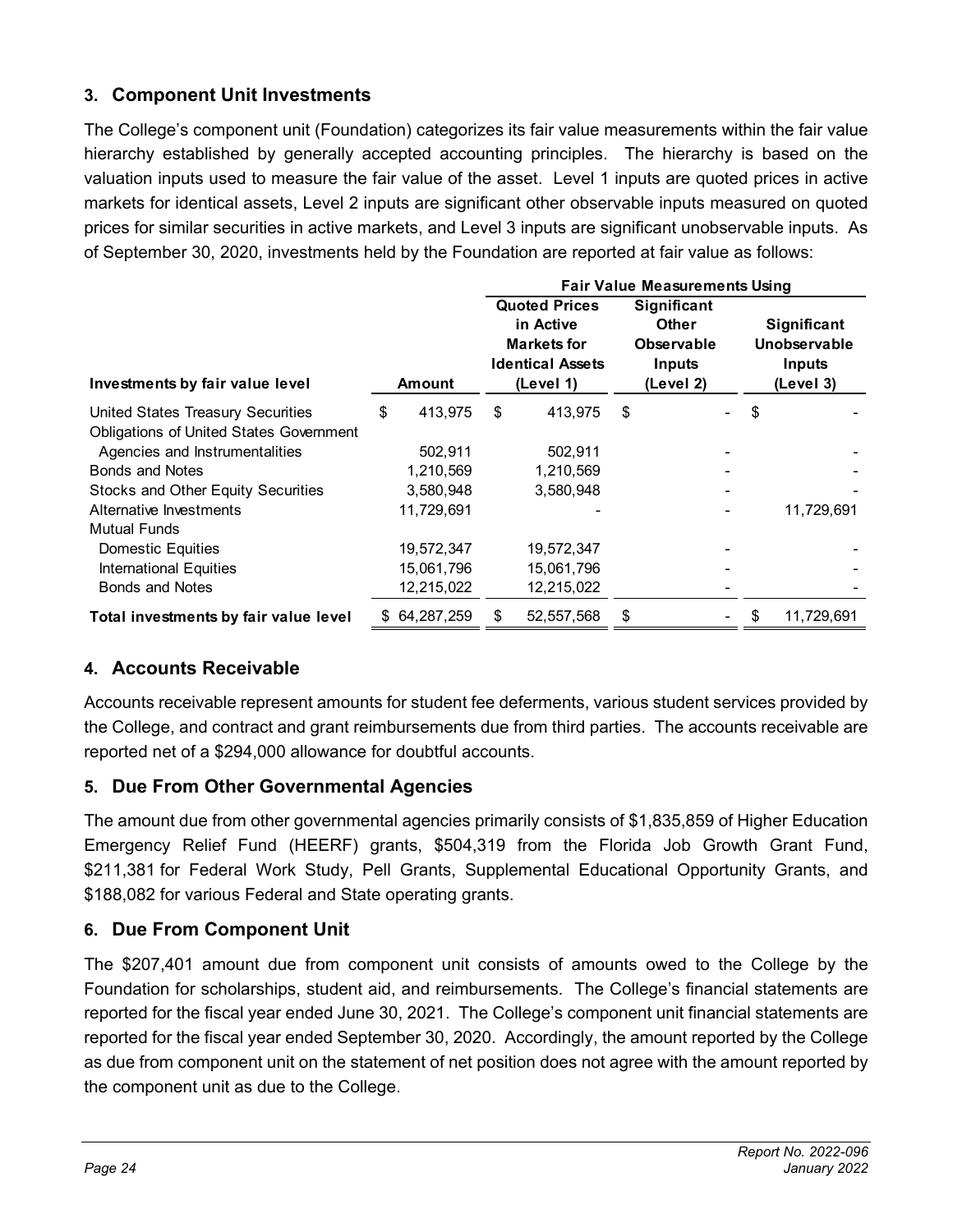## **7. Capital Assets**

Capital assets activity for the fiscal year ended June 30, 2021, is shown in the following table:

|                                              |                | <b>Beginning</b> |                  |            |                   |            |                | Ending        |
|----------------------------------------------|----------------|------------------|------------------|------------|-------------------|------------|----------------|---------------|
| <b>Description</b>                           | <b>Balance</b> |                  | <b>Additions</b> |            | <b>Reductions</b> |            | <b>Balance</b> |               |
| Nondepreciable Capital Assets:               |                |                  |                  |            |                   |            |                |               |
| Land                                         | \$             | 4,830,785        | \$               |            | \$                |            | \$             | 4,830,785     |
| Artwork/Artifacts                            |                | 39,661           |                  |            |                   |            |                | 39,661        |
| <b>Construction in Progress</b>              |                | 7,197,436        |                  | 12,258,153 |                   | 18,651,919 |                | 803,670       |
| <b>Total Nondepreciable Capital Assets</b>   | S              | 12,067,882       | \$               | 12,258,153 | S                 | 18,651,919 | S              | 5,674,116     |
| Depreciable Capital Assets:                  |                |                  |                  |            |                   |            |                |               |
| <b>Buildings</b>                             |                | \$114,878,066    | \$               | 18,482,062 | \$                |            |                | \$133,360,128 |
| Other Structures and Improvements            |                | 23,935,806       |                  | 169,857    |                   |            |                | 24, 105, 663  |
| Furniture, Machinery, and Equipment          |                | 10,328,239       |                  | 1,130,018  |                   | 696,777    |                | 10,761,480    |
| <b>Total Depreciable Capital Assets</b>      |                | 149, 142, 111    |                  | 19,781,937 |                   | 696,777    |                | 168,227,271   |
| Less, Accumulated Depreciation:              |                |                  |                  |            |                   |            |                |               |
| <b>Buildings</b>                             |                | 43,585,659       |                  | 2,653,000  |                   |            |                | 46,238,659    |
| Other Structures and Improvements            |                | 21,384,002       |                  | 610,753    |                   |            |                | 21,994,755    |
| Furniture, Machinery, and Equipment          |                | 8,438,656        |                  | 706,188    |                   | 696,777    |                | 8,448,067     |
| <b>Total Accumulated Depreciation</b>        |                | 73,408,317       |                  | 3,969,941  |                   | 696,777    |                | 76,681,481    |
| <b>Total Depreciable Capital Assets, Net</b> | S              | 75,733,794       | S                | 15,811,996 | \$                |            | \$             | 91,545,790    |

#### **8. Unearned Revenue**

Unearned revenue at June 30, 2021, includes grants and contracts, and student tuition and fees received prior to fiscal year end related to subsequent accounting periods. As of June 30, 2021, the College reported the following amounts as unearned revenue:

| <b>Description</b>                                             |     | Amount           |  |  |
|----------------------------------------------------------------|-----|------------------|--|--|
| <b>Grants and Contracts</b><br><b>Student Tuition and Fees</b> | \$. | 50,228<br>18,188 |  |  |
| <b>Total Unearned Revenue</b>                                  | S   | 68,416           |  |  |

## **9. Long-Term Liabilities**

Long-term liabilities activity for the fiscal year ended June 30, 2021, is shown in the following table: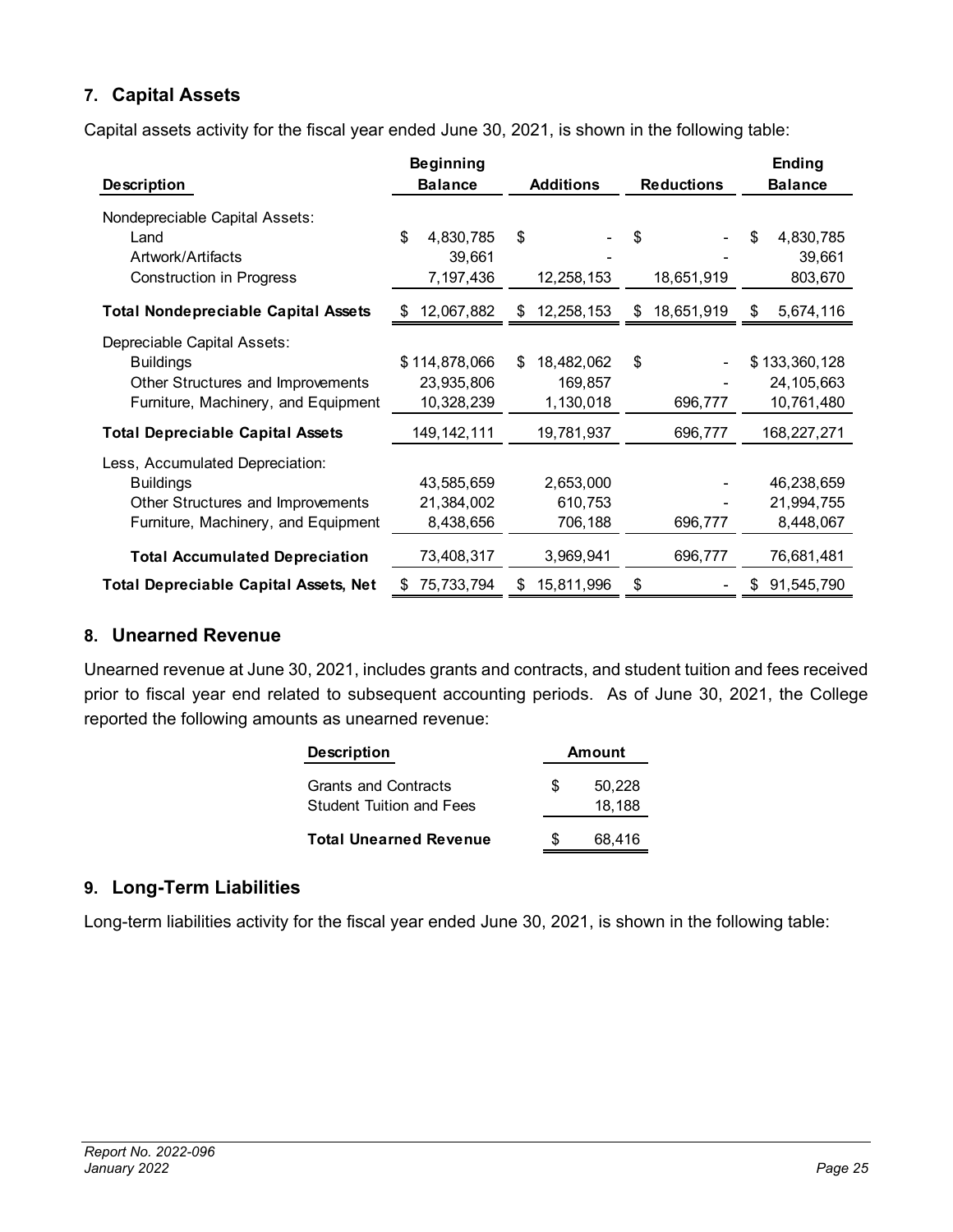| <b>Description</b>                   | <b>Beginning</b><br><b>Balance</b> | <b>Additions</b> | <b>Reductions</b> | <b>Ending</b><br><b>Balance</b> | <b>Current</b><br><b>Portion</b> |
|--------------------------------------|------------------------------------|------------------|-------------------|---------------------------------|----------------------------------|
| Special Termination Benefits Payable | 239.288<br>S                       | 112.749<br>S     | 127.463<br>\$     | 224.574<br>\$                   | \$<br>81,180                     |
| <b>Compensated Absences Payable</b>  | 3.094.119                          | 1.751.751        | 1.592.076         | 3,253,794                       | 72,455                           |
| Other Postemployment                 |                                    |                  |                   |                                 |                                  |
| <b>Benefits Payable</b>              | 1,082,334                          | 101.132          | 47.398            | 1,136,068                       | 42,663                           |
| Net Pension Liability                | 24,387,129                         | 13,867,255       | 9,271,952         | 28,982,432                      | 90,485                           |
| <b>Total Long-Term Liabilities</b>   | \$28,802,870                       | 15,832,887<br>S. | \$11,038,889      | \$33,596,868                    | 286,783<br>\$                    |

**Special Termination Benefits Payable**. On March 17, 1993, the Board of Trustees established the Retirement Incentive Program (Program) whereby employees meeting certain eligibility guidelines could receive benefits under the Program. For qualifying employees, the Program provides payment of 100 percent of the hospitalization coverage (or 100 percent Medicare Supplement) for a period of 5 years, payments for \$5,000 Retiree Group Life through age 69, and 2.5 percent accumulated sick leave for every year of creditable service beyond 10 years, to a maximum of 20 additional years. The College recognized a Retirement Incentive Program payable of \$73 as of June 30, 2021, for 1 participant who gave notice to retire under the Retirement Incentive Program. The Program terminated on June 30, 2006. Any otherwise eligible employee as of that date must have retired no later than June 30, 2006, to participate.

On September 21, 2005, the Board of Trustees established the Retirement Enhancement Program (Program) whereby employees meeting certain eligibility guidelines could receive benefits under the Program. For qualifying employees hired prior to October 1, 2005, the Program provides payment of hospitalization coverage (or equivalent Medicare Supplement) at the rate in effect on January 1, 2006, for a period of 5 years, payments for \$5,000 Retiree Group Life for a period of 5 years, and 2.5 percent of accumulated sick leave for every year of creditable service beyond 10 years, to a maximum of 20 additional years. For new qualifying employees hired on or after October 1, 2005, the Program provides for payment of hospitalization coverage (or equivalent Medicare Supplement) at a rate in effect on January 1, 2006, for a period of 3 years, payment of \$5,000 Retiree Group Life for a period of 3 years, and the standard sick leave payout per College rule. The College recognized a Retirement Enhancement Program payable of \$224,501 at June 30, 2021, for 33 employees who gave notice to retire under the Retirement Enhancement Program.

**Compensated Absences Payable**. College employees may accrue annual and sick leave based on length of service, subject to certain limitations regarding the amount that will be paid upon termination. The College reports a liability for the accrued leave; however, State noncapital appropriations fund only the portion of accrued leave that is used or paid in the current fiscal year. Although the College expects the liability to be funded primarily from future appropriations, generally accepted accounting principles do not permit the recording of a receivable in anticipation of future appropriations. At June 30, 2021, the estimated liability for compensated absences, which includes the College's share of the Florida Retirement System and FICA contributions, totaled \$3,253,794. The current portion of the compensated absences liability, \$72,455, is the amount expected to be paid in the coming fiscal year and represents a historical percentage of leave used applied to total accrued leave liability.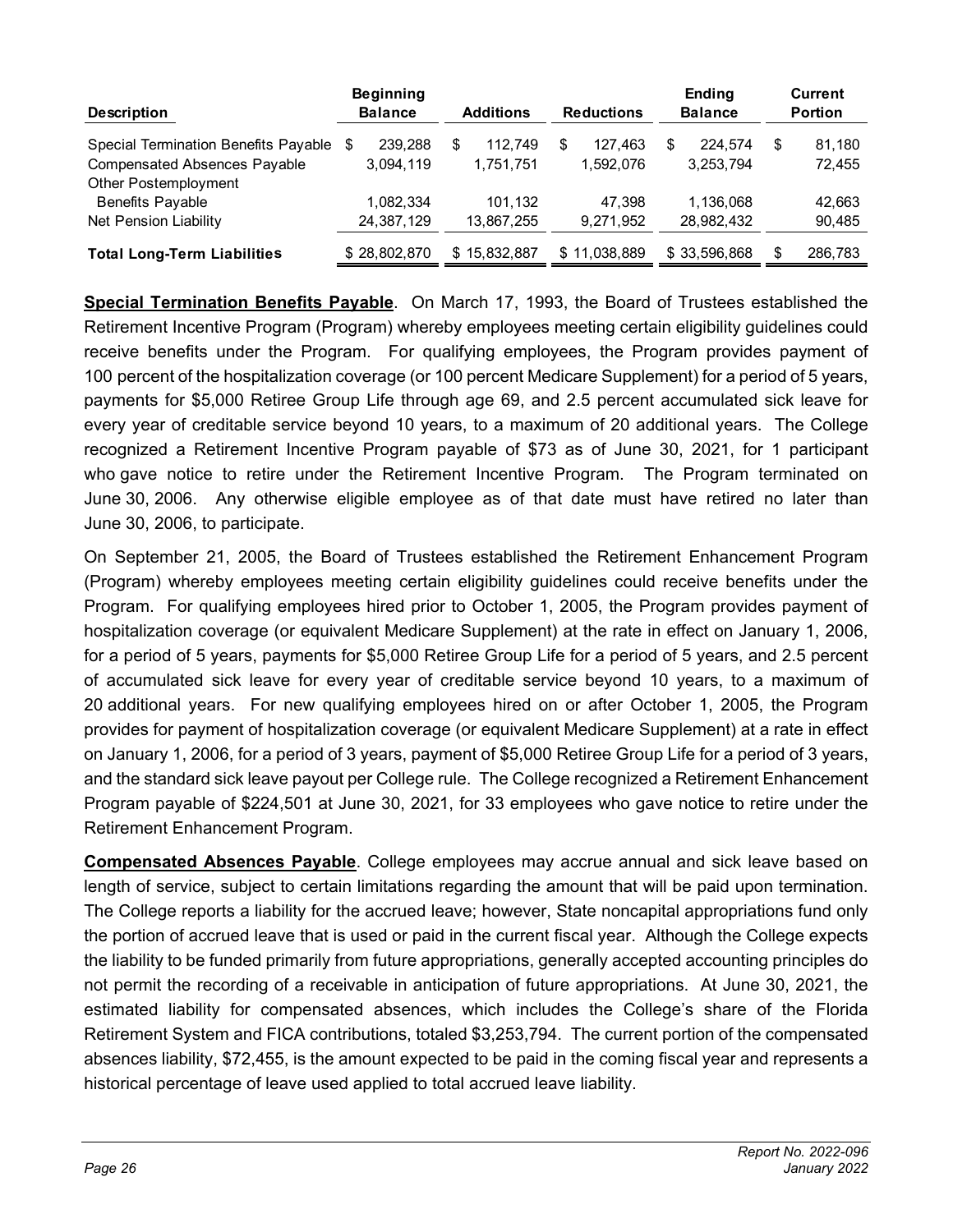**Other Postemployment Benefits Payable**. The College follows GASB Statement No. 75, *Accounting and Financial Reporting for Postemployment Benefits Other Than Pensions*, for other postemployment benefits administered by the Florida College System Risk Management Consortium (Consortium).

## *General Information about the OPEB Plan*

*Plan Description*. The Other Postemployment Benefits Plan (OPEB Plan) is a single-employer defined benefit plan administered by the Consortium that provides OPEB for all employees who satisfy the College's retirement eligibility provisions. Pursuant to the provisions of Section 112.0801, Florida Statutes, former employees who retire from the College are eligible to participate in the College's health and hospitalization plan for medical, prescription drug, and life insurance coverage. The College subsidizes the premium rates paid by retirees by allowing them to participate in the OPEB Plan at reduced or blended group (implicitly subsidized) premium rates for both active and retired employees. These rates provide an implicit subsidy for retirees because, on an actuarial basis, their current and future claims are expected to result in higher costs to the OPEB Plan on average than those of active employees. The College does not offer any explicit subsidies for retiree coverage. Retirees are required to enroll in the Federal Medicare (Medicare) program for their primary coverage as soon as they are eligible. The OPEB Plan contribution requirements and benefit terms of the College and the OPEB Plan members are established and may be amended by action from the Board. No assets are accumulated in a trust that meet the criteria in paragraph 4 of GASB Statement No. 75.

*Benefits Provided*. The OPEB Plan provides healthcare and life insurance benefits for retirees and their dependents. The OPEB Plan only provides an implicit subsidy as described above. For qualifying employees hired prior to October 1, 2005, the Program provides payment of hospitalization coverage (or equivalent Medicare Supplement) at the rate in effect on January 1, 2006, for a period of 5 years, payments for \$5,000 Retiree Group Life for a period of 5 years, and 2.5 percent of accumulated sick leave for every year of creditable service beyond 10 years, to a maximum of 20 additional years. For new qualifying employees hired on or after October 1, 2005, the Program provides for payment of hospitalization coverage (or equivalent Medicare Supplement) at a rate in effect on January 1, 2006, for a period of 3 years, payment of \$5,000 Retiree Group Life for a period of 3 years, and the standard sick leave payout per College rule.

*Employees Covered by Benefit Terms*. At June 30, 2020, the following employees were covered by the benefit terms:

| Inactive Employees or Beneficiaries Currently Receiving Benefits | 87  |
|------------------------------------------------------------------|-----|
| Inactive Employees Entitled to But Not Yet Receiving Benefits    | 20  |
| Active Employees                                                 | 421 |
| Total                                                            | 528 |

## *Total OPEB Liability*

The College's total OPEB liability of \$1,136,068 was measured as of June 30, 2020, and was determined by an actuarial valuation as of June 30, 2019.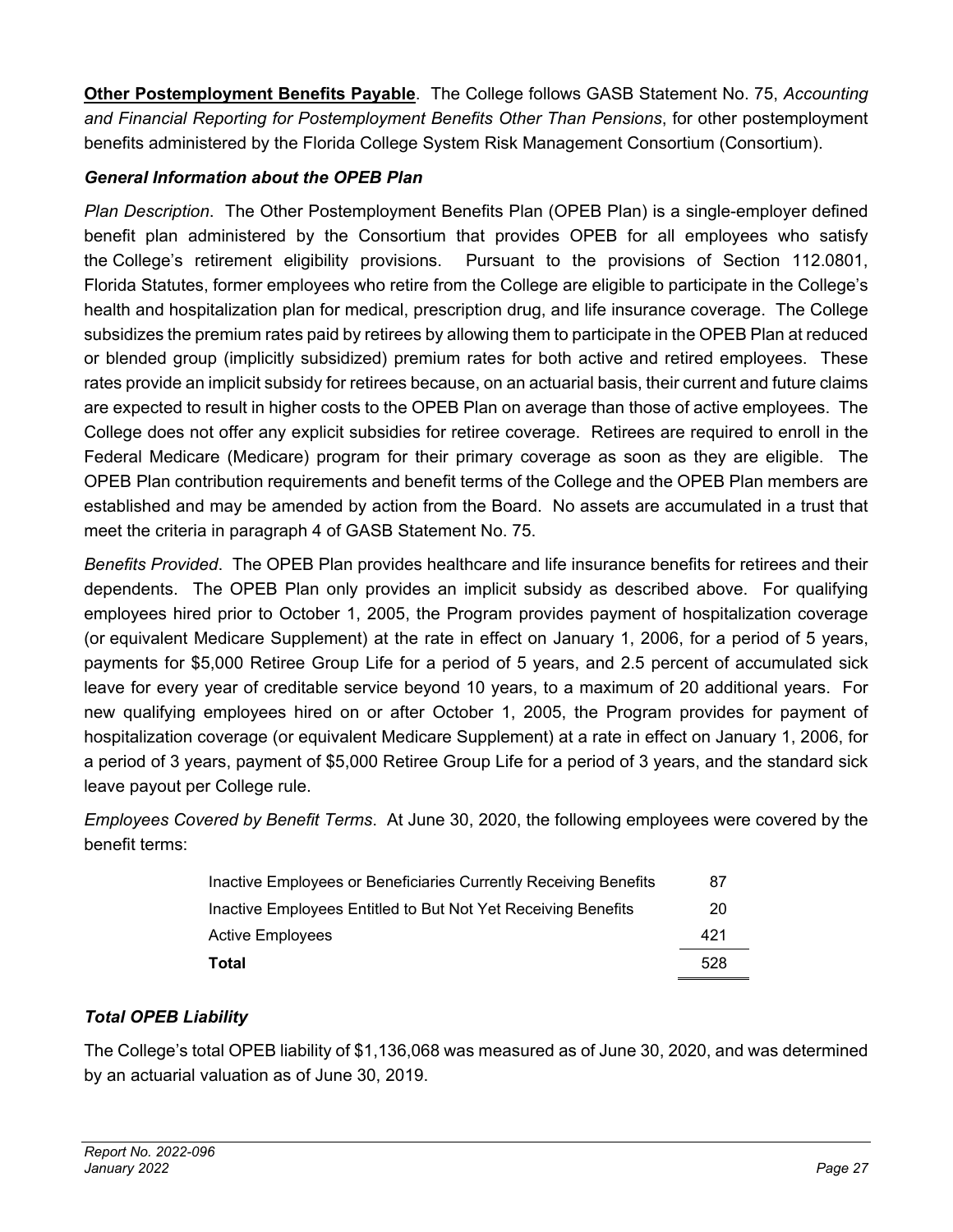*Actuarial Assumptions and Other Inputs*. The total OPEB liability in the June 30, 2019, actuarial valuation was determined using the following actuarial assumptions and other inputs, applied to all periods included in the measurement, unless otherwise specified:

| Inflation                                                                                                    | 2.40 percent                                                                                                                                                         |
|--------------------------------------------------------------------------------------------------------------|----------------------------------------------------------------------------------------------------------------------------------------------------------------------|
| Real Wage Growth                                                                                             | 0.85 percent                                                                                                                                                         |
| Wage Inflation                                                                                               | 3.25 percent                                                                                                                                                         |
| Salary Increases, including wage inflation<br><b>Regular Employees</b><br>Senior Management<br>Discount rate | 3.40 percent to 7.80 percent<br>4.10 percent to 8.20 percent<br>3.50 percent at prior measurement date<br>2.21 percent at current measurement<br>date                |
| Healthcare cost trend rates                                                                                  |                                                                                                                                                                      |
| Pre-Medicare<br>Medicare                                                                                     | 7.00 percent for 2019, decreasing to an<br>ultimate rate of 4.60 percent by 2026<br>5.00 percent for 2019, decreasing to an<br>ultimate rate of 4.60 percent by 2021 |
|                                                                                                              |                                                                                                                                                                      |

The discount rate was based on the Bond Buyer General Obligation 20-year Municipal Bond Index.

Mortality rates were based on the PUB-2010 mortality tables, with adjustments for FRS experience and generational mortality improvements using Scale MP-2018.

The demographic actuarial assumptions for retirement, disability incidence, withdrawal, and salary increases used in the June 30, 2020, valuation were based on the results of an actuarial experience study for the period July 1, 2013, through June 30, 2018, adopted by the FRS.

The remaining actuarial assumptions (e.g., initial per capita costs, health care cost trends, rate of plan participation, rates of plan election, etc.) used in the June 30, 2020, valuation were based on a review of recent plan experience done concurrently with the June 30, 2019, valuation.

## *Changes in the Total OPEB Liability*

|                                        |    | Amount    |
|----------------------------------------|----|-----------|
| \$<br>Balance at 6/30/20               |    | 1,082,334 |
| Changes for the year:                  |    |           |
| Service Cost                           |    | 61,569    |
| Interest                               |    | 39,563    |
| Changes in Assumptions or Other Inputs |    | (20,098)  |
| <b>Benefit Payments</b>                |    | (27, 300) |
| <b>Net Changes</b>                     |    | 53,734    |
| <b>Balance at 6/30/21</b>              | \$ | 1,136,068 |

Changes of assumptions and other inputs reflect a change in the discount rate from 3.50 percent in 2019 to 2.21 percent in 2020.

*Sensitivity of the Total OPEB Liability to Changes in the Discount Rate*. The following table presents the total OPEB liability of the College, as well as what the College's total OPEB liability would be if it were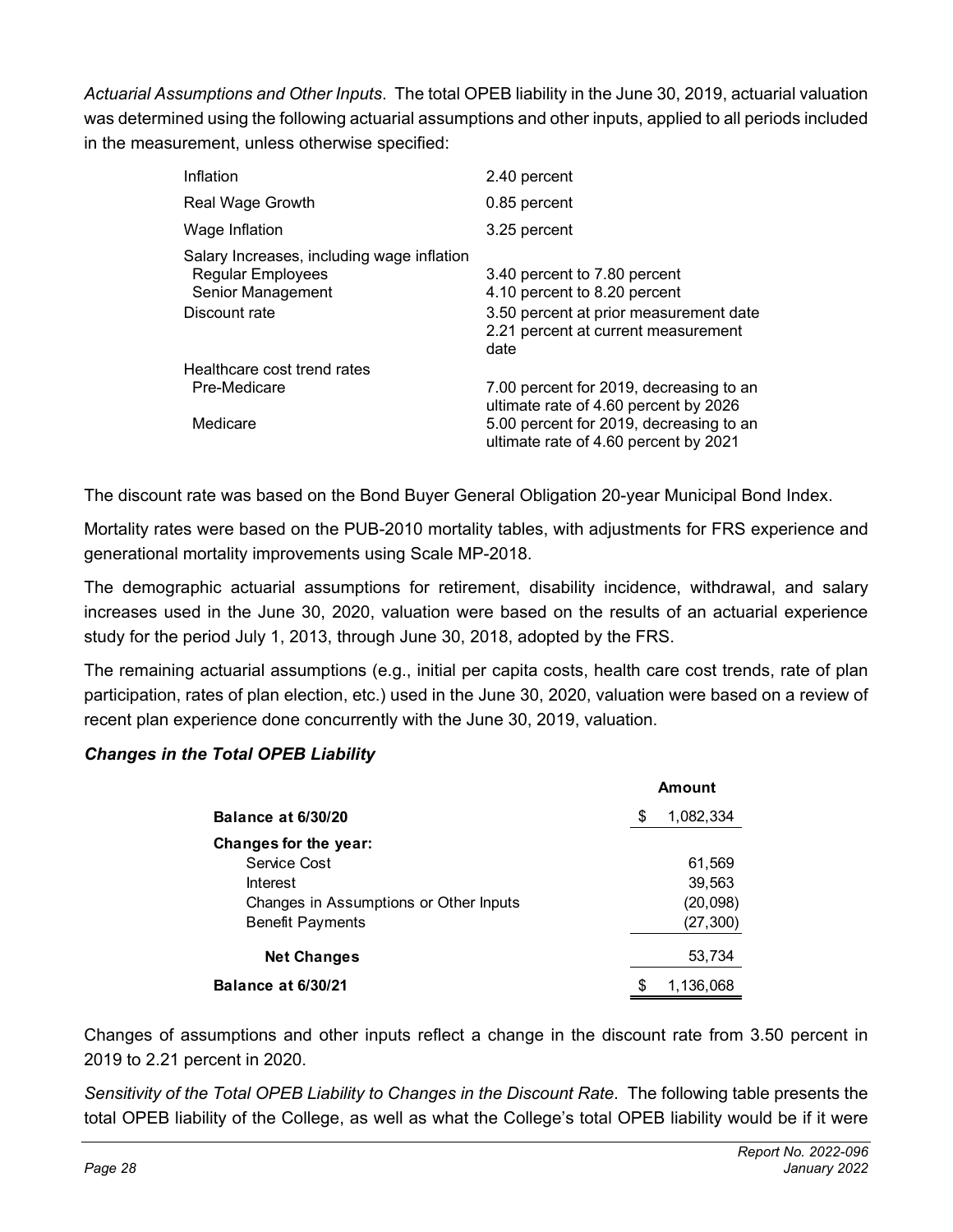calculated using a discount rate that is 1 percentage point lower (1.21 percent) or 1 percentage point higher (3.21 percent) than the current rate:

|                      | 1%              | Current              | $1\%$           |
|----------------------|-----------------|----------------------|-----------------|
|                      | <b>Decrease</b> | <b>Discount Rate</b> | <b>Increase</b> |
|                      | $(1.21\%)$      | $(2.21\%)$           | $(3.21\%)$      |
| Total OPEB liability | \$1,220,556     | \$1.136.068          | \$1,063,420     |

*Sensitivity of the Total OPEB Liability to Changes in the Healthcare Cost Trend Rates*. The following table presents the total OPEB liability of the College, as well as what the College's total OPEB liability would be if it were calculated using healthcare cost trend rates that are 1 percentage point lower or 1 percentage point higher than the current healthcare cost trend rates:

|                             |             | <b>Healthcare</b><br><b>Cost Trend</b> |             |  |
|-----------------------------|-------------|----------------------------------------|-------------|--|
|                             | 1% Decrease | Rates                                  | 1% Increase |  |
| <b>Total OPEB liability</b> | \$1,093,204 | \$1.136.068                            | \$1.201.209 |  |

## *OPEB Expense and Deferred Outflows of Resources and Deferred Inflows of Resources Related to OPEB*

For the fiscal year ended June 30, 2021, the College recognized OPEB expense of \$41,614. At June 30, 2021, the College reported deferred outflows of resources and deferred inflows of resources related to OPEB from the following sources:

| <b>Description</b>                                                                                                               | <b>Deferred Outflows</b><br>of Resources |        | <b>Deferred Inflows</b><br>of Resources |                    |
|----------------------------------------------------------------------------------------------------------------------------------|------------------------------------------|--------|-----------------------------------------|--------------------|
| Differences between expected<br>and actual experience<br>Change of assumptions or other inputs<br>Transactions subsequent to the | \$                                       |        | - \$                                    | 166,711<br>255,673 |
| measurement date                                                                                                                 |                                          | 42,663 |                                         |                    |
| Total                                                                                                                            | \$                                       | 42,663 | \$                                      | 422,384            |

Of the total amount reported as deferred outflows of resources related to OPEB, \$42,663 resulting from benefits paid subsequent to the measurement date and before the end of the fiscal year will be included as a reduction of the total OPEB liability in the year ended June 30, 2022. Other amounts reported as deferred outflows of resources and deferred inflows of resources related to OPEB will be recognized in OPEB expense as follows: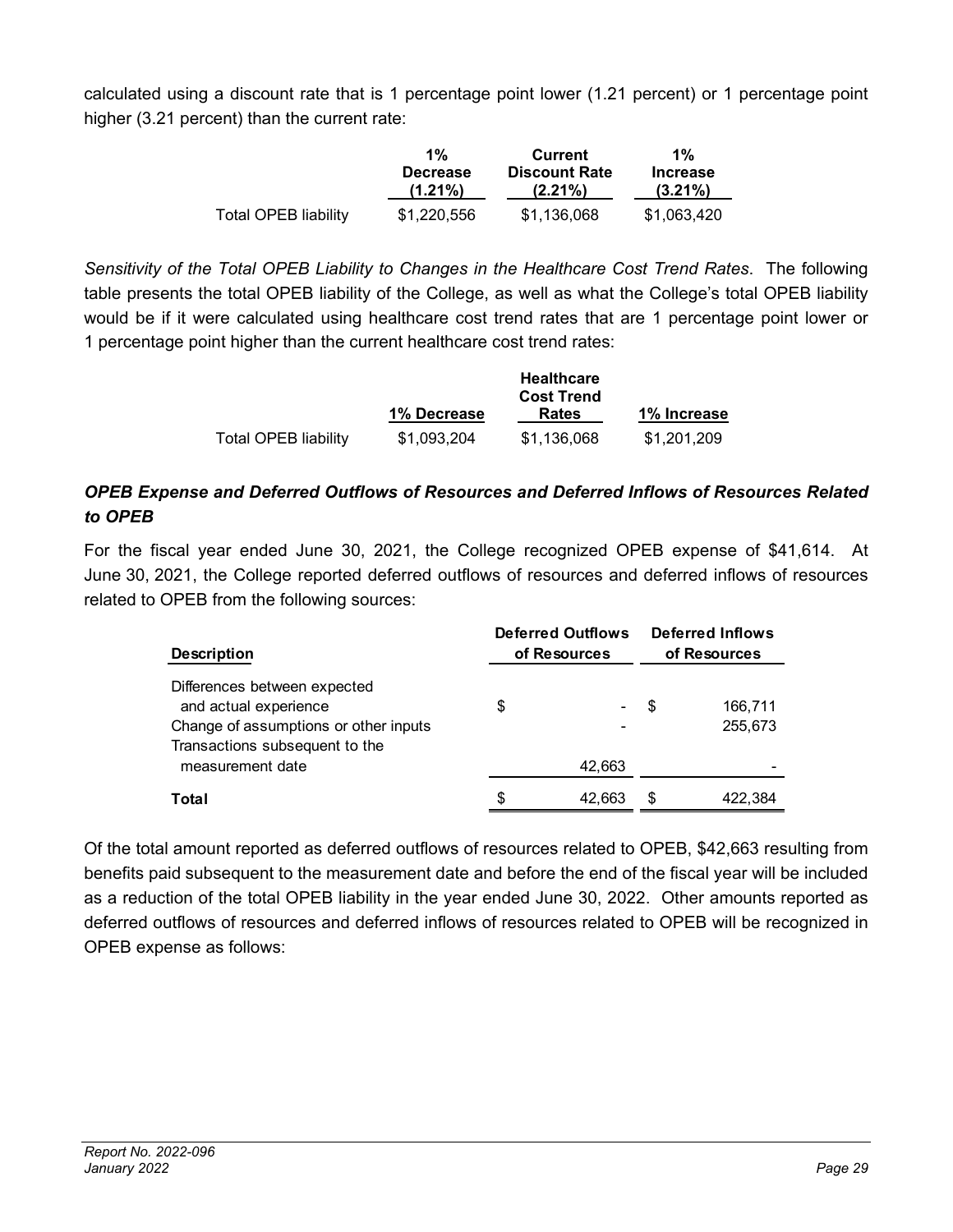| <b>Fiscal Year Ending June 30</b> |    | Amount     |  |  |
|-----------------------------------|----|------------|--|--|
| 2022                              | \$ | (59, 518)  |  |  |
| 2023                              |    | (59, 518)  |  |  |
| 2024                              |    | (59, 518)  |  |  |
| 2025                              |    | (59, 518)  |  |  |
| 2026                              |    | (58, 916)  |  |  |
| Thereafter                        |    | (125, 396) |  |  |
| Total                             | S  | (422, 384) |  |  |

**Net Pension Liability**. As a participating employer in the FRS, the College recognizes its proportionate share of the collective net pension liabilities of the FRS cost-sharing multiple-employer defined benefit plans. As of June 30, 2021, the College's proportionate share of the net pension liabilities totaled \$28,982,432. Note 10. includes a complete discussion of defined benefit pension plans.

## **10. Retirement Plans – Defined Benefit Pension Plans**

## *General Information about the Florida Retirement System (FRS)*

The FRS was created in Chapter 121, Florida Statutes, to provide a defined benefit pension plan for participating public employees. The FRS was amended in 1998 to add the Deferred Retirement Option Program (DROP) under the defined benefit plan and amended in 2000 to provide a defined contribution plan alternative to the defined benefit plan for FRS members effective July 1, 2002. This integrated defined contribution pension plan is the FRS Investment Plan. Chapter 121, Florida Statutes, also provides for nonintegrated, optional retirement programs in lieu of the FRS to certain members of the Senior Management Service Class employed by the State and faculty and specified employees of State colleges. Chapter 112, Florida Statutes, established the HIS Program, a cost-sharing multiple-employer defined benefit pension plan to assist retired members of any State-administered retirement system in paying the costs of health insurance.

Essentially all regular employees of the College are eligible to enroll as members of the State-administered FRS. Provisions relating to the FRS are established by Chapters 121 and 122, Florida Statutes; Chapter 112, Part IV, Florida Statutes; Chapter 238, Florida Statutes; and FRS Rules, Chapter 60S, Florida Administrative Code; wherein eligibility, contributions, and benefits are defined and described in detail. Such provisions may be amended at any time by further action from the Florida Legislature. The FRS is a single retirement system administered by the Florida Department of Management Services, Division of Retirement, and consists of two cost-sharing multiple-employer defined benefit plans and other nonintegrated programs. An annual comprehensive financial report of the FRS, which includes its financial statements, required supplementary information, actuarial report, and other relevant information, is available from the Florida Department of Management Services Web site (www.dms.myflorida.com).

The College's FRS and HIS pension expense totaled \$4,852,685 for the fiscal year ended June 30, 2021.

## **FRS Pension Plan**

*Plan Description*. The FRS Pension Plan (Plan) is a cost-sharing multiple-employer defined benefit pension plan, with a DROP for eligible employees. The general classes of membership are as follows: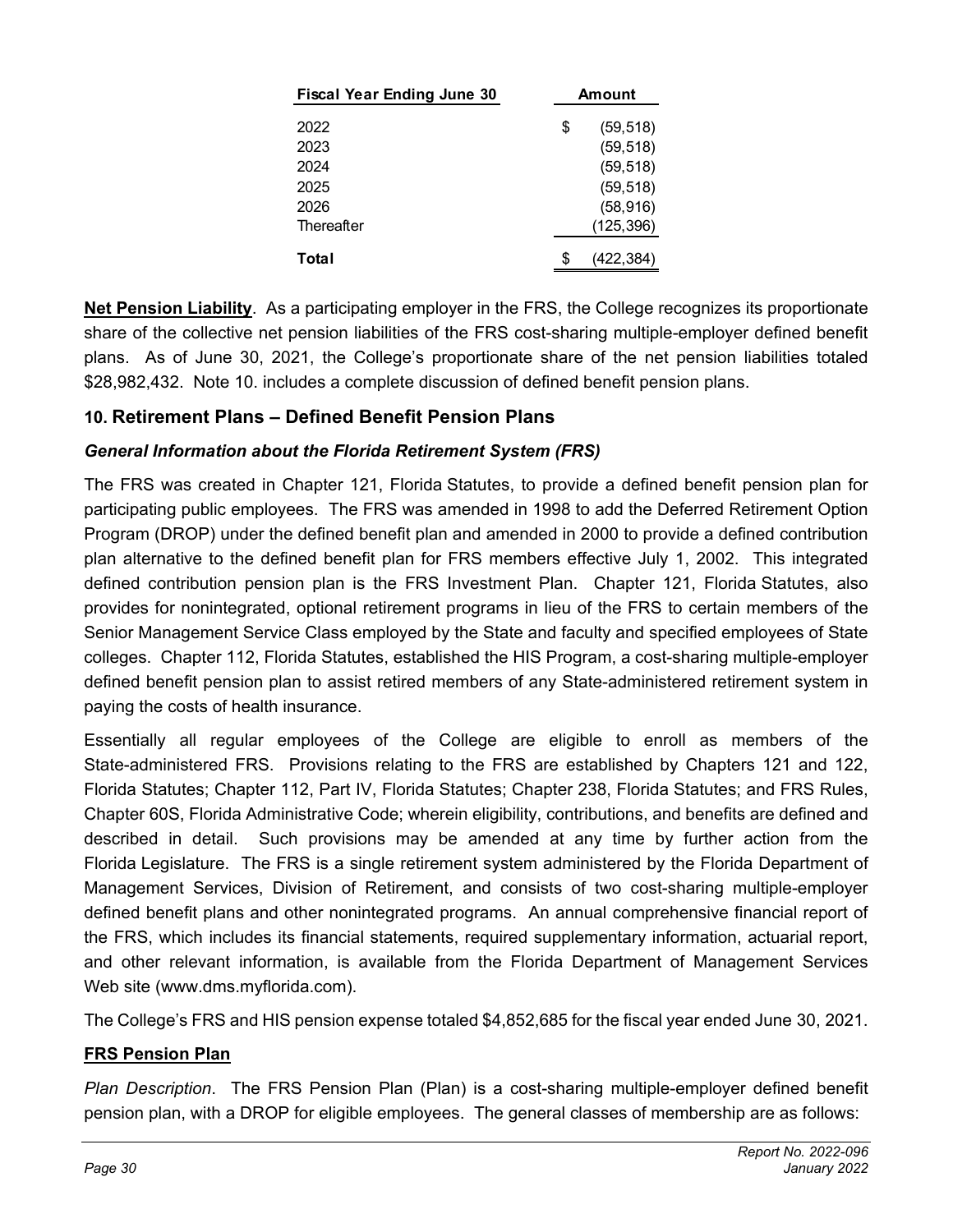- *Regular Class* Members of the FRS who do not qualify for membership in the other classes.
- *Senior Management Service Class* (SMSC) Members in senior management level positions.

Employees enrolled in the Plan prior to July 1, 2011, vest at 6 years of creditable service and employees enrolled in the Plan on or after July 1, 2011, vest at 8 years of creditable service. All vested members, enrolled prior to July 1, 2011, are eligible for normal retirement benefits at age 62 or at any age after 30 years of creditable service. All members enrolled in the Plan on or after July 1, 2011, once vested, are eligible for normal retirement benefits at age 65 or any time after 33 years of creditable service. Employees enrolled in the Plan may include up to 4 years of credit for military service toward creditable service. The Plan also includes an early retirement provision; however, there is a benefit reduction for each year a member retires before his or her normal retirement date. The Plan provides retirement, disability, death benefits, and annual cost-of-living adjustments to eligible participants.

The DROP, subject to provisions of Section 121.091, Florida Statutes, permits employees eligible for normal retirement under the Plan to defer receipt of monthly benefit payments while continuing employment with an FRS-participating employer. An employee may participate in DROP for a period not to exceed 60 months after electing to participate. During the period of DROP participation, deferred monthly benefits are held in the FRS Trust Fund and accrue interest. The net pension liability does not include amounts for DROP participants, as these members are considered retired and are not accruing additional pension benefits.

*Benefits Provided*. Benefits under the Plan are computed on the basis of age and/or years of service, average final compensation, and service credit. Credit for each year of service is expressed as a percentage of the average final compensation. For members initially enrolled before July 1, 2011, the average final compensation is the average of the 5 highest fiscal years' earnings; for members initially enrolled on or after July 1, 2011, the average final compensation is the average of the 8 highest fiscal years' earnings. The total percentage value of the benefit received is determined by calculating the total value of all service, which is based on retirement plan and/or the class to which the member belonged when the service credit was earned. Members are eligible for in-line-of-duty or regular disability and survivors' benefits. The following table shows the percentage value for each year of service credit earned: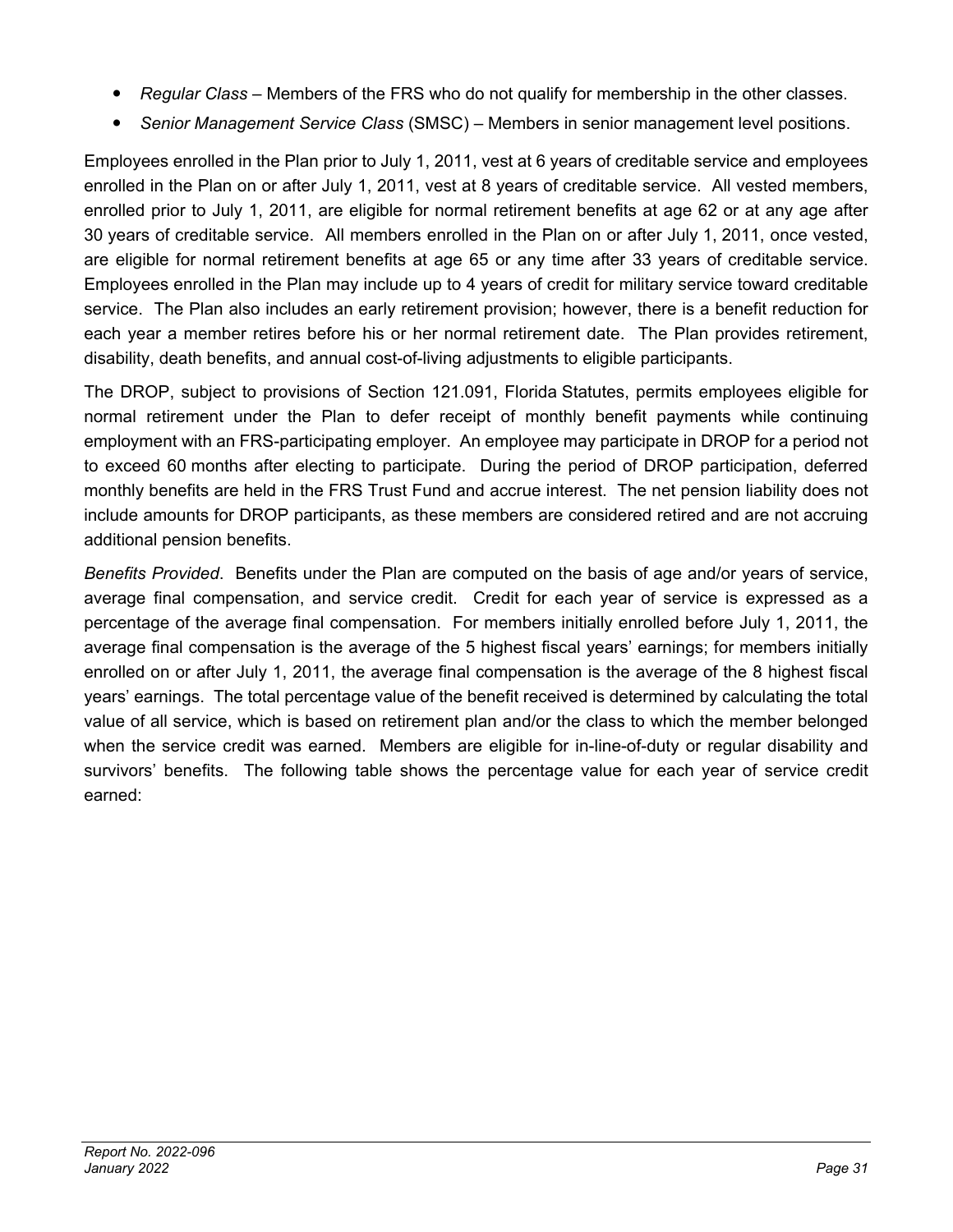| Class, Initial Enrollment, and Retirement Age/Years of Service    | % Value |
|-------------------------------------------------------------------|---------|
| Regular Class members initially enrolled before July 1, 2011      |         |
| Retirement up to age 62 or up to 30 years of service              | 1.60    |
| Retirement at age 63 or with 31 years of service                  | 1.63    |
| Retirement at age 64 or with 32 years of service                  | 1.65    |
| Retirement at age 65 or with 33 or more years of service          | 1.68    |
| Regular Class members initially enrolled on or after July 1, 2011 |         |
| Retirement up to age 65 or up to 33 years of service              | 1.60    |
| Retirement at age 66 or with 34 years of service                  | 1.63    |
| Retirement at age 67 or with 35 years of service                  | 1.65    |
| Retirement at age 68 or with 36 or more years of service          | 1.68    |
| <b>Senior Management Service Class</b>                            | 2.00    |

As provided in Section 121.101, Florida Statutes, if the member was initially enrolled in the Plan before July 1, 2011, and all service credit was accrued before July 1, 2011, the annual cost-of-living adjustment is 3 percent per year. If the member was initially enrolled before July 1, 2011, and has service credit on or after July 1, 2011, there is an individually calculated cost-of-living adjustment. The annual cost-of-living adjustment is a proportion of 3 percent determined by dividing the sum of the pre-July 2011 service credit by the total service credit at retirement multiplied by 3 percent. Plan members initially enrolled on or after July 1, 2011, will not have a cost-of-living adjustment after retirement.

*Contributions*. The Florida Legislature establishes contribution rates for participating employers and employees. Contribution rates during the 2020-21 fiscal year were:

|                                                                                             | <b>Percent of Gross Salary</b> |                |  |
|---------------------------------------------------------------------------------------------|--------------------------------|----------------|--|
| <b>Class</b>                                                                                | <b>Employee</b>                | Employer $(1)$ |  |
| FRS, Regular                                                                                | 3.00                           | 10.00          |  |
| <b>FRS, Senior Management Service</b>                                                       | 3.00                           | 27.29          |  |
| Deferred Retirement Option Program (applicable to<br>members from all of the above classes) | 0.00                           | 16.98          |  |
| FRS, Reemployed Retiree                                                                     | (2)                            | (2)            |  |

(1) Employer rates include 1.66 percent for the postemployment health insurance subsidy. Also, employer rates, other than for DROP participants, include 0.06 percent for administrative costs of the Investment Plan.

(2) Contribution rates are dependent upon retirement class in which reemployed.

The College's contributions to the Plan totaled \$2,011,571 for the fiscal year ended June 30, 2021.

*Pension Liabilities, Pension Expense, and Deferred Outflows of Resources and Deferred Inflows of Resources Related to Pensions*. At June 30, 2021, the College reported a liability of \$20,311,168 for its proportionate share of the net pension liability. The net pension liability was measured as of June 30, 2020, and the total pension liability used to calculate the net pension liability was determined by an actuarial valuation as of July 1, 2020. The College's proportionate share of the net pension liability was based on the College's 2019-20 fiscal year contributions relative to the total 2019-20 fiscal year contributions of all participating members. At June 30, 2020, the College's proportionate share was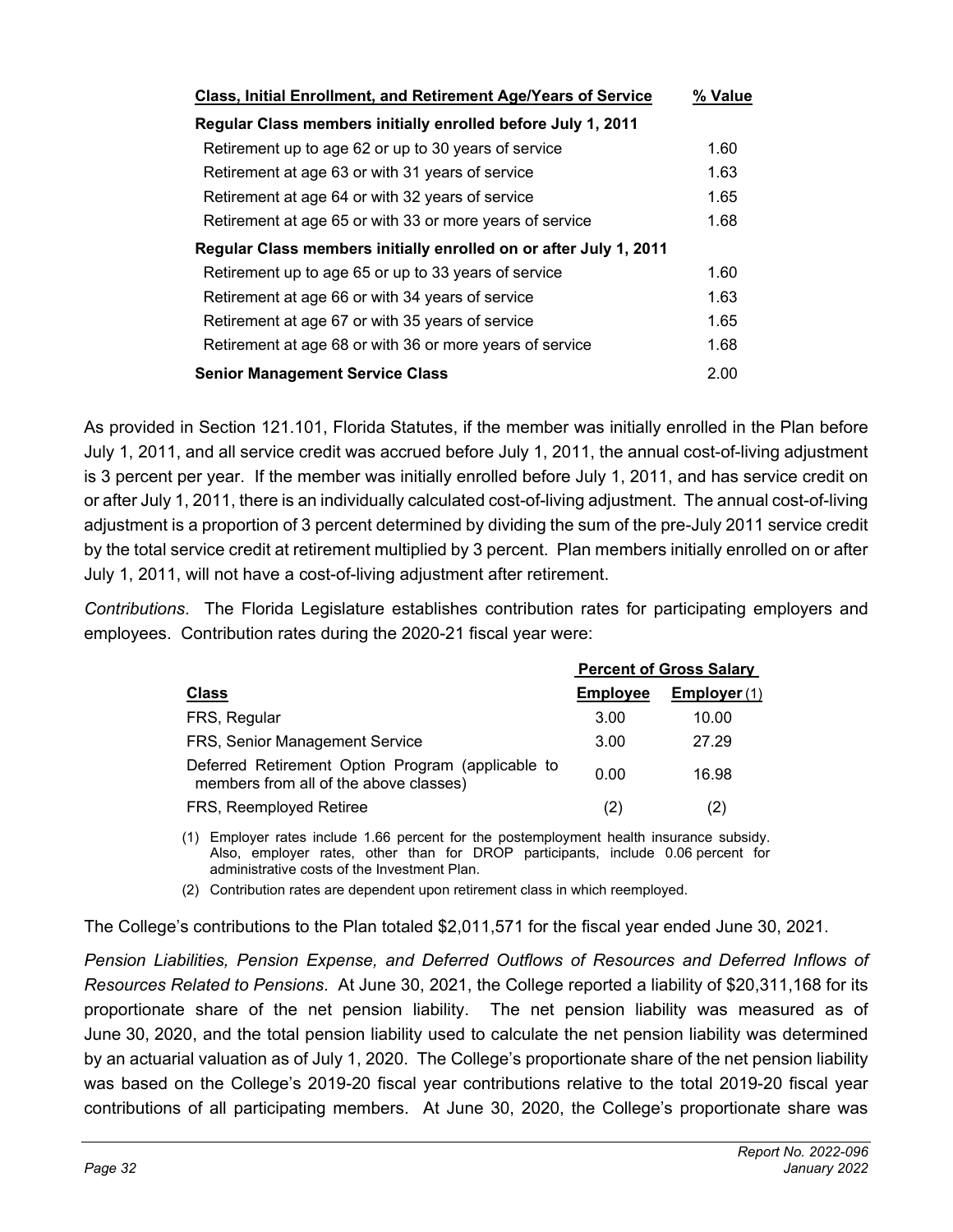0.046863122 percent, which was a decrease of 0.000742489 from its proportionate share measured as of June 30, 2019.

For the fiscal year ended June 30, 2021, the College recognized pension expense of \$4,162,155. In addition, the College reported deferred outflows of resources and deferred inflows of resources related to pensions from the following sources:

| <b>Description</b>                                                                           |    | <b>Deferred Outflows</b><br>of Resources | <b>Deferred Inflows</b><br>of Resources |         |
|----------------------------------------------------------------------------------------------|----|------------------------------------------|-----------------------------------------|---------|
| Differences between expected and                                                             |    |                                          |                                         |         |
| actual experience                                                                            | \$ | 777,350                                  | S                                       |         |
| Change of assumptions                                                                        |    | 3,676,968                                |                                         |         |
| Net difference between projected and actual<br>earnings on FRS Plan investments              |    | 1.209.346                                |                                         |         |
| Changes in proportion and differences between<br>College FRS contributions and proportionate |    |                                          |                                         |         |
| share of contributions                                                                       |    | 178.148                                  |                                         | 402.491 |
| College FRS contributions subsequent to                                                      |    |                                          |                                         |         |
| the measurement date                                                                         |    | 2,011,571                                |                                         |         |
| Total                                                                                        | \$ | 7,853,383                                | \$                                      | 402,491 |

The deferred outflows of resources totaling \$2,011,571, resulting from College contributions subsequent to the measurement date will be recognized as a reduction of the net pension liability in the fiscal year ending June 30, 2022. Other amounts reported as deferred outflows of resources and deferred inflows of resources related to pensions will be recognized in pension expense as follows:

| <b>Fiscal Year Ending June 30</b> | Amount          |
|-----------------------------------|-----------------|
| 2022                              | 1,070,203<br>\$ |
| 2023                              | 1,775,837       |
| 2024                              | 1,536,274       |
| 2025                              | 886,336         |
| 2026                              | 170,671         |
| Total                             | 5,439,321       |

*Actuarial Assumptions*. The total pension liability in the July 1, 2020, actuarial valuation was determined using the following actuarial assumptions, applied to all periods included in the measurement:

| Inflation                 | 2.40 percent                                                                 |
|---------------------------|------------------------------------------------------------------------------|
| Salary increases          | 3.25 percent, average, including inflation                                   |
| Investment rate of return | 6.80 percent, net of pension plan investment<br>expense, including inflation |

Mortality rates were based on the PUB-2010 base table, projected generationally with Scale MP-2018.

The actuarial assumptions used in the July 1, 2020, valuation were based on the results of an actuarial experience study for the period July 1, 2013, through June 30, 2018.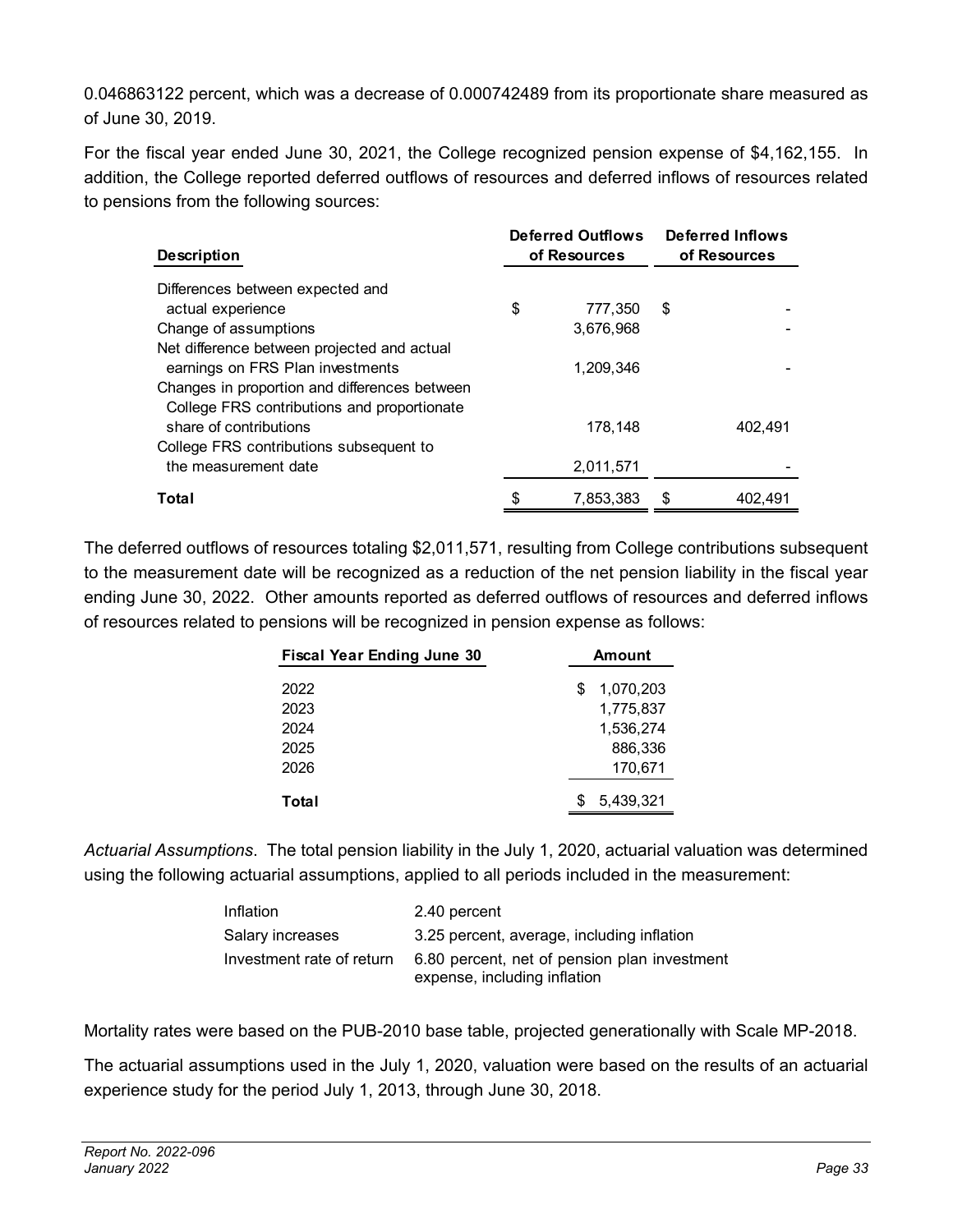The long-term expected rate of return on pension plan investments was not based on historical returns, but instead is based on a forward-looking capital market economic model. The allocation policy's description of each asset class was used to map the target allocation to the asset classes shown below. Each asset class assumption is based on a consistent set of underlying assumptions, and includes an adjustment for the inflation assumption. The target allocation and best estimates of arithmetic and geometric real rates of return for each major asset class are summarized in the following table:

| Asset Class              | <b>Target</b><br>Allocation (1) | Annual<br><b>Arithmetic</b><br><b>Return</b> | Compound<br>Annual<br>(Geometric)<br>Return | <b>Standard</b><br><b>Deviation</b> |
|--------------------------|---------------------------------|----------------------------------------------|---------------------------------------------|-------------------------------------|
| Cash                     | 1.0%                            | 2.2%                                         | 2.2%                                        | 1.2%                                |
| Fixed Income             | 19.0%                           | 3.0%                                         | 2.9%                                        | 3.5%                                |
| <b>Global Equity</b>     | 54.2%                           | 8.0%                                         | 6.7%                                        | 17.1%                               |
| Real Estate (Property)   | 10.3%                           | 6.4%                                         | 5.8%                                        | 11.7%                               |
| <b>Private Equity</b>    | 11.1%                           | 10.8%                                        | 8.1%                                        | 25.7%                               |
| Strategic Investments    | 4.4%                            | 5.5%                                         | 5.3%                                        | 6.9%                                |
| Total                    | 100.0%                          |                                              |                                             |                                     |
| Assumed inflation - Mean |                                 |                                              | 2.4%                                        | 1.7%                                |
|                          |                                 |                                              |                                             |                                     |

(1) As outlined in the Plan's investment policy.

*Discount Rate*. The discount rate used to measure the total pension liability was 6.80 percent. The Plan's fiduciary net position was projected to be available to make all projected future benefit payments of current active and inactive employees. Therefore, the discount rate for calculating the total pension liability is equal to the long-term expected rate of return. The discount rate used in the 2020 valuation was updated from 6.90 percent to 6.80 percent.

*Sensitivity of the College's Proportionate Share of the Net Pension Liability to Changes in the Discount Rate*. The following presents the College's proportionate share of the net pension liability calculated using the discount rate of 6.80 percent, as well as what the College's proportionate share of the net pension liability would be if it were calculated using a discount rate that is 1 percentage point lower (5.80 percent) or 1 percentage point higher (7.80 percent) than the current rate:

|                                                               | $1\%$           | Current              | 1%              |
|---------------------------------------------------------------|-----------------|----------------------|-----------------|
|                                                               | <b>Decrease</b> | <b>Discount Rate</b> | <b>Increase</b> |
|                                                               | $(5.80\%)$      | $(6.80\%)$           | $(7.80\%)$      |
| College's proportionate share<br>of the net pension liability | \$32,433,521    | \$20,311,168         | \$10,186,525    |

*Pension Plan Fiduciary Net Position*. Detailed information about the Plan's fiduciary net position is available in the separately issued FRS Pension Plan and Other State Administered Systems Annual Comprehensive Financial Report.

*Payables to the Pension Plan*. At June 30, 2021, the College reported a payable of \$176,139 for the outstanding amount of contributions to the Plan required for the fiscal year ended June 30, 2021.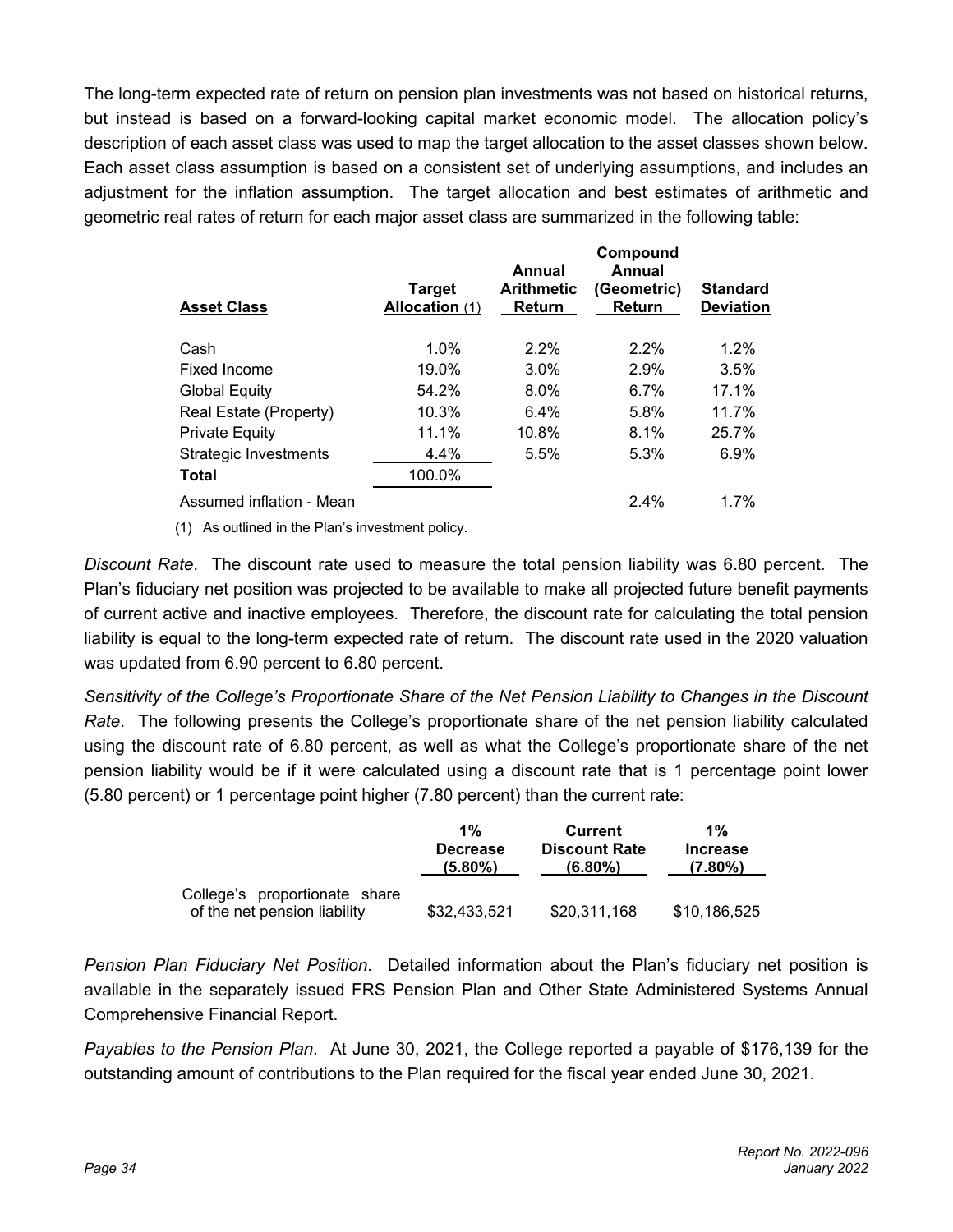## **HIS Pension Plan**

*Plan Description*. The HIS Pension Plan (HIS Plan) is a cost-sharing multiple-employer defined benefit pension plan established under Section 112.363, Florida Statutes. The benefit is a monthly payment to assist retirees of State-administered retirement systems in paying their health insurance costs and is administered by the Florida Department of Management Services, Division of Retirement.

*Benefits Provided*. For the fiscal year ended June 30, 2021, eligible retirees and beneficiaries received a monthly HIS payment of \$5 for each year of creditable service completed at the time of retirement with a minimum HIS payment of \$30 and a maximum HIS payment of \$150 per month, pursuant to Section 112.363, Florida Statutes. To be eligible to receive a HIS benefit, a retiree under a State-administered retirement system must provide proof of health insurance coverage, which can include Medicare.

*Contributions*. The HIS Plan is funded by required contributions from FRS participating employers as set by the Florida Legislature. Employer contributions are a percentage of gross compensation for all active FRS members. For the fiscal year ended June 30, 2021, the contribution rate was 1.66 percent of payroll pursuant to Section 112.363, Florida Statutes. The College contributed 100 percent of its statutorily required contributions for the current and preceding 3 years. HIS Plan contributions are deposited in a separate trust fund from which HIS payments are authorized. HIS Plan benefits are not guaranteed and are subject to annual legislative appropriation. In the event the legislative appropriation or available funds fail to provide full subsidy benefits to all participants, benefits may be reduced or canceled.

The College's contributions to the HIS Plan totaled \$419,141 for the fiscal year ended June 30, 2021.

*Pension Liabilities, Pension Expense, and Deferred Outflows of Resources and Deferred Inflows of Resources Related to Pensions*. At June 30, 2021, the College reported a net pension liability of \$8,671,264 for its proportionate share of the net pension liability. The current portion of the net pension liability is the College's proportionate share of benefit payments expected to be paid within 1 year, net of the College's proportionate share of the HIS Plan's fiduciary net position available to pay that amount. The net pension liability was measured as of June 30, 2020, and the total pension liability used to calculate the net pension liability was determined by an actuarial valuation as of July 1, 2020. The College's proportionate share of the net pension liability was based on the College's 2019-20 fiscal year contributions relative to the total 2019-20 fiscal year contributions of all participating members. At June 30, 2020, the College's proportionate share was 0.071018674 percent, which was a decrease of 0.000412361 from its proportionate share measured as of June 30, 2019.

For the fiscal year ended June 30, 2021, the College recognized pension expense of \$690,530. In addition, the College reported deferred outflows of resources and deferred inflows of resources related to pensions from the following sources: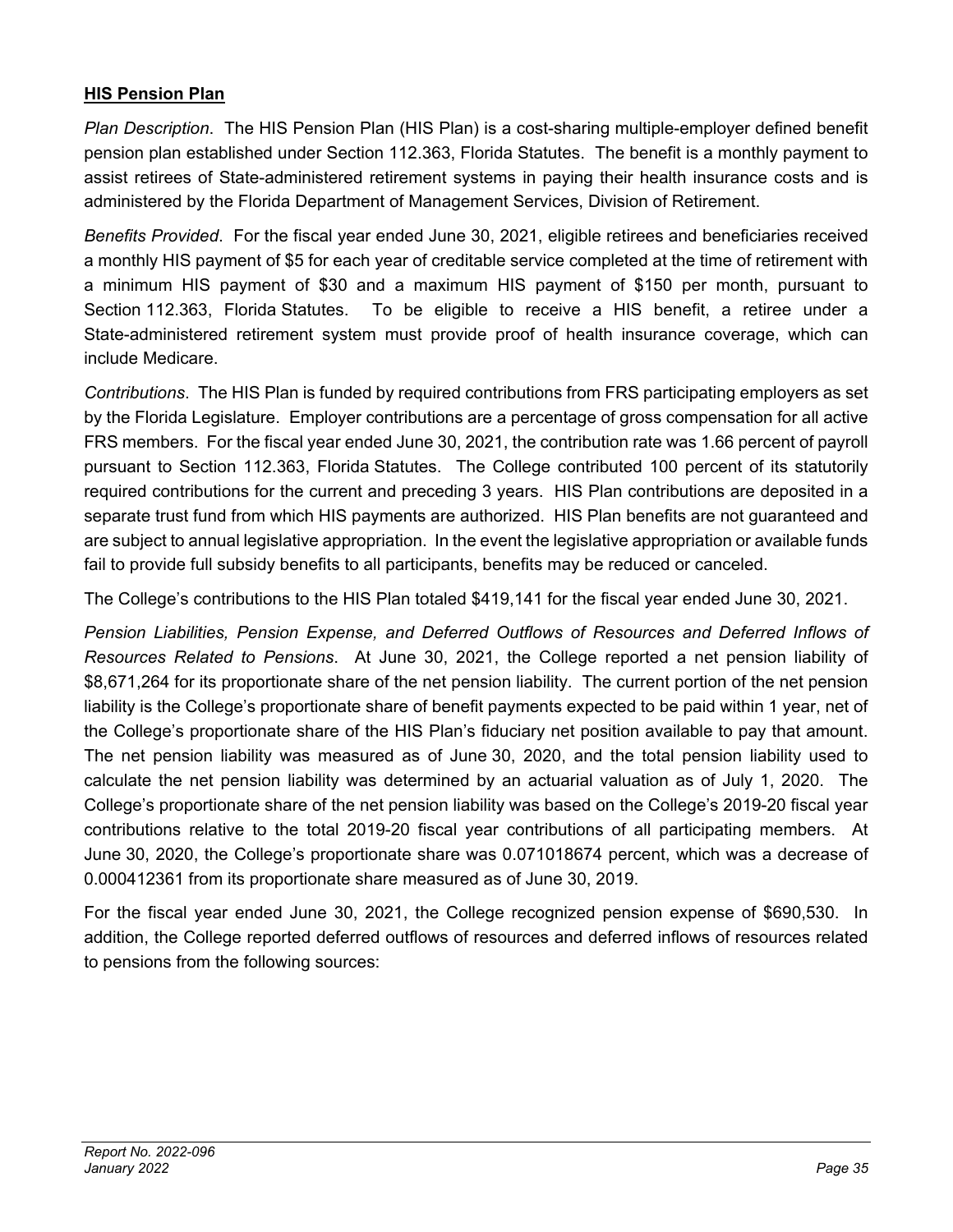| <b>Description</b>                                                                           | <b>Deferred Outflows</b><br>of Resources |   | Deferred Inflows<br>of Resources |
|----------------------------------------------------------------------------------------------|------------------------------------------|---|----------------------------------|
| Change of assumptions                                                                        | \$<br>932,407                            | S | 504,200                          |
| Net difference between projected and actual<br>earnings on HIS Plan investments              | 6,923                                    |   |                                  |
| Differences between expected and actual<br>experience                                        | 354.707                                  |   | 6,689                            |
| Changes in proportion and differences between<br>College HIS contributions and proportionate |                                          |   |                                  |
| share of HIS contributions<br>College contributions subsequent to the                        | 159.931                                  |   | 162,979                          |
| measurement date                                                                             | 419,141                                  |   |                                  |
| Total                                                                                        | \$<br>1,873,109                          | S | 673,868                          |

The deferred outflows of resources totaling \$419,141, resulting from College contributions subsequent to the measurement date will be recognized as a reduction of the net pension liability in the fiscal year ending June 30, 2022. Other amounts reported as deferred outflows of resources and deferred inflows of resources related to pensions will be recognized in pension expense as follows:

| <b>Fiscal Year Ending June 30</b> | <b>Amount</b> |  |  |  |  |
|-----------------------------------|---------------|--|--|--|--|
| 2022                              | \$<br>212,267 |  |  |  |  |
| 2023                              | 176,393       |  |  |  |  |
| 2024                              | 34,304        |  |  |  |  |
| 2025                              | 108,213       |  |  |  |  |
| 2026                              | 135,670       |  |  |  |  |
| Thereafter                        | 113,253       |  |  |  |  |
| Total                             | \$<br>780,100 |  |  |  |  |

*Actuarial Assumptions.* The total pension liability at July 1, 2020, actuarial valuation was determined using the following actuarial assumptions, applied to all periods included in the measurement:

| Inflation           | 2.40 percent                               |
|---------------------|--------------------------------------------|
| Salary increases    | 3.25 percent, average, including inflation |
| Municipal bond rate | 2.21 percent                               |

Mortality rates were based on the PUB-2010 base table, projected generationally with Scale MP-2018. This is a change from the prior year mortality assumption which was based on the Generational RP-2000 with Projection Scale BB tables.

While an experience study had not been completed for the HIS Plan, the actuarial assumptions that determined the total pension liability for the HIS Plan were based on certain results of the most recent experience study for the FRS Plan.

*Discount Rate*. The discount rate used to measure the total pension liability was 2.21 percent. In general, the discount rate for calculating the total pension liability is equal to the single rate equivalent to discounting at the long-term expected rate of return for benefit payments prior to the projected depletion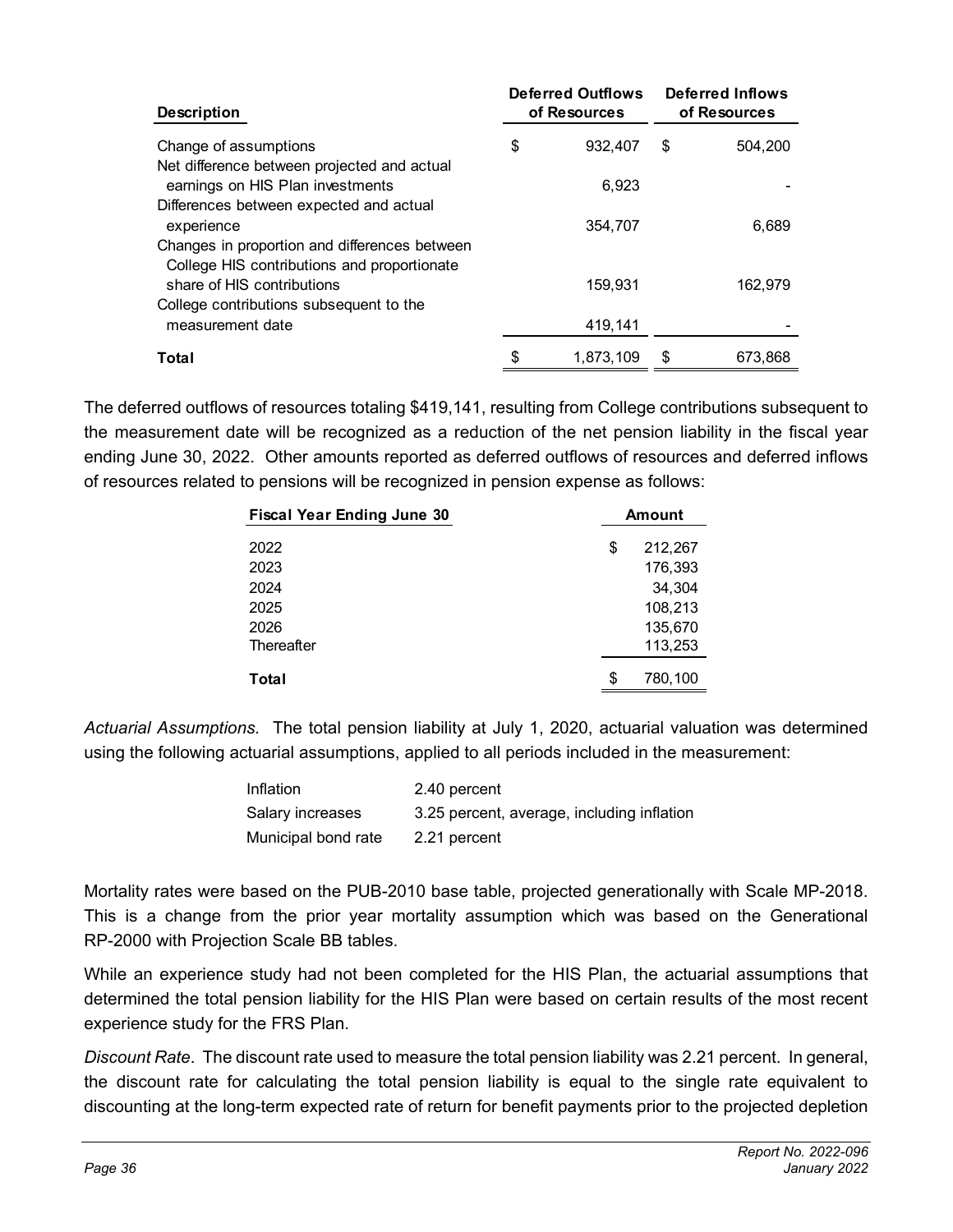date. Because the HIS benefit is essentially funded on a pay-as-you-go basis, the depletion date is considered to be immediate, and the single equivalent discount rate is equal to the municipal bond rate selected by the plan sponsor. The Bond Buyer General Obligation 20-Bond Municipal Bond Index was adopted as the applicable municipal bond index. The discount rate used in the 2020 valuation was updated from 3.50 percent to 2.21 percent.

*Sensitivity of the College's Proportionate Share of the Net Pension Liability to Changes in the Discount Rate*. The following presents the College's proportionate share of the net pension liability calculated using the discount rate of 2.21 percent, as well as what the College's proportionate share of the net pension liability would be if it were calculated using a discount rate that is 1 percentage point lower (1.21 percent) or 1 percentage point higher (3.21 percent) than the current rate:

|                                                               | 1%              | <b>Current</b>       | $1\%$           |
|---------------------------------------------------------------|-----------------|----------------------|-----------------|
|                                                               | <b>Decrease</b> | <b>Discount Rate</b> | <b>Increase</b> |
|                                                               | $(1.21\%)$      | $(2.21\%)$           | $(3.21\%)$      |
| College's proportionate share<br>of the net pension liability | \$10,023,595    | \$8,671,264          | \$7.564.386     |

*Pension Plan Fiduciary Net Position*. Detailed information about the HIS Plan's fiduciary net position is available in the separately issued FRS Pension Plan and Other State Administered Systems Annual Comprehensive Financial Report.

*Payables to the Pension Plan*. At June 30, 2021, the College reported a payable of \$26,320 for the outstanding amount of contributions to the HIS Plan required for the fiscal year ended June 30, 2021.

## **11. Retirement Plans – Defined Contribution Pension Plans**

**FRS Investment Plan**. The SBA administers the defined contribution plan officially titled the FRS Investment Plan (Investment Plan). The Investment Plan is reported in the SBA's annual financial statements and in the State's Annual Comprehensive Financial Report.

As provided in Section 121.4501, Florida Statutes, eligible FRS members may elect to participate in the Investment Plan in lieu of the FRS defined benefit plan. College employees already participating in the State College System Optional Retirement Program or DROP are not eligible to participate in the Investment Plan. Employer and employee contributions are defined by law, but the ultimate benefit depends in part on the performance of investment funds. Service retirement benefits are based upon the value of the member's account upon retirement. Benefit terms, including contribution requirements, are established and may be amended by the Florida Legislature. The Investment Plan is funded with the same employer and employee contributions rates, that are based on salary and membership class (Regular Class, Senior Management Service Class, etc.), as the FRS defined benefit plan. Contributions are directed to individual member accounts and the individual members allocate contributions and account balances among various approved investment choices. Costs of administering the Investment Plan, including the FRS Financial Guidance Program, are funded through an employer contribution of 0.06 percent of payroll and by forfeited benefits of Investment Plan members. Allocations to the Investment Plan member accounts during the 2020-21 fiscal year were as follows: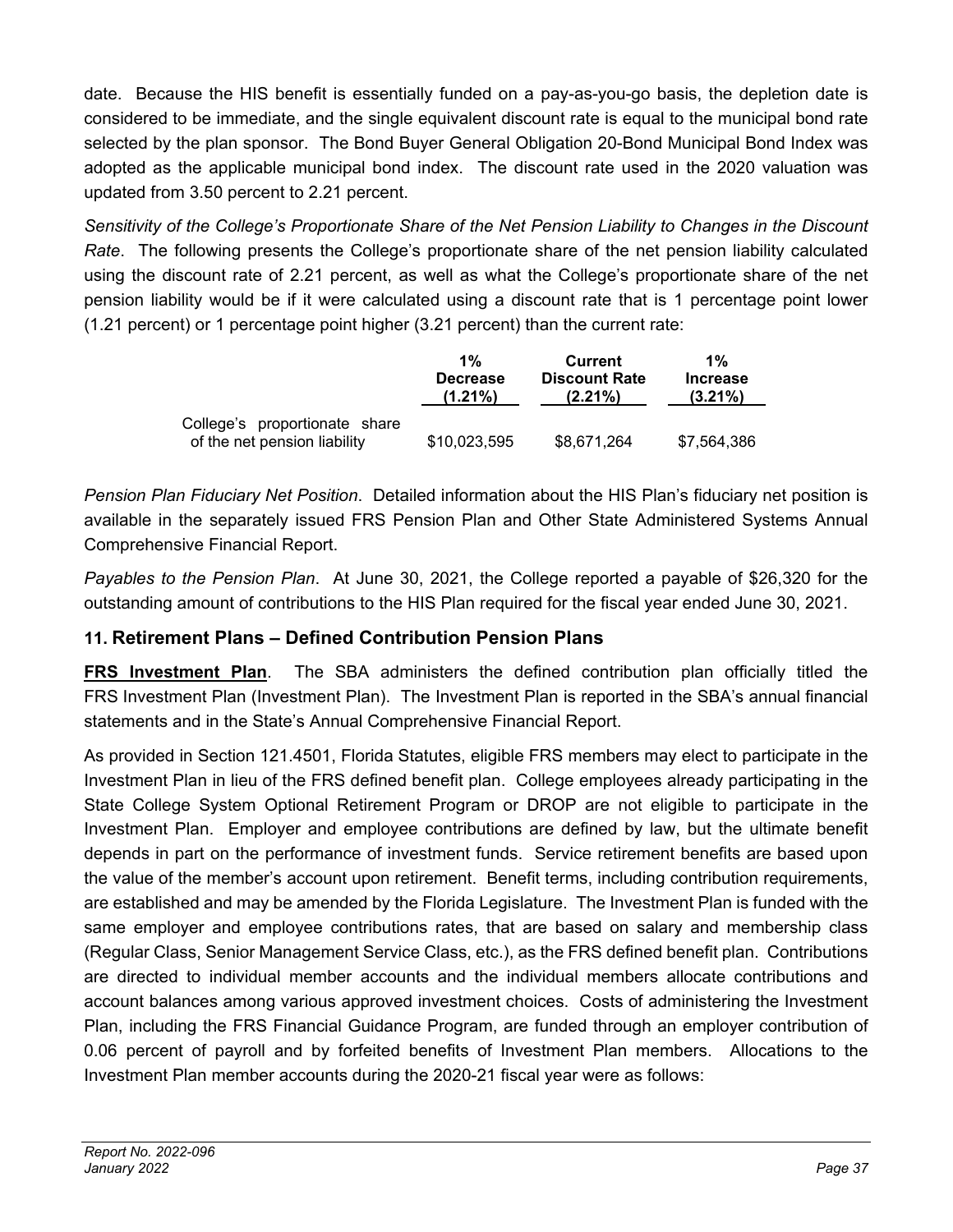|                                | <b>Percent of</b> |
|--------------------------------|-------------------|
|                                | Gross             |
| <b>Class</b>                   | Compensation      |
| FRS, Regular                   | 6.30              |
| FRS, Senior Management Service | 7.67              |

For all membership classes, employees are immediately vested in their own contributions and are vested after 1 year of service for employer contributions and investment earnings regardless of membership class. If an accumulated benefit obligation for service credit originally earned under the FRS Pension Plan is transferred to the Investment Plan, the member must have the years of service required for FRS Pension Plan vesting (including the service credit represented by the transferred funds) to be vested for these funds and the earnings on the funds. Nonvested employer contributions are placed in a suspense account for up to 5 years. If the employee returns to FRS-covered employment within the 5-year period, the employee will regain control over their account. If the employee does not return within the 5-year period, the employee will forfeit the accumulated account balance. For the fiscal year ended June 30, 2021, the information for the amount of forfeitures was unavailable from the SBA; however, management believes that these amounts, if any, would be immaterial to the College.

After termination and applying to receive benefits, the member may roll over vested funds to another qualified plan, structure a periodic payment under the Investment Plan, receive a lump-sum distribution, leave the funds invested for future distribution, or any combination of these options. Disability coverage is provided in which the member may either transfer the account balance to the FRS Pension Plan when approved for disability retirement to receive guaranteed lifetime monthly benefits under the FRS Pension Plan, or remain in the Investment Plan and rely upon that account balance for retirement income.

The College's Investment Plan pension expense totaled \$967,566 for the fiscal year ended June 30, 2021.

**State College System Optional Retirement Program**. Section 1012.875, Florida Statutes, provides for an Optional Retirement Program (Program) for eligible college instructors and administrators. The Program is designed to aid colleges in recruiting employees by offering more portability to employees not expected to remain in the FRS for 8 or more years.

The Program is a defined contribution plan, which provides full and immediate vesting of all contributions submitted to the participating companies on behalf of the participant. Employees in eligible positions can make an irrevocable election to participate in the Program, rather than the FRS, and purchase retirement and death benefits through contracts provided by certain insurance carriers. The employing college contributes 5.15 percent of the participant's salary to the participant's account and 3.44 percent to cover the unfunded actuarial liability of the FRS pension plan for a total of 8.59 percent, and employees contribute 3 percent of the employee's salary. Additionally, the employee may contribute, by payroll deduction, an amount not to exceed the percentage contributed by the college to the participant's annuity account. The contributions are invested in the company or companies selected by the participant to create a fund for the purchase of annuities at retirement.

The College's contributions to the Program totaled \$227,696 and employee contributions totaled \$65,624 for the 2020-21 fiscal year.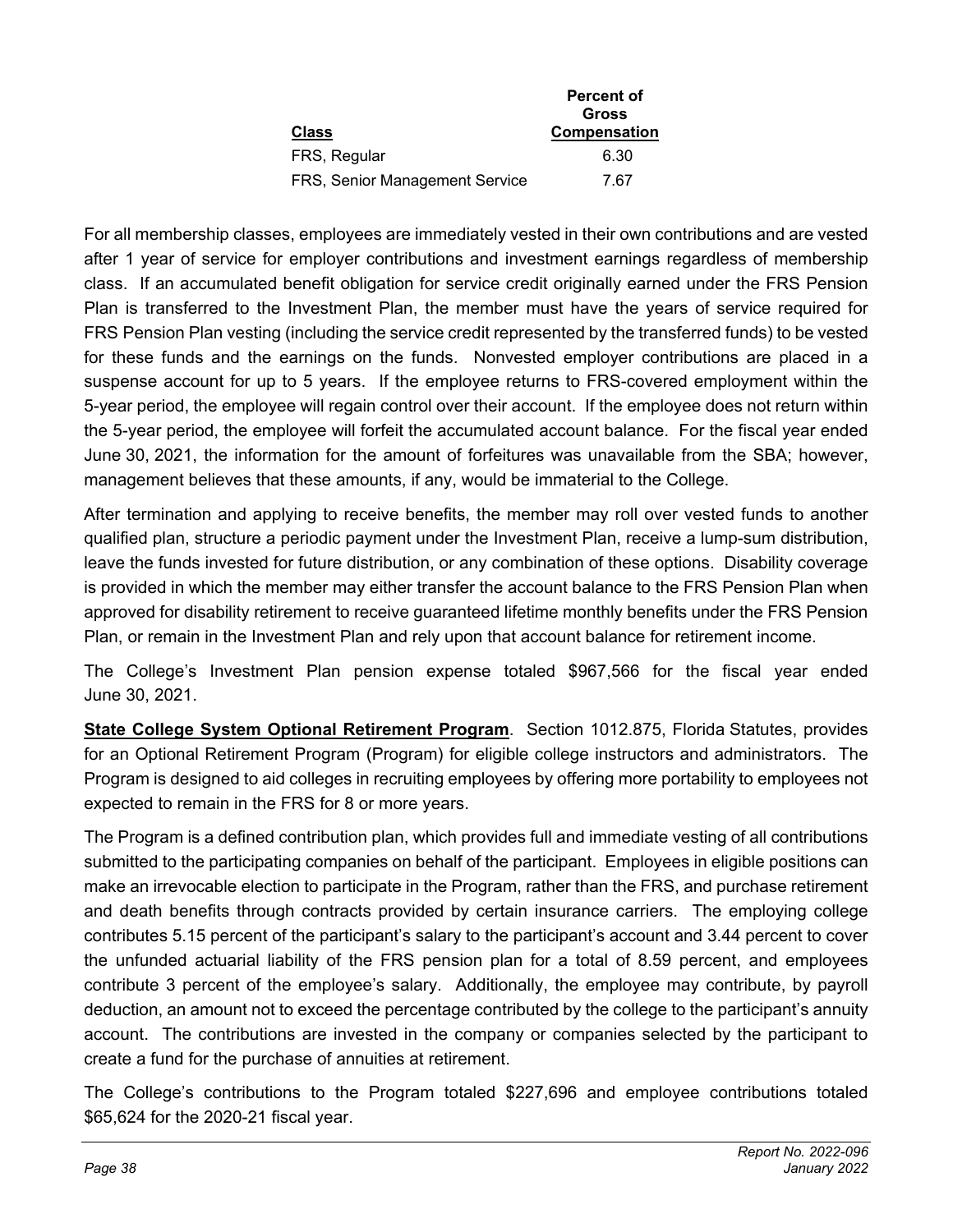**Senior Management Service Local Annuity Program**. Section 121.055(1)(b)2., Florida Statutes, and Florida Retirement System Rule 60S-1.0057, Florida Administrative Code, provide that local agency employees eligible for the FRS, Senior Management Service Class, may elect to withdraw from the FRS altogether and participate in a local annuity program. Pursuant thereto, the College established the Senior Management Service Class Local Annuity Program (Local Annuity Program). Employees in eligible positions are allowed to make an irrevocable election to participate in the Local Annuity Program, rather than the FRS.

The Local Annuity Program is a defined contribution plan, which provides full and immediate vesting of all contributions submitted to the participating companies on behalf of the employee. The College contributes 12.49 percent of the employee's salary to the Local Annuity Program. Employees may make contributions toward the Local Annuity Program by way of salary reduction or by deduction of a percentage of the employee's gross compensation not to exceed the percentage contributed by the employer.

The College's contributions to the Local Annuity Program totaled \$40,811 for the 2020-21 fiscal year, and there were no employee contributions for the 2020-21 fiscal year.

## **12. Construction Commitments**

The College's construction commitments at June 30, 2021, were as follows:

| <b>Project Description</b>                                   |   | Total<br><b>Commitment</b> |     | <b>Completed</b><br>to Date | <b>Balance</b><br>Committed |         |  |
|--------------------------------------------------------------|---|----------------------------|-----|-----------------------------|-----------------------------|---------|--|
| <b>Building 6 Renovation</b><br>Collegiate School North Wing | S | 379.910                    | \$. | 180.431                     | \$.                         | 199.479 |  |
| Renovation - Bradenton Campus                                |   | 365,615                    |     | 112,616                     |                             | 252.999 |  |
| Other Projects (1)                                           |   | 720,536                    |     | 510,623                     |                             | 209,913 |  |
| Total                                                        |   | 1.466.061                  | \$  | 803.670                     | S                           | 662.391 |  |

(1) Individual projects with a current balance committed of less than \$150,000 at June 30, 2021.

## **13. Risk Management Programs**

The College is exposed to various risks of loss related to torts; theft of, damage to, and destruction of assets; errors and omissions; injuries to employees; and natural disasters. The College provided coverage for these risks primarily through the Florida College System Risk Management Consortium (Consortium), which was created under authority of Section 1001.64(27), Florida Statutes, by the boards of trustees of the Florida public colleges for the purpose of joining a cooperative effort to develop, implement, and participate in a coordinated Statewide college risk management program. The Consortium is self-sustaining through member assessments (premiums) and purchases excess insurance through commercial companies for claims in excess of specified amounts. Excess insurance from commercial companies provided coverage of up to \$110 million to February 28, 2021, and up to \$100 million from March 1, 2021, for property insurance. Insurance coverage obtained through the Consortium included fire and extended property, general and automobile liability, workers' compensation, health, life, and other liability coverage. Settled claims resulting from these risks have not exceeded commercial coverage in any of the past 3 fiscal years.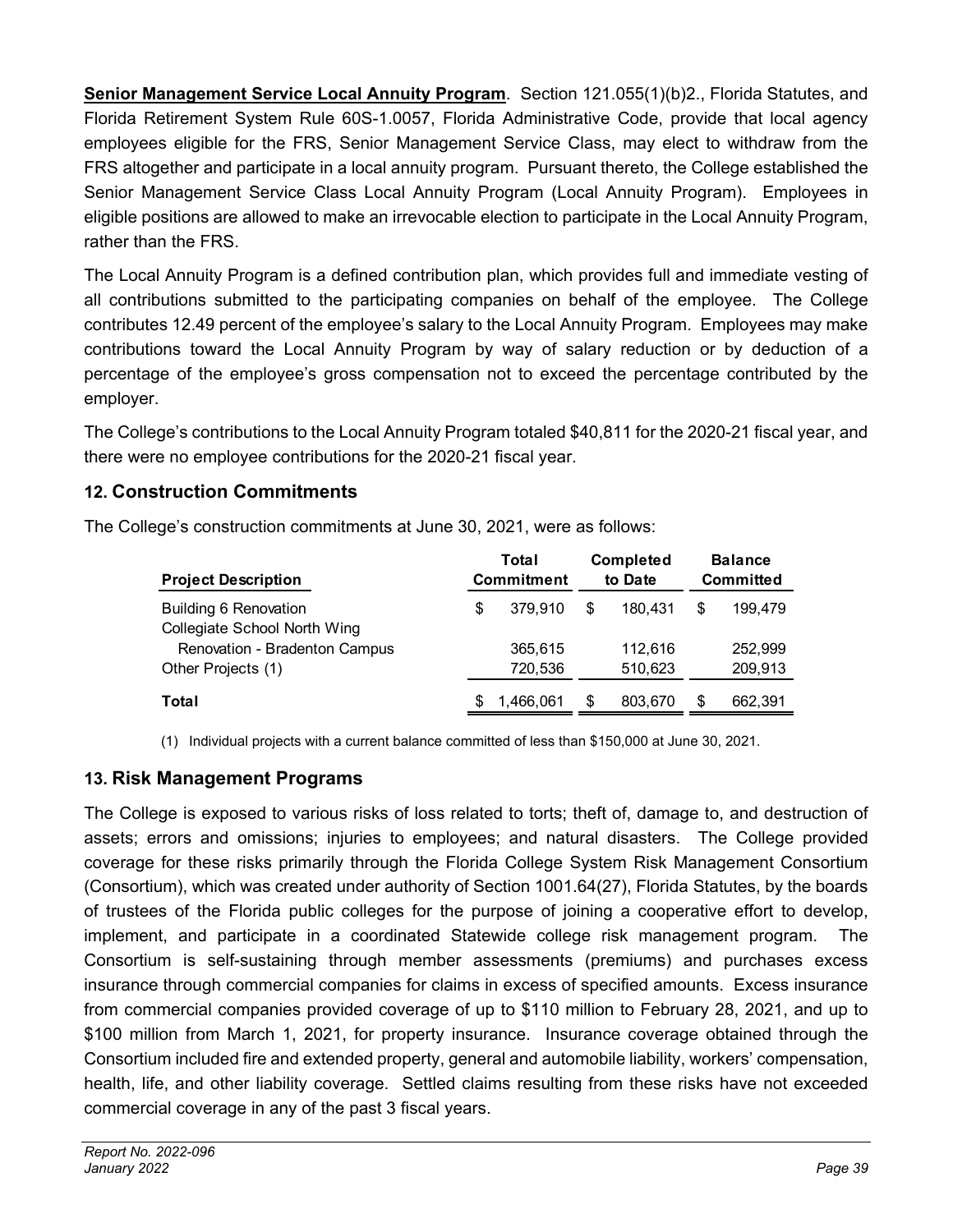## **14. Functional Distribution of Operating Expenses**

The functional classification of an operating expense (instruction, academic support, etc.) is assigned to a department based on the nature of the activity, which represents the material portion of the activity attributable to the department. For example, activities of an academic department for which the primary departmental function is instruction may include some activities other than direct instruction such as public service. However, when the primary mission of the department consists of instructional program elements, all expenses of the department are reported under the instruction classification. The operating expenses on the statement of revenues, expenses, and changes in net position are presented by natural classifications. The following are those same expenses presented in functional classifications as recommended by NACUBO:

| <b>Functional Classification</b>   | Amount       |
|------------------------------------|--------------|
| Instruction                        | \$27,226,203 |
| Academic Support                   | 3,551,331    |
| <b>Student Services</b>            | 6,870,022    |
| Institutional Support              | 17,064,623   |
| Operation and Maintenance of Plant | 6,798,290    |
| Scholarships and Waivers           | 16,897,916   |
| Depreciation                       | 3,969,941    |
| <b>Auxiliary Enterprises</b>       | 382,173      |
| <b>Total Operating Expenses</b>    | \$82,760,499 |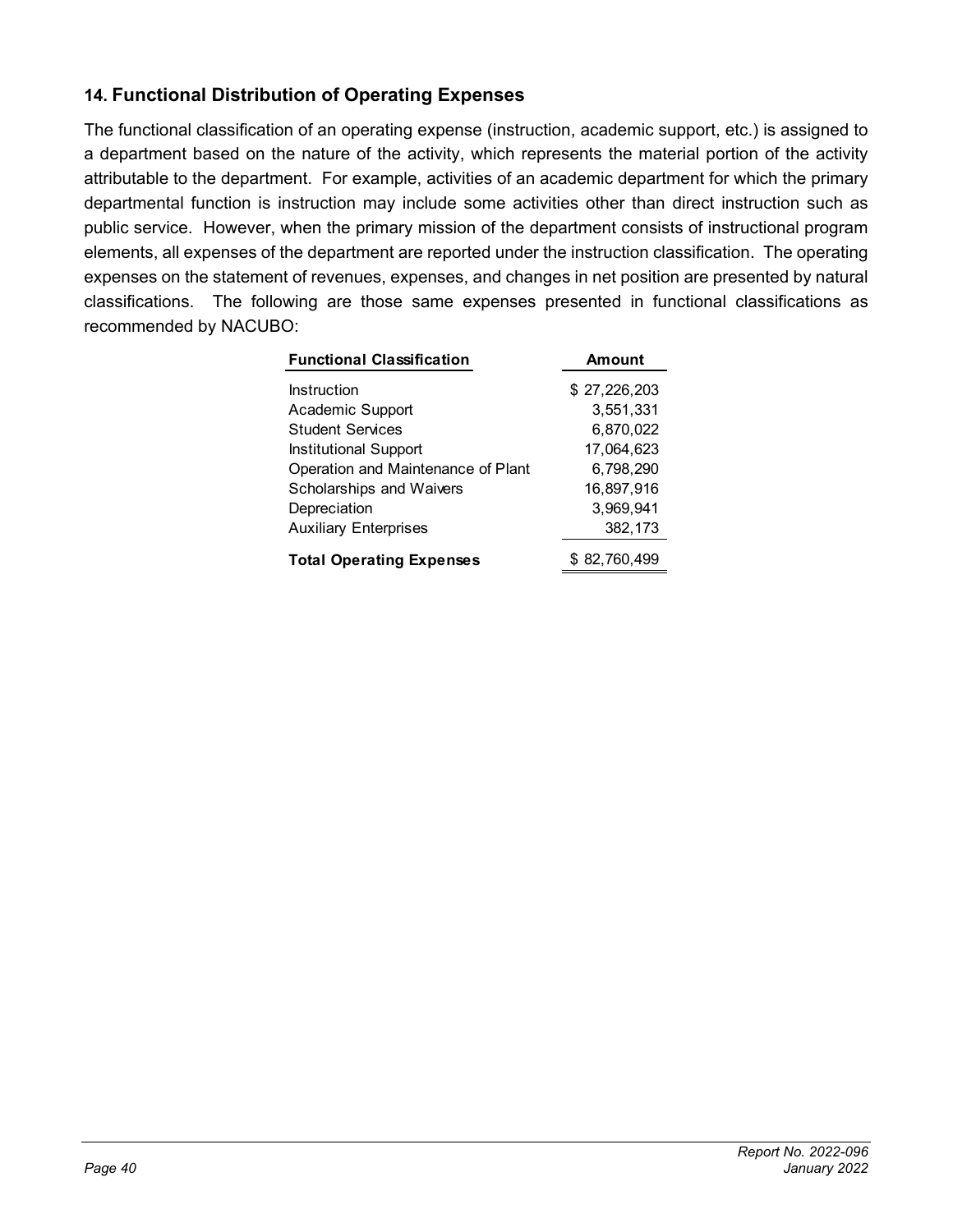## <span id="page-44-0"></span>*OTHER REQUIRED SUPPLEMENTARY INFORMATION*

|                                                                            | 2020           |           | 2019 |              | 2018         | 2017 |              |
|----------------------------------------------------------------------------|----------------|-----------|------|--------------|--------------|------|--------------|
| <b>Total OPEB Liability</b>                                                |                |           |      |              |              |      |              |
| Service cost                                                               | \$             | 61,569    | \$   | 79.438       | \$<br>80,458 | \$   | 84,471       |
| <b>Interest</b>                                                            |                | 39,563    |      | 56,576       | 53,069       |      | 46,775       |
| Difference between expected and                                            |                |           |      |              |              |      |              |
| actual experience                                                          |                |           |      | (209, 686)   |              |      | (3,063)      |
| Changes of assumptions or other inputs                                     |                | (20, 098) |      | (236, 910)   | (30, 087)    |      | (56, 392)    |
| <b>Benefit Payments</b>                                                    |                | (27, 300) |      | (136,672)    | (127,969)    |      | (142, 252)   |
| Net change in total OPEB liability                                         |                | 53,734    |      | (447, 254)   | (24, 529)    |      | (70, 461)    |
| Total OPEB Liability - beginning                                           | 1,082,334      |           |      | 1,529,588    | 1,554,117    |      | 1,624,578    |
| <b>Total OPEB Liability - ending</b>                                       | 1,136,068<br>S |           | S    | 1,082,334    | \$1,529,588  | S    | 1,554,117    |
| Covered-Employee Payroll                                                   | \$21,218,541   |           |      | \$21,218,541 | \$21,456,488 |      | \$21,456,488 |
| <b>Total OPEB Liability as a percentage</b><br>of covered-employee payroll |                | 5.35%     |      | 5.10%        | 7.13%        |      | 7.24%        |

#### **Schedule of Changes in the College's Total Other Postemployment Benefits Liability and Related Ratios**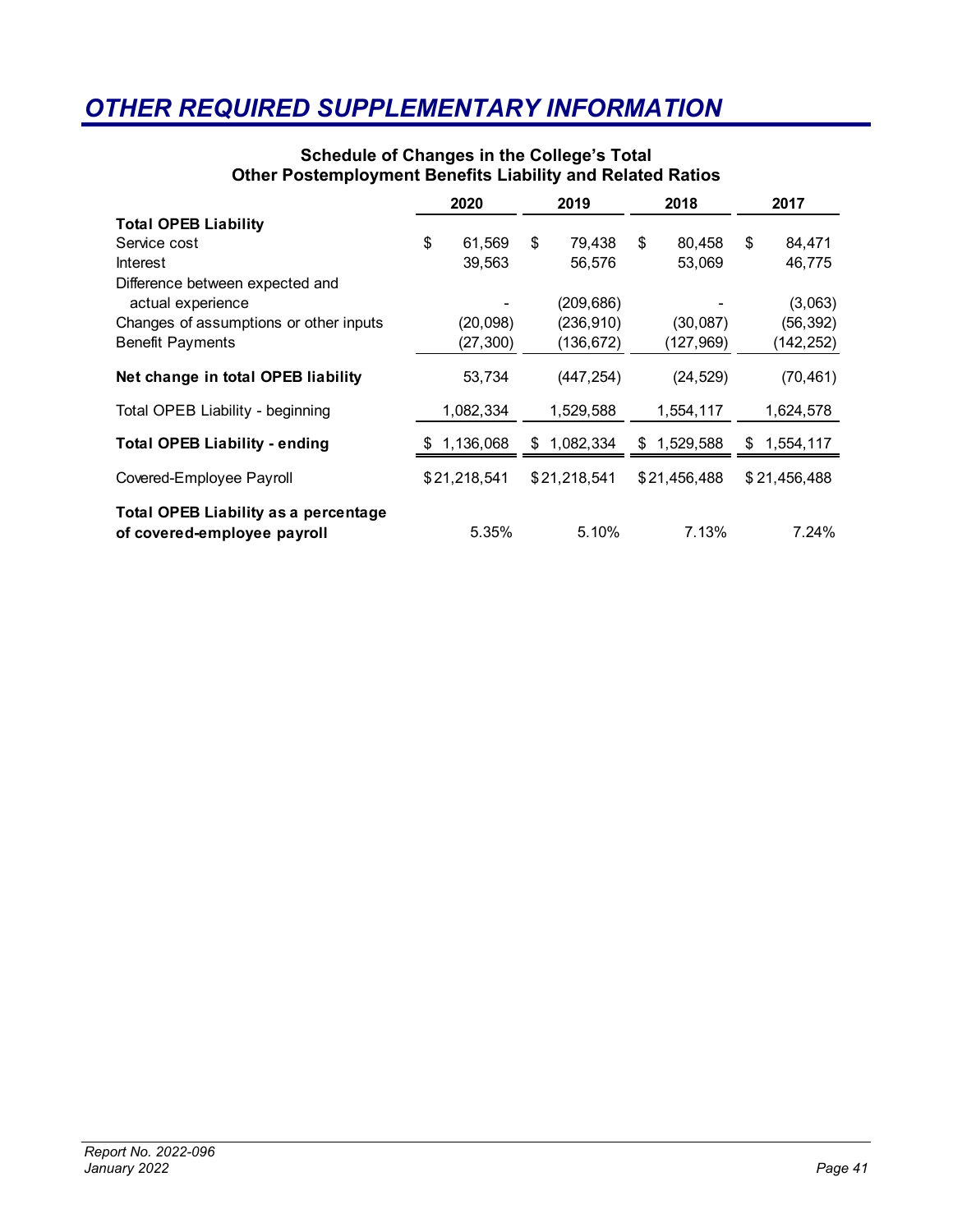#### **Schedule of the College's Proportionate Share of the Net Pension Liability – Florida Retirement System Pension Plan**

<span id="page-45-0"></span>

|                                                                                                             | 2020(1)             | 2019(1)       | 2018(1)       | 2017(1)      |
|-------------------------------------------------------------------------------------------------------------|---------------------|---------------|---------------|--------------|
| College's proportion of the FRS<br>net pension liability<br>College's proportionate share of                | 0.046863122%        | 0.047605611%  | 0.048438610%  | 0.046557966% |
| the FRS net pension liability                                                                               | \$<br>20,311,168 \$ | 16,394,711 \$ | 14,589,960 \$ | 13,771,534   |
| College's covered payroll (2)                                                                               | \$<br>26,724,338 \$ | 26,041,469 \$ | 25,882,975 \$ | 25,200,557   |
| College's proportionate share of<br>the FRS net pension liability as a<br>percentage of its covered payroll | 76.00%              | 62.96%        | 56.37%        | 54.65%       |
| FRS Plan fiduciary net position as<br>a percentage of the FRS total<br>pension liability                    | 78.85%              | 82.61%        | 84.26%        | 83.89%       |

(1) The amounts presented for each fiscal year were determined as of June 30.

(2) Covered payroll includes defined benefit plan actives, investment plan members, State college system optional retirement plan members, and members in DROP because total employer contributions are determined on a uniform basis (blended rate) as required by Part III of Chapter 121, Florida Statutes.

#### **Schedule of College Contributions – Florida Retirement System Pension Plan**

|                                                                             | 2021(1)             | 2020(1)      | 2019(1)          | 2018(1)          |
|-----------------------------------------------------------------------------|---------------------|--------------|------------------|------------------|
| <b>Contractually required FRS</b><br>contribution                           | \$<br>2,011,571 \$  | 1,310,373 \$ | 1,476,117 \$     | 1,380,461        |
| FRS contributions in relation to the<br>contractually required contribution | (2,011,571)         | (1,310,373)  | (1,476,117)      | (1,380,461)      |
| FRS contribution deficiency<br>(excess)                                     |                     |              |                  |                  |
| College's covered payroll (2)<br>FRS contributions as a percentage          | \$<br>27,410,882 \$ | 26,724,338   | \$<br>26,041,469 | \$<br>25,882,975 |
| of covered payroll                                                          | 7.34%               | 4.90%        | 5.67%            | 5.33%            |

(1) The amounts presented for each fiscal year were determined as of June 30.

(2) Covered payroll includes defined benefit plan actives, investment plan members, State college system optional retirement plan members, and members in DROP because total employer contributions are determined on a uniform basis (blended rate) as required by Part III of Chapter 121, Florida Statutes.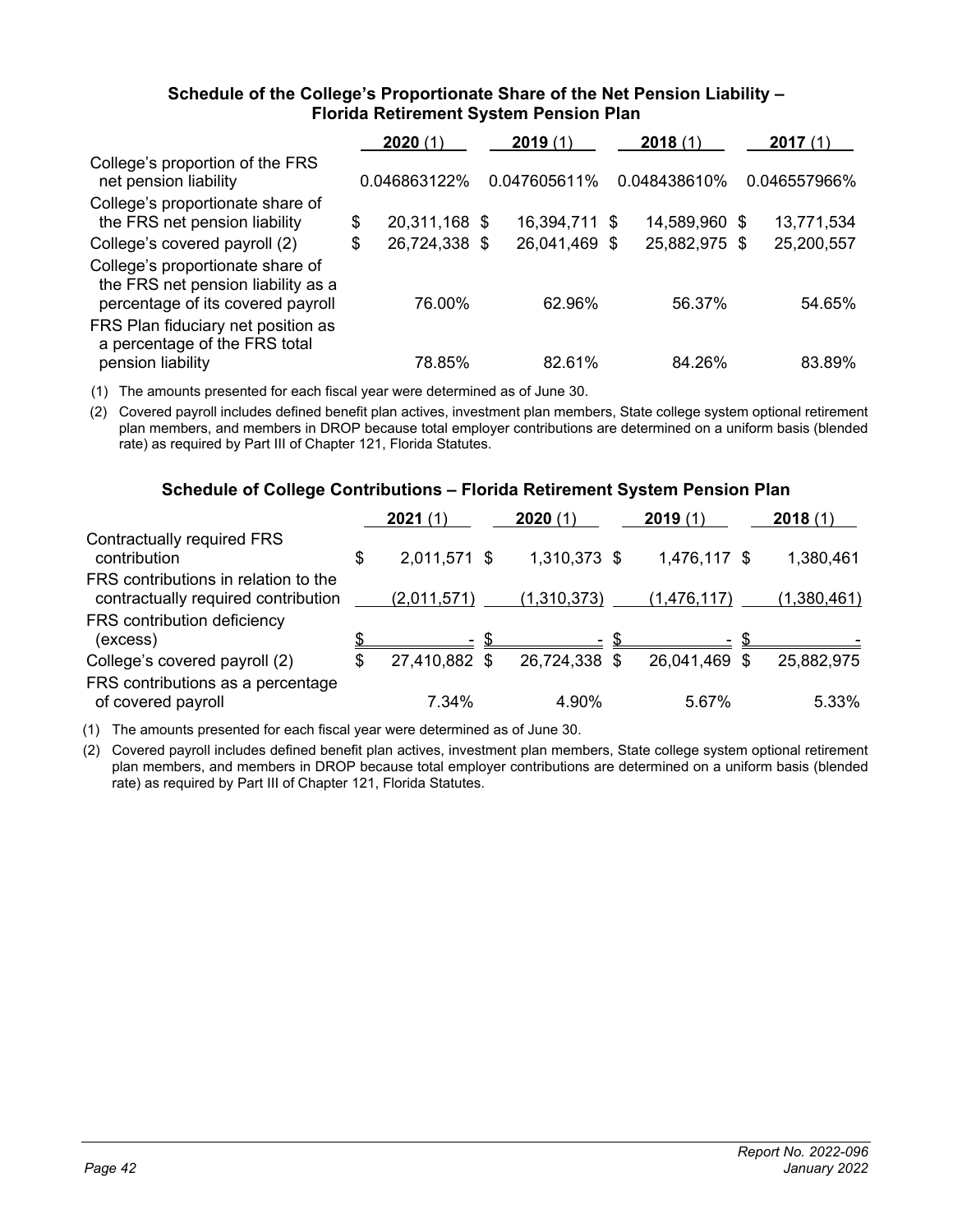| 2016(1) |               |      | 2015(1)       |      | 2014(1)       | 2013(1) |              |  |  |  |
|---------|---------------|------|---------------|------|---------------|---------|--------------|--|--|--|
|         | 0.046860018%  |      | 0.050122319%  |      | 0.051729462%  |         | 0.049115172% |  |  |  |
| \$      | 11,832,191    | - \$ | 6,473,970     | - \$ | 3,156,258 \$  |         | 8,454,907    |  |  |  |
| \$      | 25,307,019 \$ |      | 23,869,764 \$ |      | 23,897,709 \$ |         | 24,494,086   |  |  |  |
|         | 46.75%        |      | 27.12%        |      | 13.21%        |         | 34.52%       |  |  |  |
|         | 84.88%        |      | 92.00%        |      | 96.09%        |         | 88.54%       |  |  |  |

| 2017(1)             | 2016(1)       | 2015(1)           | 2014(1)       |
|---------------------|---------------|-------------------|---------------|
| \$<br>1,212,018 \$  | 1,142,756 \$  | 1,222,025 \$      | 1,133,095     |
| (1,212,018)         | (1, 142, 756) | (1,222,025)       | (1, 133, 095) |
| \$<br>25,200,557 \$ | 25,307,019 \$ | -\$<br>23,869,764 | 23,897,709    |
| 4.81%               | 4.52%         | 5.12%             | 4.74%         |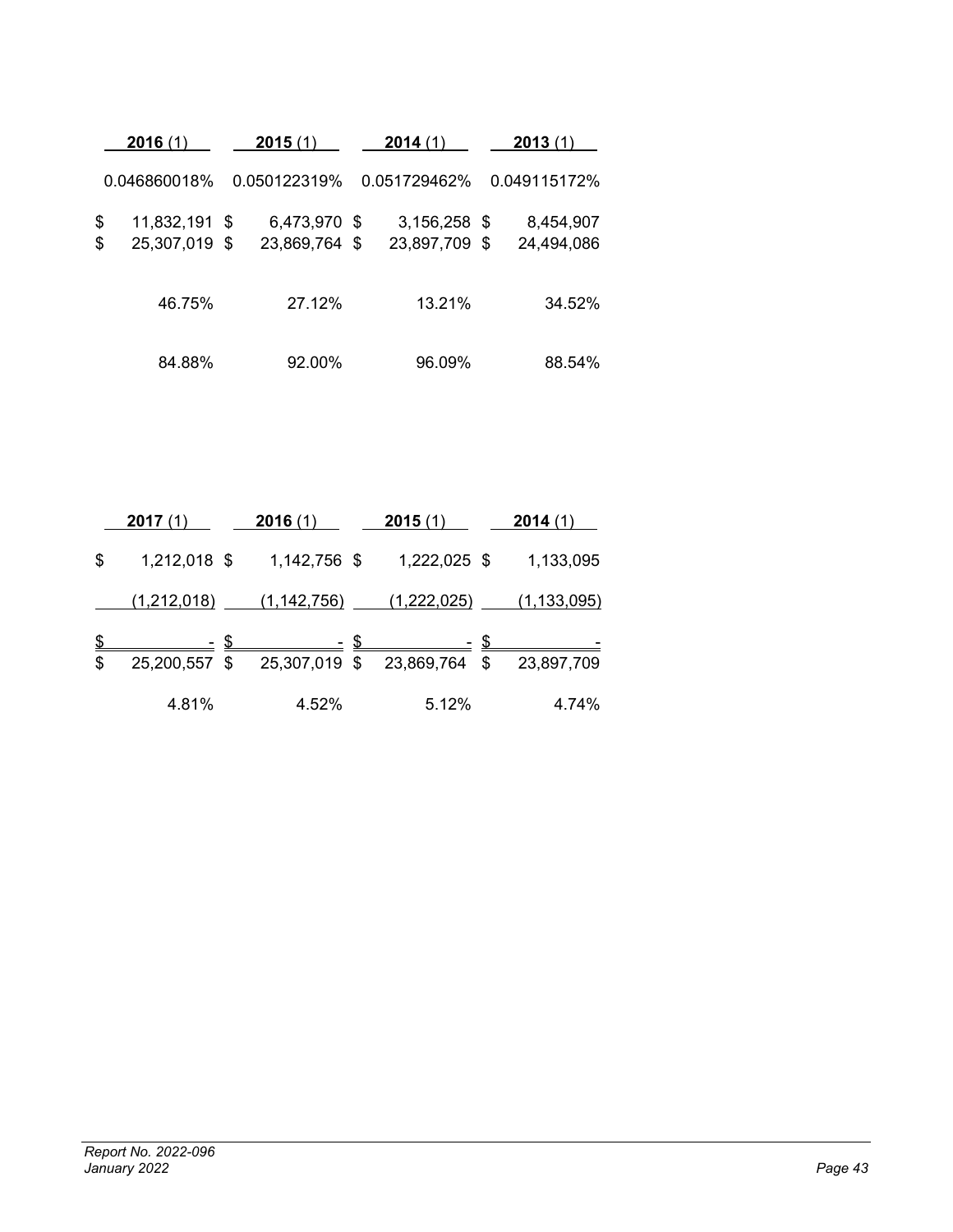#### **Schedule of the College's Proportionate Share of the Net Pension Liability – Health Insurance Subsidy Pension Plan**

<span id="page-47-0"></span>

|                                                                                                             | 2020(1)             | 2019(1)       | 2018(1)       | 2017 (1      |
|-------------------------------------------------------------------------------------------------------------|---------------------|---------------|---------------|--------------|
| College's proportion of the HIS net<br>pension liability<br>College's proportionate share of                | 0.071018674%        | 0.071431035%  | 0.071495416%  | 0.070143514% |
| the HIS net pension liability                                                                               | \$<br>8,671,264 \$  | 7,992,418 \$  | 7,567,155 \$  | 7,500,068    |
| College's covered payroll (2)                                                                               | \$<br>24,675,821 \$ | 23,908,927 \$ | 23,368,637 \$ | 25,200,557   |
| College's proportionate share of<br>the HIS net pension liability as a<br>percentage of its covered payroll | 35.14%              | 33.43%        | 32.38%        | 29.76%       |
| HIS Plan fiduciary net position as<br>a percentage of the HIS total<br>pension liability                    | 3.00%               | 2.63%         | 2.15%         | 1.64%        |

(1) The amounts presented for each fiscal year were determined as of June 30.

(2) Covered payroll includes defined benefit plan actives, investment plan members, and members in DROP.

#### **Schedule of College Contributions – Health Insurance Subsidy Pension Plan**

|                                                                    | 2021(1)          | 2020(1)             | 2019(1)    | 2018(1)          |
|--------------------------------------------------------------------|------------------|---------------------|------------|------------------|
| Contractually required HIS<br>contribution                         | \$<br>419,141 \$ | 409,618 \$          | 396,888 \$ | 387,721          |
| HIS contributions in relation to the<br>contractually required HIS |                  |                     |            |                  |
| contribution                                                       | (419, 141)       | (409, 618)          | (396,888)  | (387,721)        |
| HIS contribution deficiency<br>(excess)                            |                  |                     |            |                  |
| College's covered payroll (2)                                      | \$<br>25,249,431 | \$<br>24,675,821 \$ | 23,908,927 | \$<br>23,368,637 |
| HIS contributions as a percentage<br>of covered payroll            | 1.66%            | 1.66%               | 1.66%      | 1.66%            |

(1) The amounts presented for each fiscal year were determined as of June 30.

(2) Covered payroll includes defined benefit plan actives, investment plan members, and members in DROP.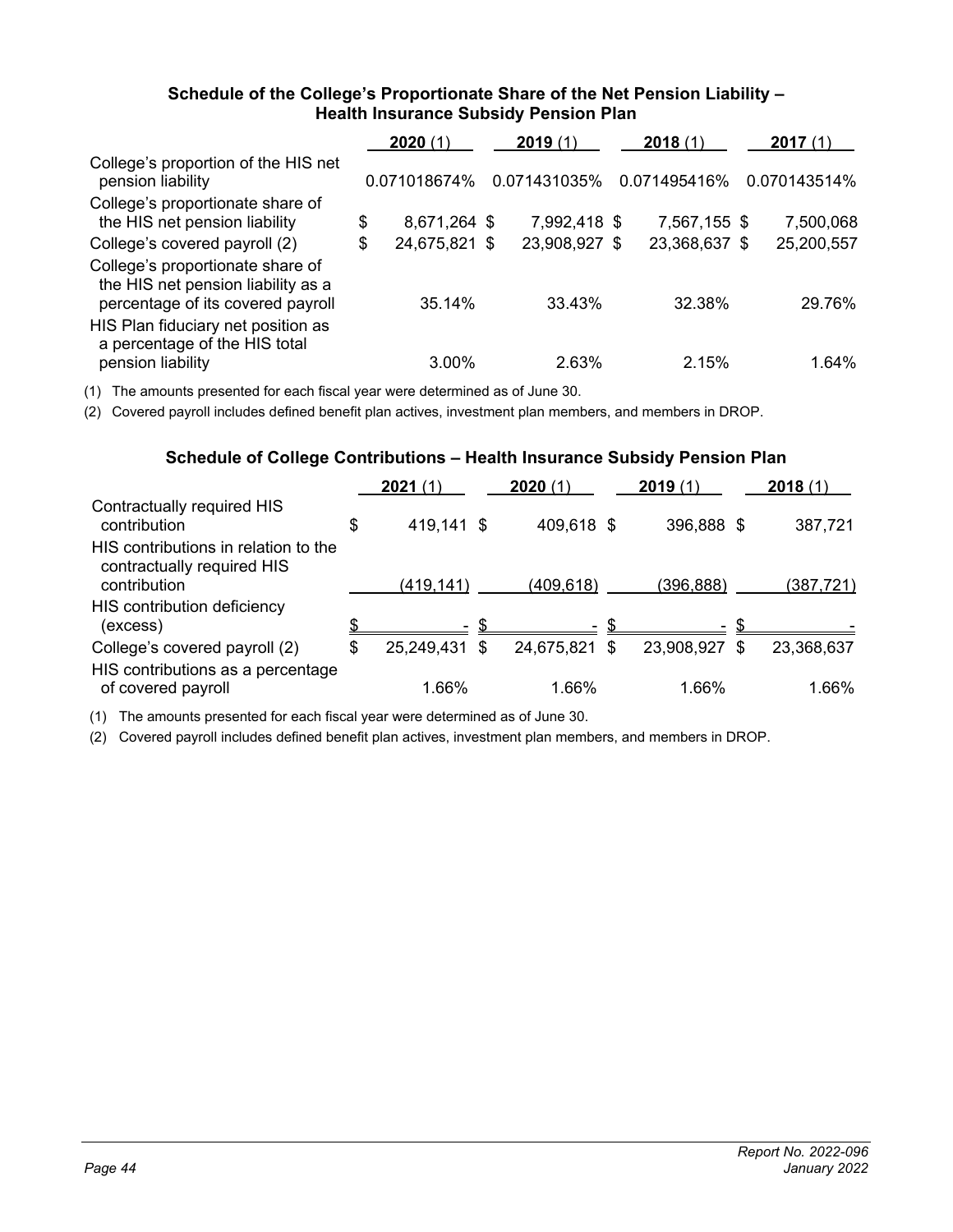|    | 2016(1)       |  | 2015(1)       |  | 2014(1)       | 2013 (1 |              |  |  |
|----|---------------|--|---------------|--|---------------|---------|--------------|--|--|
|    | 0.072255548%  |  | 0.069465990%  |  | 0.071007249%  |         | 0.072933436% |  |  |
| \$ | 8,421,085 \$  |  | 7,084,438 \$  |  | 6,639,351     | - \$    | 6,349,815    |  |  |
| \$ | 25,307,019 \$ |  | 23,869,764 \$ |  | 23,897,709 \$ |         | 24,494,086   |  |  |
|    | 33.28%        |  | 29.68%        |  | 27.78%        |         | 25.92%       |  |  |
|    | 0.97%         |  | 0.50%         |  | $0.99\%$      |         | 1.78%        |  |  |

| 2017(1)             | 2016(1)       | 2015(1)       | 2014(1)    |
|---------------------|---------------|---------------|------------|
| \$<br>371,220 \$    | 366,231 \$    | 265,542 \$    | 243,247    |
| (371, 220)          | (366, 231)    | (265, 542)    | (243, 247) |
|                     | - SS          |               |            |
| \$<br>25,200,557 \$ | 25,307,019 \$ | 23,869,764 \$ | 23,897,709 |
| 1.47%               | 1.45%         | 1.11%         | 1.02%      |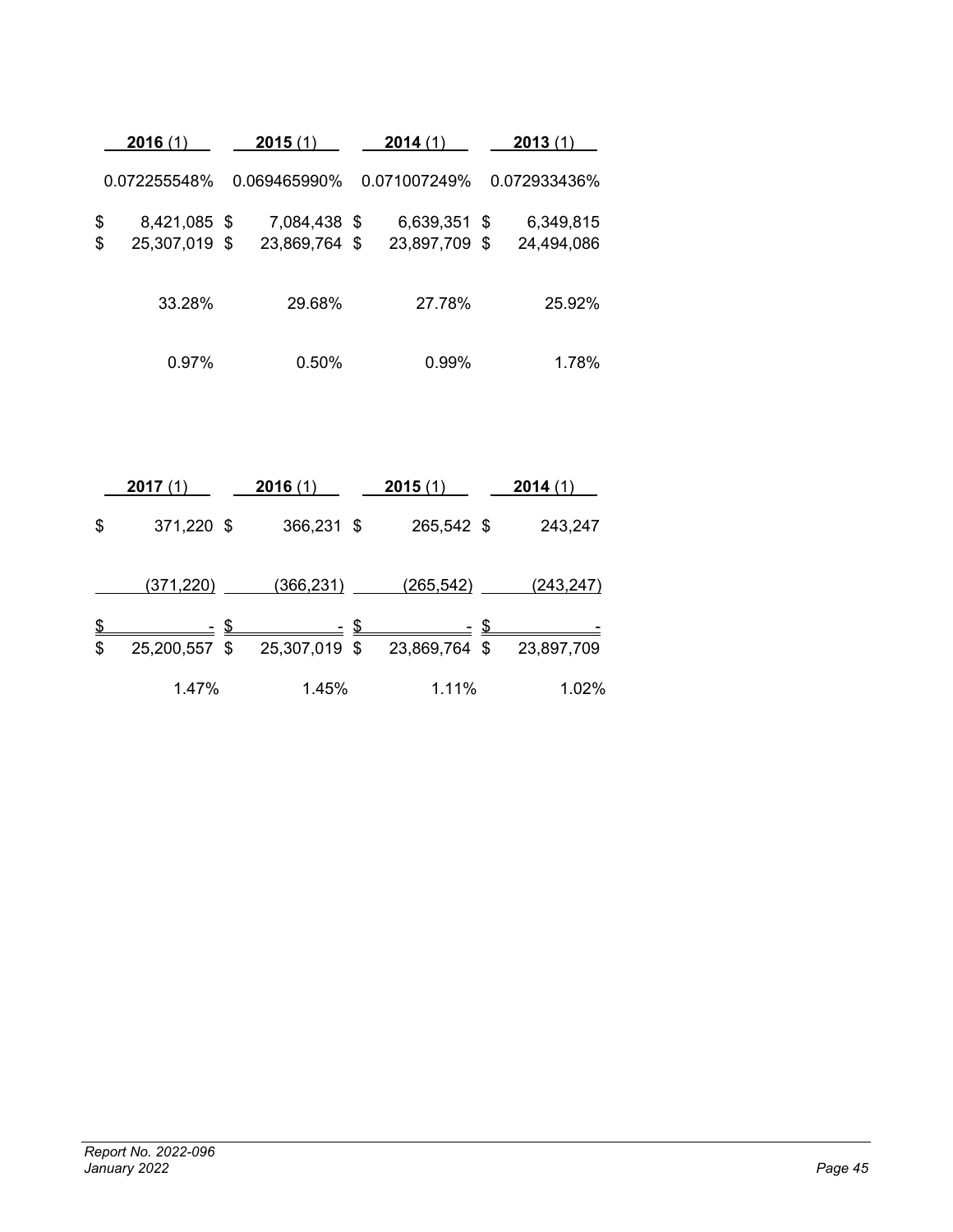## <span id="page-49-0"></span>**1. Schedule of Changes in the College's Total Other Postemployment Benefits Liability and Related Ratios**

No assets are accumulated in a trust that meet the criteria in paragraph 4 of GASB Statement No. 75 to pay related benefits.

*Changes of Assumptions*. The Municipal Bond Index Rate decreased from 3.50 percent to 2.21 percent. Mortality rates were based on the PUB-2010 table projected generationally with Scale MP-2018 instead of the RP-2014 mortality table with projection Scale MP-2014 used in the prior year. Demographical assumptions were also updated to the more recent results of the actuarial experience study adopted by the FRS.

## **2. Schedule of Net Pension Liability and Schedule of Contributions – Florida Retirement System Pension Plan**

*Changes of Assumptions.* The long-term expected rate of return was decreased from 6.90 percent to 6.80 percent, and the active member mortality assumption was updated.

## **3. Schedule of Net Pension Liability and Schedule of Contributions – Health Insurance Subsidy Pension Plan**

*Changes of Assumptions.* The municipal rate used to determine total pension liability decreased from 3.50 percent to 2.21 percent. Mortality rates were based on the PUB-2010 base table projected generationally with Scale MP-2018 instead of the Generational RP-2000 with Projection Scale BB tables used in the prior year.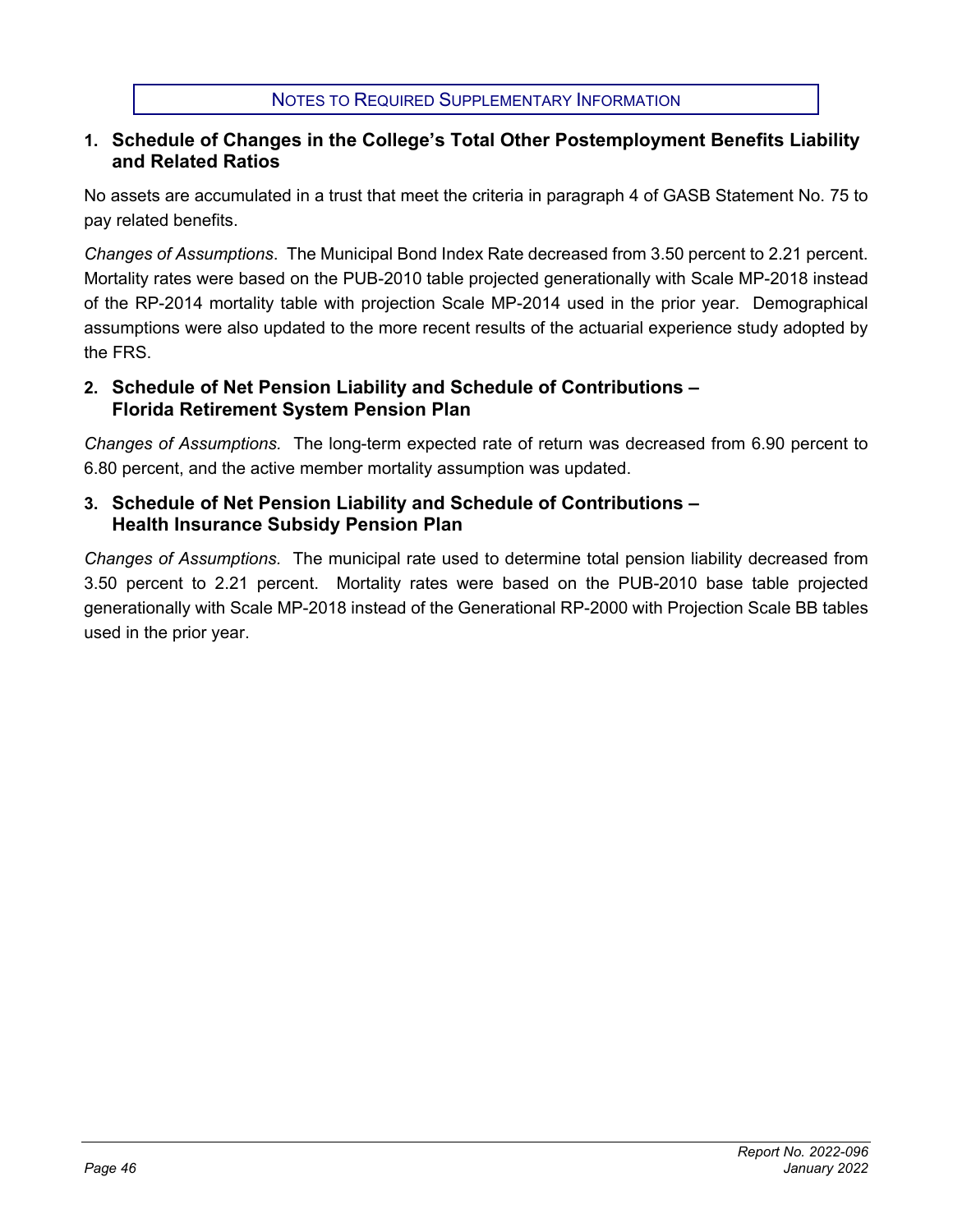<span id="page-50-0"></span>

Sherrill F. Norman, CPA Auditor General

# **AUDITOR GENERAL STATE OF FLORIDA**

Claude Denson Pepper Building, Suite G74 111 West Madison Street Tallahassee, Florida 32399-1450



Phone: (850) 412-2722 Fax: (850) 488-6975

The President of the Senate, the Speaker of the House of Representatives, and the Legislative Auditing Committee

## **INDEPENDENT AUDITOR'S REPORT ON INTERNAL CONTROL OVER FINANCIAL REPORTING AND ON COMPLIANCE AND OTHER MATTERS BASED ON AN AUDIT OF FINANCIAL STATEMENTS PERFORMED IN ACCORDANCE WITH** *GOVERNMENT AUDITING STANDARDS*

We have audited, in accordance with the auditing standards generally accepted in the United States of America and the standards applicable to financial audits contained in *Government Auditing Standards* issued by the Comptroller General of the United States, the financial statements of the State College of Florida, Manatee-Sarasota, a component unit of the State of Florida, and its discretely presented component unit as of and for the fiscal year ended June 30, 2021, and the related notes to the financial statements, which collectively comprise the College's basic financial statements, and have issued our report thereon dated January 18, 2022, included under the heading **INDEPENDENT AUDITOR'S REPORT**. Our report includes a reference to other auditors who audited the financial statements of the discretely presented component unit, as described in our report on the College's financial statements. This report does not include the results of the other auditors' testing of internal control over financial reporting or compliance and other matters that are reported on separately by those auditors.

## **Internal Control Over Financial Reporting**

In planning and performing our audit of the financial statements, we considered the College's internal control over financial reporting (internal control) as a basis for designing audit procedures that are appropriate in the circumstances for the purpose of expressing our opinions on the financial statements, but not for the purpose of expressing an opinion on the effectiveness of the College's internal control. Accordingly, we do not express an opinion on the effectiveness of the College's internal control.

A *deficiency in internal control* exists when the design or operation of a control does not allow management or employees, in the normal course of performing their assigned functions, to prevent, or detect and correct, misstatements on a timely basis. A *material weakness* is a deficiency, or a combination of deficiencies, in internal control such that there is a reasonable possibility that a material misstatement of the College's financial statements will not be prevented, or detected and corrected on a timely basis. A *significant deficiency* is a deficiency, or a combination of deficiencies, in internal control